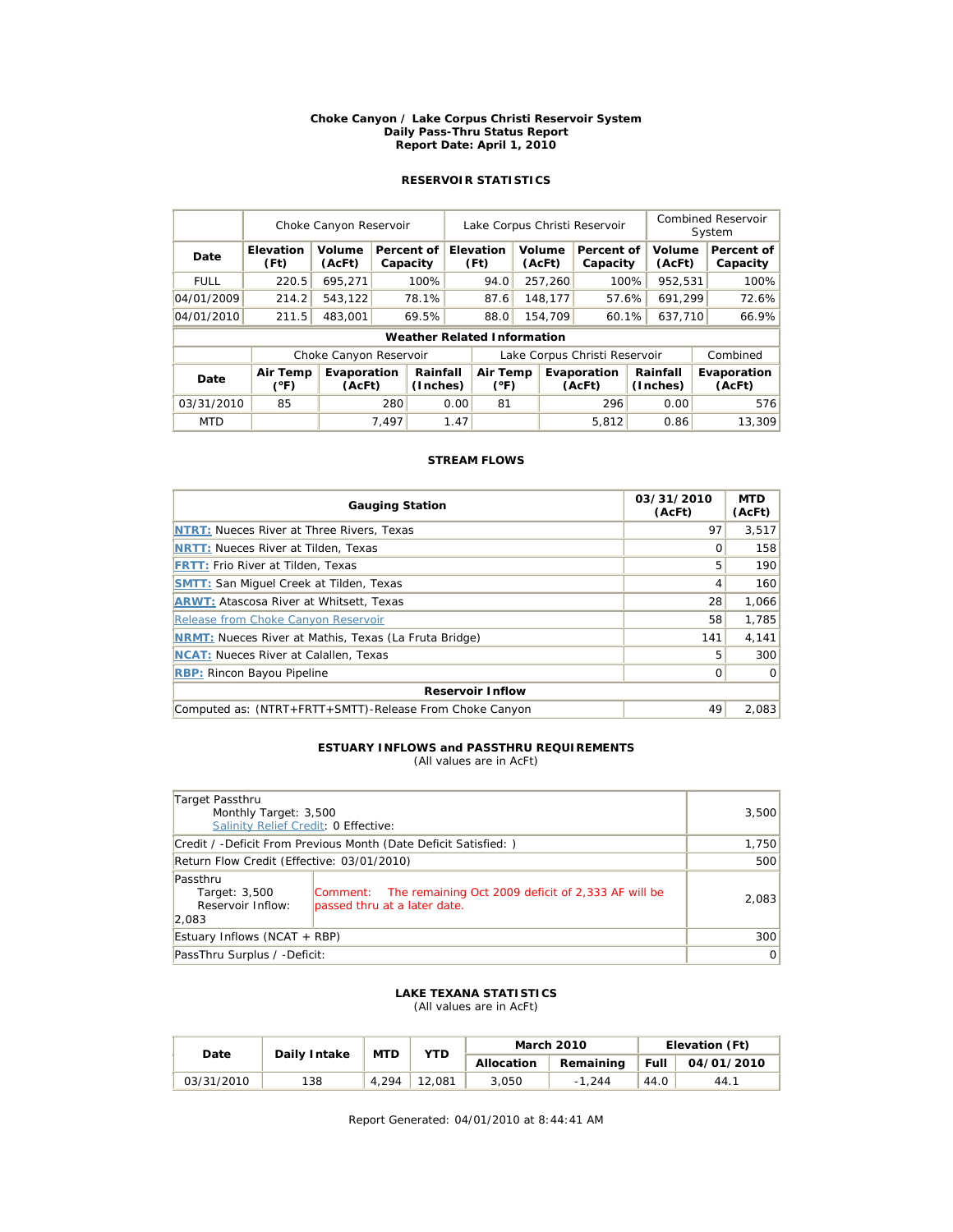#### **Choke Canyon / Lake Corpus Christi Reservoir System Daily Pass-Thru Status Report Report Date: April 2, 2010**

### **RESERVOIR STATISTICS**

|             | Choke Canyon Reservoir |                        | Lake Corpus Christi Reservoir |                                    |      |                                       |  |                        | Combined Reservoir<br>System  |                  |                      |                        |                       |
|-------------|------------------------|------------------------|-------------------------------|------------------------------------|------|---------------------------------------|--|------------------------|-------------------------------|------------------|----------------------|------------------------|-----------------------|
| Date        | Elevation<br>(Ft)      | Volume<br>(AcFt)       |                               | Percent of<br>Capacity             |      | Elevation<br>Volume<br>(Ft)<br>(AcFt) |  | Percent of<br>Capacity |                               | Volume<br>(AcFt) |                      | Percent of<br>Capacity |                       |
| <b>FULL</b> | 220.5                  | 695.271                |                               | 100%                               |      | 94.0                                  |  | 257,260                | 100%                          |                  | 952,531              |                        | 100%                  |
| 04/02/2009  | 214.2                  | 542.672                |                               | 78.1%                              |      | 87.6                                  |  | 148,327                | 57.7%                         |                  | 690.999              |                        | 72.5%                 |
| 04/02/2010  | 211.4                  | 482.792                |                               | 69.4%                              |      | 88.0                                  |  | 154,401<br>60.0%       |                               | 637.193          |                      |                        | 66.9%                 |
|             |                        |                        |                               | <b>Weather Related Information</b> |      |                                       |  |                        |                               |                  |                      |                        |                       |
|             |                        | Choke Canyon Reservoir |                               |                                    |      |                                       |  |                        | Lake Corpus Christi Reservoir |                  |                      |                        | Combined              |
| Date        | Air Temp<br>(°F)       | Evaporation<br>(AcFt)  |                               | Rainfall<br>(Inches)               |      | Air Temp<br>$(^{\circ}F)$             |  |                        | Evaporation<br>(AcFt)         |                  | Rainfall<br>(Inches) |                        | Evaporation<br>(AcFt) |
| 04/01/2010  | 80                     |                        | 377                           | 0.00                               |      | 80                                    |  |                        | 268                           |                  | 0.00                 |                        | 645                   |
| <b>MTD</b>  |                        |                        | 377                           |                                    | 0.00 |                                       |  |                        | 268                           |                  | 0.00                 |                        | 645                   |

### **STREAM FLOWS**

| <b>Gauging Station</b>                                       | 04/01/2010<br>(AcFt) | <b>MTD</b><br>(AcFt) |  |  |  |  |  |
|--------------------------------------------------------------|----------------------|----------------------|--|--|--|--|--|
| <b>NTRT: Nueces River at Three Rivers, Texas</b>             | 93                   | 93                   |  |  |  |  |  |
| <b>NRTT: Nueces River at Tilden, Texas</b>                   | O                    |                      |  |  |  |  |  |
| <b>FRTT: Frio River at Tilden, Texas</b>                     | 5                    | 5                    |  |  |  |  |  |
| <b>SMTT:</b> San Miguel Creek at Tilden, Texas               | 3                    | 3                    |  |  |  |  |  |
| <b>ARWT: Atascosa River at Whitsett, Texas</b>               | 28                   | 28                   |  |  |  |  |  |
| Release from Choke Canyon Reservoir                          | 58                   | 58                   |  |  |  |  |  |
| <b>NRMT:</b> Nueces River at Mathis, Texas (La Fruta Bridge) | 195                  | 195                  |  |  |  |  |  |
| <b>NCAT:</b> Nueces River at Calallen, Texas                 | Ω                    |                      |  |  |  |  |  |
| <b>RBP: Rincon Bayou Pipeline</b>                            | Ω                    | $\Omega$             |  |  |  |  |  |
| <b>Reservoir Inflow</b>                                      |                      |                      |  |  |  |  |  |
| Computed as: (NTRT+FRTT+SMTT)-Release From Choke Canyon      | 44                   | 44                   |  |  |  |  |  |

### **ESTUARY INFLOWS and PASSTHRU REQUIREMENTS**

(All values are in AcFt)

| Target Passthru<br>Monthly Target: 3,500<br>Salinity Relief Credit: 0 Effective:                                                                 | 3,500          |
|--------------------------------------------------------------------------------------------------------------------------------------------------|----------------|
| Credit / -Deficit From Previous Month (Date Deficit Satisfied:)                                                                                  | 300            |
| Return Flow Credit (Effective: 04/01/2010)                                                                                                       | 500            |
| Passthru<br>Comment: The remaining Oct 2009 deficit of 2,333 AF will be<br>Target: 3,500<br>passed thru at a later date.<br>Reservoir Inflow: 44 | 44             |
| Estuary Inflows (NCAT + RBP)                                                                                                                     | $\Omega$       |
| PassThru Surplus / -Deficit:                                                                                                                     | $\overline{0}$ |

#### **LAKE TEXANA STATISTICS** (All values are in AcFt)

|            | Daily Intake | <b>MTD</b> | YTD    |            | April 2010 | Elevation (Ft) |            |  |
|------------|--------------|------------|--------|------------|------------|----------------|------------|--|
| Date       |              |            |        | Allocation | Remaining  | Full           | 04/02/2010 |  |
| 04/01/2010 | 138          | 138        | 12.219 | 3.050      | 2.912      | 44.0           | 44.0       |  |

Report Generated: 04/02/2010 at 8:24:52 AM

**Choke Canyon / Lake Corpus Christi Reservoir System Daily Pass-Thru Status Report Report Date: April 3, 2010**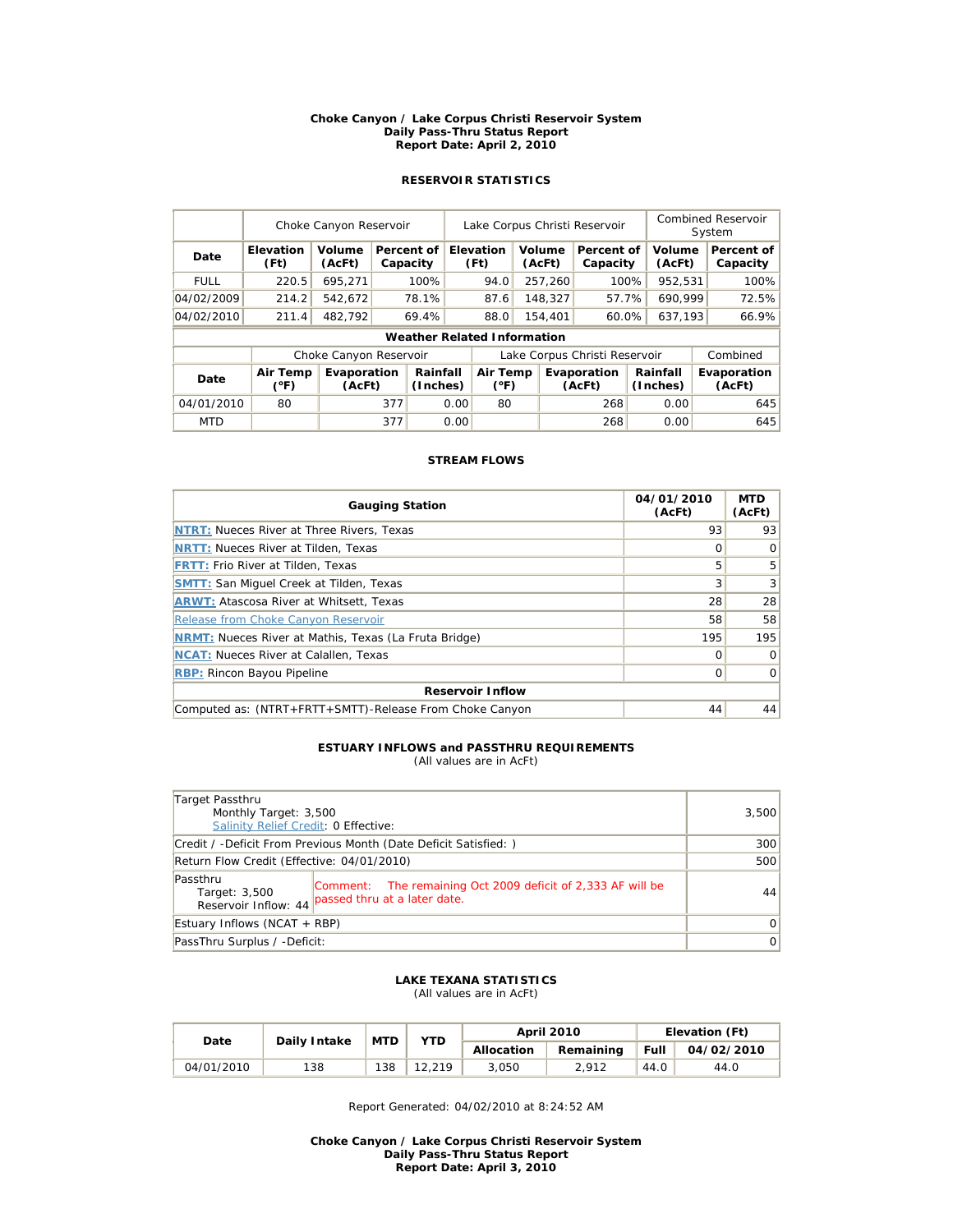### **RESERVOIR STATISTICS**

|             | Choke Canyon Reservoir    |                        |     |                                    | Lake Corpus Christi Reservoir |                           |                  |         |                               |                        | Combined Reservoir<br>System |                  |                        |
|-------------|---------------------------|------------------------|-----|------------------------------------|-------------------------------|---------------------------|------------------|---------|-------------------------------|------------------------|------------------------------|------------------|------------------------|
| Date        | <b>Elevation</b><br>(Ft)  | Volume<br>(AcFt)       |     | Percent of<br>Capacity             |                               | <b>Elevation</b><br>(Ft)  | Volume<br>(AcFt) |         |                               | Percent of<br>Capacity |                              | Volume<br>(AcFt) | Percent of<br>Capacity |
| <b>FULL</b> | 220.5                     | 695.271                |     | 100%                               |                               | 94.0                      |                  | 257,260 |                               | 100%                   | 952.531                      |                  | 100%                   |
| 04/03/2009  | 214.2                     | 541.997                |     | 78.0%                              |                               | 87.5                      |                  | 147.577 | 57.4%                         |                        | 689.574                      |                  | 72.4%                  |
| 04/03/2010  | 211.5                     | 484,463                |     | 69.7%                              |                               | 88.0                      |                  | 155,479 | 60.4%                         |                        | 639.942                      |                  | 67.2%                  |
|             |                           |                        |     | <b>Weather Related Information</b> |                               |                           |                  |         |                               |                        |                              |                  |                        |
|             |                           | Choke Canyon Reservoir |     |                                    |                               |                           |                  |         | Lake Corpus Christi Reservoir |                        |                              |                  | Combined               |
| Date        | Air Temp<br>$(^{\circ}F)$ | Evaporation<br>(AcFt)  |     | Rainfall<br>(Inches)               |                               | Air Temp<br>$(^{\circ}F)$ |                  |         | Evaporation<br>(AcFt)         |                        | Rainfall<br>(Inches)         |                  | Evaporation<br>(AcFt)  |
| 04/02/2010  | 84                        |                        | 207 |                                    | 0.00                          | 83                        |                  |         | 99                            |                        | 0.00                         |                  | 306                    |
| <b>MTD</b>  |                           |                        | 584 |                                    | 0.00                          |                           |                  |         | 367                           |                        | 0.00                         |                  | 951                    |

### **STREAM FLOWS**

| <b>Gauging Station</b>                                       | 04/02/2010<br>(AcFt) | <b>MTD</b><br>(AcFt) |  |  |  |  |  |  |
|--------------------------------------------------------------|----------------------|----------------------|--|--|--|--|--|--|
| NTRT: Nueces River at Three Rivers, Texas                    | 93                   | 187                  |  |  |  |  |  |  |
| <b>NRTT: Nueces River at Tilden, Texas</b>                   |                      | $\Omega$             |  |  |  |  |  |  |
| <b>FRTT: Frio River at Tilden, Texas</b>                     | 5                    | 10                   |  |  |  |  |  |  |
| <b>SMTT:</b> San Miguel Creek at Tilden, Texas               | 3                    | 6                    |  |  |  |  |  |  |
| <b>ARWT: Atascosa River at Whitsett, Texas</b>               | 28                   | 56                   |  |  |  |  |  |  |
| Release from Choke Canyon Reservoir                          | 58                   | 115                  |  |  |  |  |  |  |
| <b>NRMT:</b> Nueces River at Mathis, Texas (La Fruta Bridge) | 193                  | 387                  |  |  |  |  |  |  |
| <b>NCAT:</b> Nueces River at Calallen, Texas                 | 0                    | $\Omega$             |  |  |  |  |  |  |
| <b>RBP: Rincon Bayou Pipeline</b>                            | 0                    | 0                    |  |  |  |  |  |  |
| <b>Reservoir Inflow</b>                                      |                      |                      |  |  |  |  |  |  |
| Computed as: (NTRT+FRTT+SMTT)-Release From Choke Canyon      | 44                   | 88                   |  |  |  |  |  |  |

### **ESTUARY INFLOWS and PASSTHRU REQUIREMENTS**

(All values are in AcFt)

| Target Passthru                                                  | Monthly Target: 3,500<br>Salinity Relief Credit: 0 Effective:                                                    |    |  |  |  |  |
|------------------------------------------------------------------|------------------------------------------------------------------------------------------------------------------|----|--|--|--|--|
| Credit / -Deficit From Previous Month (Date Deficit Satisfied: ) | 300                                                                                                              |    |  |  |  |  |
| Return Flow Credit (Effective: 04/01/2010)                       | 500                                                                                                              |    |  |  |  |  |
| Passthru<br>Target: 3,500                                        | Comment: The remaining Oct 2009 deficit of 2,333 AF will be<br>Reservoir Inflow: 88 passed thru at a later date. | 88 |  |  |  |  |
| Estuary Inflows (NCAT + RBP)                                     | $\overline{0}$                                                                                                   |    |  |  |  |  |
| PassThru Surplus / -Deficit:                                     | 0                                                                                                                |    |  |  |  |  |

### **LAKE TEXANA STATISTICS**

(All values are in AcFt)

| Date       | Daily Intake | <b>MTD</b> | <b>YTD</b> |            | <b>April 2010</b> | Elevation (Ft) |            |  |
|------------|--------------|------------|------------|------------|-------------------|----------------|------------|--|
|            |              |            |            | Allocation | Remaining         | <b>Full</b>    | 04/03/2010 |  |
| 04/02/2010 | 138          | 276        | 12.357     | 3.050      | 2.774             | 44.0           | 44.0       |  |

Report Generated: 04/03/2010 at 8:10:17 AM

**Choke Canyon / Lake Corpus Christi Reservoir System Daily Pass-Thru Status Report Report Date: April 4, 2010**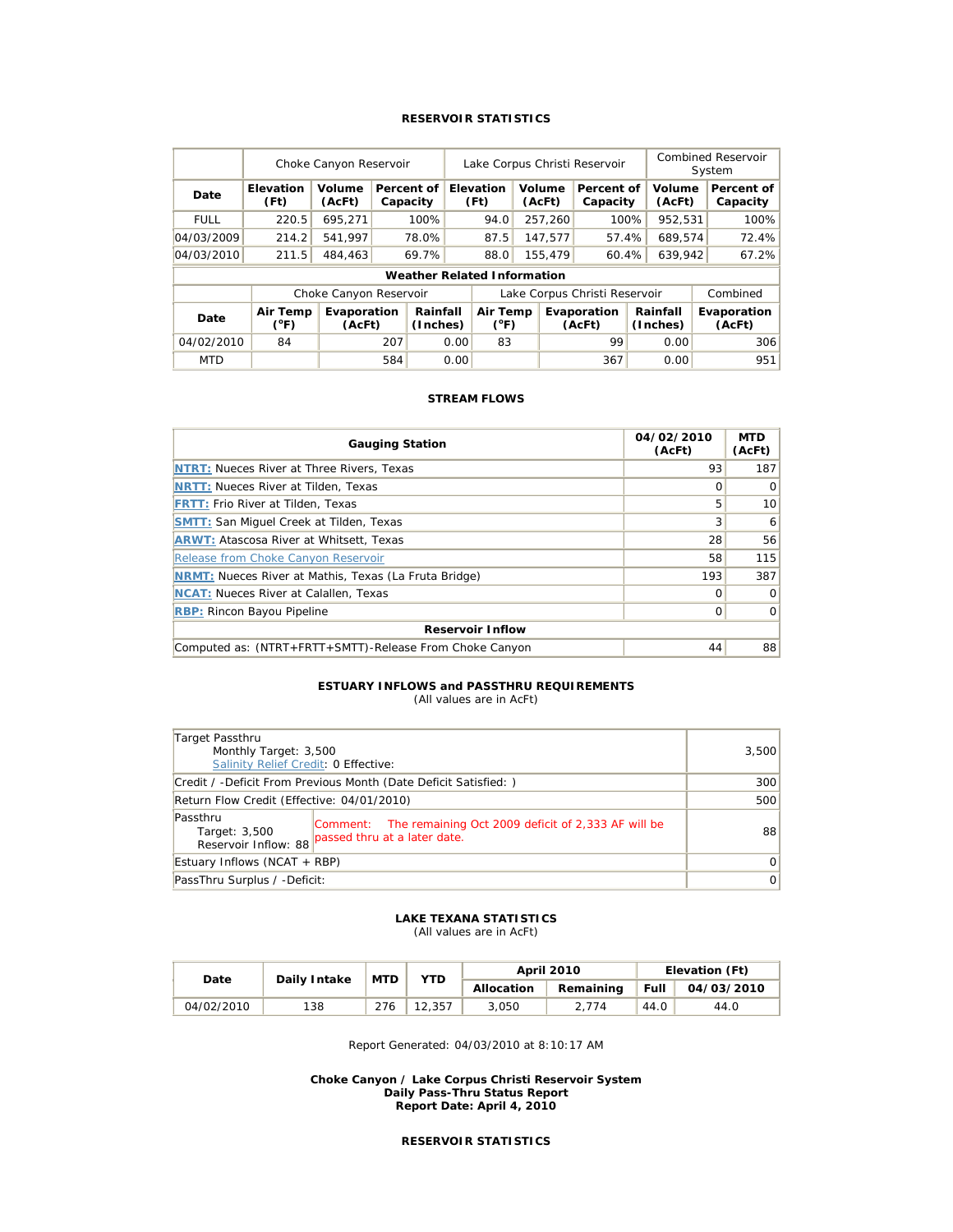|             | Choke Canyon Reservoir |                        |     |                                    | Lake Corpus Christi Reservoir |                           |  |                  |                        |         | Combined Reservoir<br>System |          |                        |
|-------------|------------------------|------------------------|-----|------------------------------------|-------------------------------|---------------------------|--|------------------|------------------------|---------|------------------------------|----------|------------------------|
| Date        | Elevation<br>(Ft)      | Volume<br>(AcFt)       |     | Percent of<br>Capacity             |                               | Elevation<br>(Ft)         |  | Volume<br>(AcFt) | Percent of<br>Capacity |         | Volume<br>(AcFt)             |          | Percent of<br>Capacity |
| <b>FULL</b> | 220.5                  | 695.271                |     | 100%                               |                               | 94.0                      |  | 100%<br>257,260  |                        | 952,531 |                              |          | 100%                   |
| 04/04/2009  | 214.2                  | 541.547                |     | 77.9%                              |                               | 87.5                      |  | 147.129          | 57.2%                  |         | 688.676                      |          | 72.3%                  |
| 04/04/2010  | 211.5                  | 483,418                |     | 69.5%                              |                               | 88.0                      |  | 154.555          | 60.1%                  |         | 637.973                      |          | 67.0%                  |
|             |                        |                        |     | <b>Weather Related Information</b> |                               |                           |  |                  |                        |         |                              |          |                        |
|             |                        | Choke Canyon Reservoir |     |                                    | Lake Corpus Christi Reservoir |                           |  |                  |                        |         |                              | Combined |                        |
| Date        | Air Temp<br>(°F)       | Evaporation<br>(AcFt)  |     | Rainfall<br>(Inches)               |                               | Air Temp<br>$(^{\circ}F)$ |  |                  | Evaporation<br>(AcFt)  |         | Rainfall<br>(Inches)         |          | Evaporation<br>(AcFt)  |
| 04/03/2010  | 83                     |                        | 268 |                                    | 0.02                          | 82                        |  |                  | 206                    |         | 0.00                         |          | 474                    |
| <b>MTD</b>  |                        |                        | 852 |                                    | 0.02                          |                           |  |                  | 573                    |         | 0.00                         |          | 1.425                  |

| <b>Gauging Station</b>                                       | 04/03/2010<br>(AcFt) | <b>MTD</b><br>(AcFt) |
|--------------------------------------------------------------|----------------------|----------------------|
| <b>NTRT: Nueces River at Three Rivers, Texas</b>             | 95                   | 282                  |
| <b>NRTT: Nueces River at Tilden, Texas</b>                   | Ω                    | $\Omega$             |
| <b>FRTT: Frio River at Tilden, Texas</b>                     | 5                    | 15                   |
| <b>SMTT:</b> San Miguel Creek at Tilden, Texas               | 3                    | 9                    |
| <b>ARWT: Atascosa River at Whitsett, Texas</b>               | 28                   | 83                   |
| Release from Choke Canyon Reservoir                          | 58                   | 173                  |
| <b>NRMT:</b> Nueces River at Mathis, Texas (La Fruta Bridge) | 163                  | 550                  |
| <b>NCAT:</b> Nueces River at Calallen, Texas                 | Ω                    | $\Omega$             |
| <b>RBP: Rincon Bayou Pipeline</b>                            | 0                    | $\Omega$             |
| <b>Reservoir Inflow</b>                                      |                      |                      |
| Computed as: (NTRT+FRTT+SMTT)-Release From Choke Canyon      | 45                   | 133                  |

#### **ESTUARY INFLOWS and PASSTHRU REQUIREMENTS** (All values are in AcFt)

| Target Passthru                                                 | Monthly Target: 3,500<br>Salinity Relief Credit: 0 Effective:                               |          |  |  |  |  |
|-----------------------------------------------------------------|---------------------------------------------------------------------------------------------|----------|--|--|--|--|
| Credit / -Deficit From Previous Month (Date Deficit Satisfied:) | 300                                                                                         |          |  |  |  |  |
| Return Flow Credit (Effective: 04/01/2010)                      | 500                                                                                         |          |  |  |  |  |
| Passthru<br>Target: 3,500<br>Reservoir Inflow:<br>133           | Comment: The remaining Oct 2009 deficit of 2,333 AF will be<br>passed thru at a later date. | 133      |  |  |  |  |
| Estuary Inflows (NCAT + RBP)                                    |                                                                                             | $\Omega$ |  |  |  |  |
| PassThru Surplus / -Deficit:                                    |                                                                                             | 0        |  |  |  |  |

### **LAKE TEXANA STATISTICS**

(All values are in AcFt)

|            | Daily Intake | <b>MTD</b> | <b>YTD</b> |            | <b>April 2010</b> | Elevation (Ft) |            |  |
|------------|--------------|------------|------------|------------|-------------------|----------------|------------|--|
| Date       |              |            |            | Allocation | Remaining         | <b>Full</b>    | 04/04/2010 |  |
| 04/03/2010 | 138          | 414        | 12.495     | 3.050      | 2.636             | 44.0           | 44.0       |  |

Report Generated: 04/04/2010 at 8:14:16 AM

**Choke Canyon / Lake Corpus Christi Reservoir System Daily Pass-Thru Status Report Report Date: April 5, 2010** 

| Choke Canvon Reservoir | . Corpus Christi Reservoir<br>ake | ∴omhined<br>Reservoir |
|------------------------|-----------------------------------|-----------------------|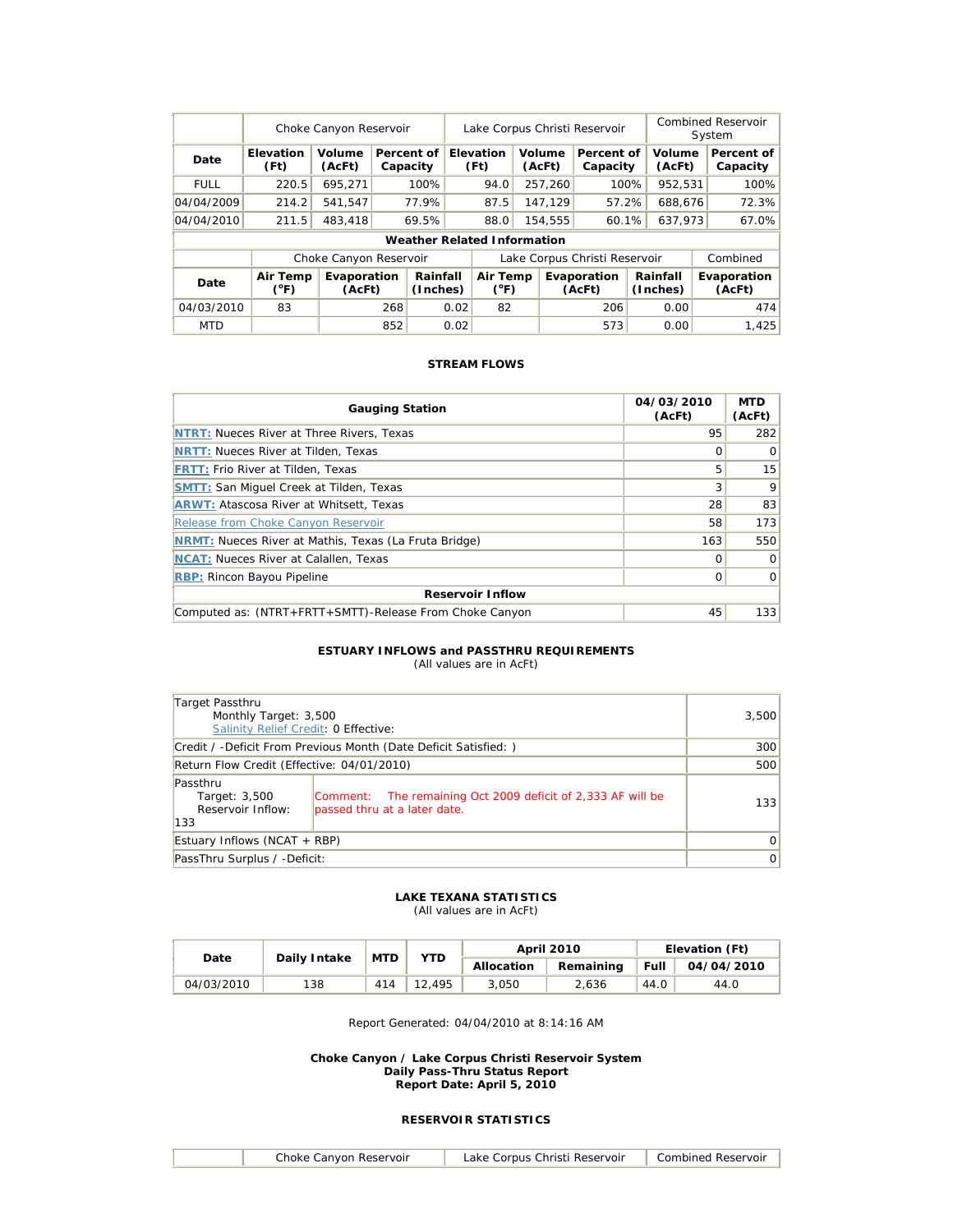|             |                           |                        |          |                                    |      |                           |  |                  |                               |      |                      | System |                        |
|-------------|---------------------------|------------------------|----------|------------------------------------|------|---------------------------|--|------------------|-------------------------------|------|----------------------|--------|------------------------|
| Date        | <b>Elevation</b><br>(Ft)  | Volume<br>(AcFt)       | Capacity | Percent of                         |      | Elevation<br>(Ft)         |  | Volume<br>(AcFt) | Percent of<br>Capacity        |      | Volume<br>(AcFt)     |        | Percent of<br>Capacity |
| <b>FULL</b> | 220.5                     | 695.271                |          | 100%                               |      | 94.0                      |  | 257.260          | 100%                          |      | 952.531              |        | 100%                   |
| 04/05/2009  | 214.1                     | 541.097                |          | 77.8%                              |      | 87.4                      |  | 146,532          | 57.0%                         |      | 687,629              |        | 72.2%                  |
| 04/05/2010  | 211.4                     | 482.374                |          | 69.4%                              |      | 87.9                      |  | 153.941          | 59.8%                         |      | 636,315              |        | 66.8%                  |
|             |                           |                        |          | <b>Weather Related Information</b> |      |                           |  |                  |                               |      |                      |        |                        |
|             |                           | Choke Canyon Reservoir |          |                                    |      |                           |  |                  | Lake Corpus Christi Reservoir |      |                      |        | Combined               |
| Date        | Air Temp<br>$(^{\circ}F)$ | Evaporation<br>(AcFt)  |          | Rainfall<br>(Inches)               |      | Air Temp<br>$(^{\circ}F)$ |  |                  | Evaporation<br>(AcFt)         |      | Rainfall<br>(Inches) |        | Evaporation<br>(AcFt)  |
| 04/04/2010  | 82                        |                        | 267      |                                    | 0.01 | 81                        |  |                  | 295                           | 0.00 |                      |        | 562                    |
| <b>MTD</b>  |                           |                        | 1.119    |                                    | 0.03 |                           |  |                  | 868                           |      | 0.00                 |        | 1.987                  |

| <b>Gauging Station</b>                                       | 04/04/2010<br>(AcFt) | <b>MTD</b><br>(AcFt) |
|--------------------------------------------------------------|----------------------|----------------------|
| <b>NTRT: Nueces River at Three Rivers, Texas</b>             | 93                   | 375                  |
| <b>NRTT: Nueces River at Tilden, Texas</b>                   | Ω                    | $\overline{0}$       |
| <b>FRTT: Frio River at Tilden, Texas</b>                     | 6                    | 20 <sup>1</sup>      |
| <b>SMTT: San Miquel Creek at Tilden, Texas</b>               | 3                    | 12                   |
| <b>ARWT: Atascosa River at Whitsett, Texas</b>               | 26                   | 109                  |
| Release from Choke Canyon Reservoir                          | 58                   | 230                  |
| <b>NRMT:</b> Nueces River at Mathis, Texas (La Fruta Bridge) | 157                  | 707                  |
| <b>NCAT:</b> Nueces River at Calallen, Texas                 |                      | 1 <sup>1</sup>       |
| <b>RBP: Rincon Bayou Pipeline</b>                            | $\Omega$             | $\overline{0}$       |
| <b>Reservoir Inflow</b>                                      |                      |                      |
| Computed as: (NTRT+FRTT+SMTT)-Release From Choke Canyon      | 44                   | 177                  |

### **ESTUARY INFLOWS and PASSTHRU REQUIREMENTS**

(All values are in AcFt)

| Target Passthru<br>Monthly Target: 3,500<br>Salinity Relief Credit: 0 Effective: |                                                                                             | 3,500          |  |  |  |
|----------------------------------------------------------------------------------|---------------------------------------------------------------------------------------------|----------------|--|--|--|
| Credit / -Deficit From Previous Month (Date Deficit Satisfied:)                  | 300                                                                                         |                |  |  |  |
| Return Flow Credit (Effective: 04/01/2010)                                       |                                                                                             |                |  |  |  |
| Passthru<br>Target: 3,500<br>Reservoir Inflow:<br>177                            | Comment: The remaining Oct 2009 deficit of 2,333 AF will be<br>passed thru at a later date. | 1771           |  |  |  |
| Estuary Inflows (NCAT + RBP)                                                     |                                                                                             |                |  |  |  |
| PassThru Surplus / -Deficit:                                                     |                                                                                             | $\overline{0}$ |  |  |  |

#### **LAKE TEXANA STATISTICS**

(All values are in AcFt)

| Date       | Daily Intake | <b>MTD</b> | <b>YTD</b> |            | <b>April 2010</b> | Elevation (Ft) |            |  |
|------------|--------------|------------|------------|------------|-------------------|----------------|------------|--|
|            |              |            |            | Allocation | Remaining         | Full           | 04/05/2010 |  |
| 04/04/2010 | 138          | 552        | 12.633     | 3.050      | 2.498             | 44.0           | 44.0       |  |

Report Generated: 04/05/2010 at 8:38:22 AM

#### **Choke Canyon / Lake Corpus Christi Reservoir System Daily Pass-Thru Status Report Report Date: April 6, 2010**

| Combined Reservoir<br>Choke Canyon Reservoir<br>Lake Corpus Christi Reservoir |
|-------------------------------------------------------------------------------|
|-------------------------------------------------------------------------------|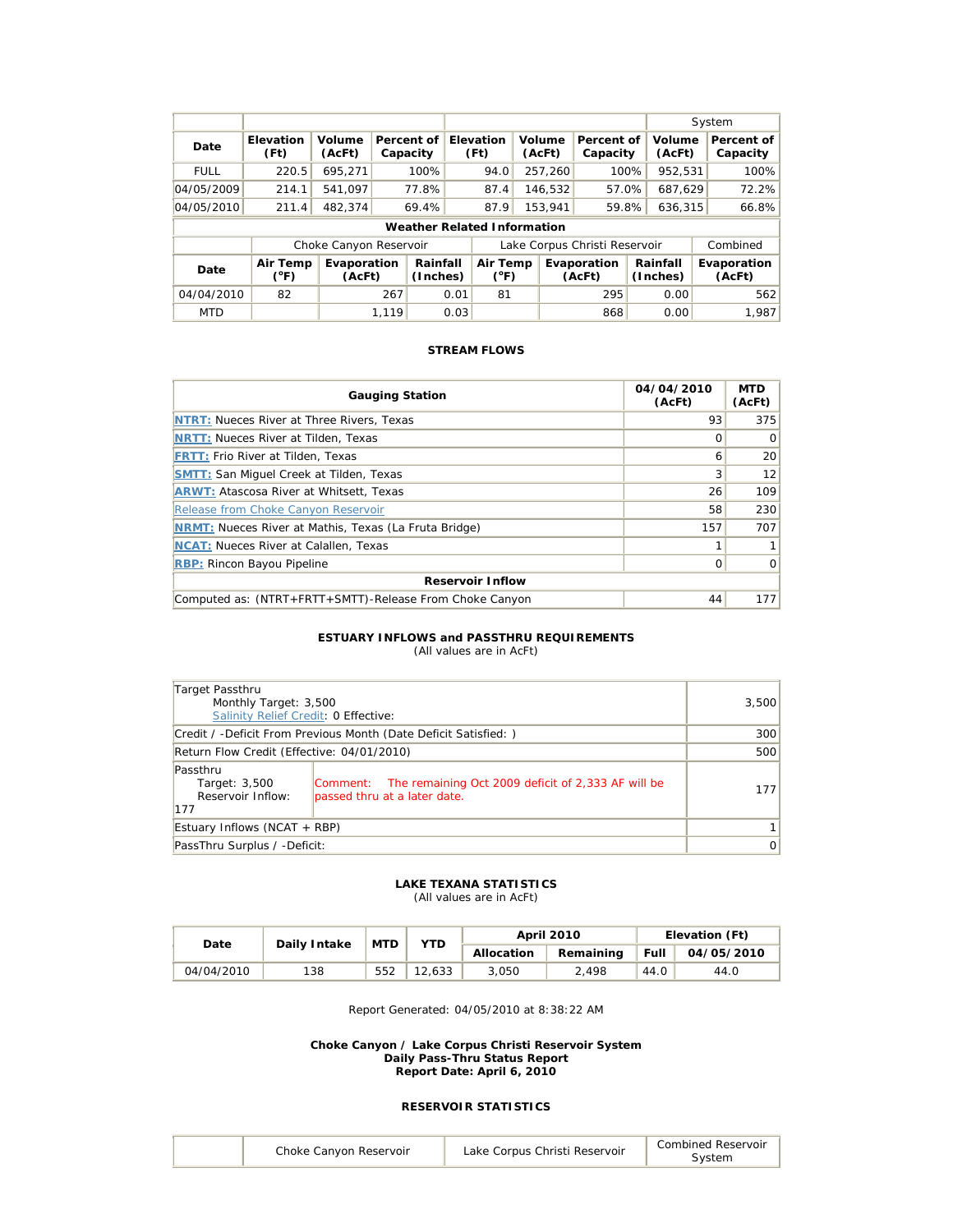| Date        | Elevation<br>(Ft)                  | Volume<br>(AcFt)       |       | Percent of<br>Capacity |      | <b>Elevation</b><br>(Ft)  |  | Volume<br>(AcFt) | Percent of<br>Capacity        | Volume<br>(AcFt)     | Percent of<br>Capacity |
|-------------|------------------------------------|------------------------|-------|------------------------|------|---------------------------|--|------------------|-------------------------------|----------------------|------------------------|
| <b>FULL</b> | 220.5                              | 695.271                |       | 100%                   |      | 94.0                      |  | 257,260          | 100%                          | 952.531              | 100%                   |
| 04/06/2009  | 214.1                              | 540.647                |       | 77.8%                  |      | 87.5                      |  | 147.278          | 57.2%                         | 687.925              | 72.2%                  |
| 04/06/2010  | 211.4                              | 482.374                |       | 69.4%                  |      | 87.9                      |  | 153,023          | 59.5%                         | 635.397              | 66.7%                  |
|             | <b>Weather Related Information</b> |                        |       |                        |      |                           |  |                  |                               |                      |                        |
|             |                                    | Choke Canyon Reservoir |       |                        |      |                           |  |                  | Lake Corpus Christi Reservoir |                      | Combined               |
| Date        | Air Temp<br>(°F)                   | Evaporation<br>(AcFt)  |       | Rainfall<br>(Inches)   |      | Air Temp<br>$(^{\circ}F)$ |  |                  | Evaporation<br>(AcFt)         | Rainfall<br>(Inches) | Evaporation<br>(AcFt)  |
| 04/05/2010  | 85                                 |                        | 304   |                        | 0.00 | 84                        |  |                  | 231                           | 0.00                 | 535                    |
| <b>MTD</b>  |                                    |                        | 1,423 |                        | 0.03 |                           |  |                  | 1.099                         | 0.00                 | 2,522                  |

| <b>Gauging Station</b>                                       | 04/05/2010<br>(AcFt) | <b>MTD</b><br>(AcFt) |
|--------------------------------------------------------------|----------------------|----------------------|
| <b>NTRT: Nueces River at Three Rivers, Texas</b>             | 93                   | 468                  |
| <b>NRTT: Nueces River at Tilden, Texas</b>                   | Ω                    | $\Omega$             |
| <b>FRTT: Frio River at Tilden, Texas</b>                     | 6                    | 27                   |
| <b>SMTT: San Miquel Creek at Tilden, Texas</b>               | 3                    | 14                   |
| <b>ARWT: Atascosa River at Whitsett, Texas</b>               | 24                   | 133                  |
| Release from Choke Canyon Reservoir                          | 58                   | 288                  |
| <b>NRMT:</b> Nueces River at Mathis, Texas (La Fruta Bridge) | 157                  | 863                  |
| <b>NCAT:</b> Nueces River at Calallen, Texas                 | フ                    | 3                    |
| <b>RBP: Rincon Bayou Pipeline</b>                            | Ω                    | $\Omega$             |
| <b>Reservoir Inflow</b>                                      |                      |                      |
| Computed as: (NTRT+FRTT+SMTT)-Release From Choke Canyon      | 44                   | 221                  |

#### **ESTUARY INFLOWS and PASSTHRU REQUIREMENTS**

(All values are in AcFt)

| Target Passthru                                                  |                                                                                             |                |
|------------------------------------------------------------------|---------------------------------------------------------------------------------------------|----------------|
| Monthly Target: 3,500                                            |                                                                                             | 3,500          |
| Salinity Relief Credit: 0 Effective:                             |                                                                                             |                |
| Credit / -Deficit From Previous Month (Date Deficit Satisfied: ) | 300                                                                                         |                |
| Return Flow Credit (Effective: 04/01/2010)                       | 500                                                                                         |                |
| Passthru<br>Target: 3,500<br>Reservoir Inflow:<br>221            | Comment: The remaining Oct 2009 deficit of 2,333 AF will be<br>passed thru at a later date. | 221            |
| Estuary Inflows (NCAT + RBP)                                     | 3                                                                                           |                |
| PassThru Surplus / -Deficit:                                     |                                                                                             | $\overline{0}$ |

#### **LAKE TEXANA STATISTICS**

(All values are in AcFt)

| Daily Intake<br>Date |     | <b>MTD</b> | YTD |            | <b>April 2010</b> | Elevation (Ft) |            |  |
|----------------------|-----|------------|-----|------------|-------------------|----------------|------------|--|
|                      |     |            |     | Allocation | Remaining         | Full           | 04/06/2010 |  |
| 04/05/2010           | 138 | 690        |     | 3.050      | 2.360             | 44.0           | 44.0       |  |

Report Generated: 04/06/2010 at 8:17:30 AM

#### **Choke Canyon / Lake Corpus Christi Reservoir System Daily Pass-Thru Status Report Report Date: April 7, 2010**

|      | Choke Canyon Reservoir | Lake Corpus Christi Reservoir |  | Combined Reservoir<br>System                                                            |  |  |
|------|------------------------|-------------------------------|--|-----------------------------------------------------------------------------------------|--|--|
| Date |                        |                               |  | Elevation   Volume   Percent of   Elevation   Volume   Percent of   Volume   Percent of |  |  |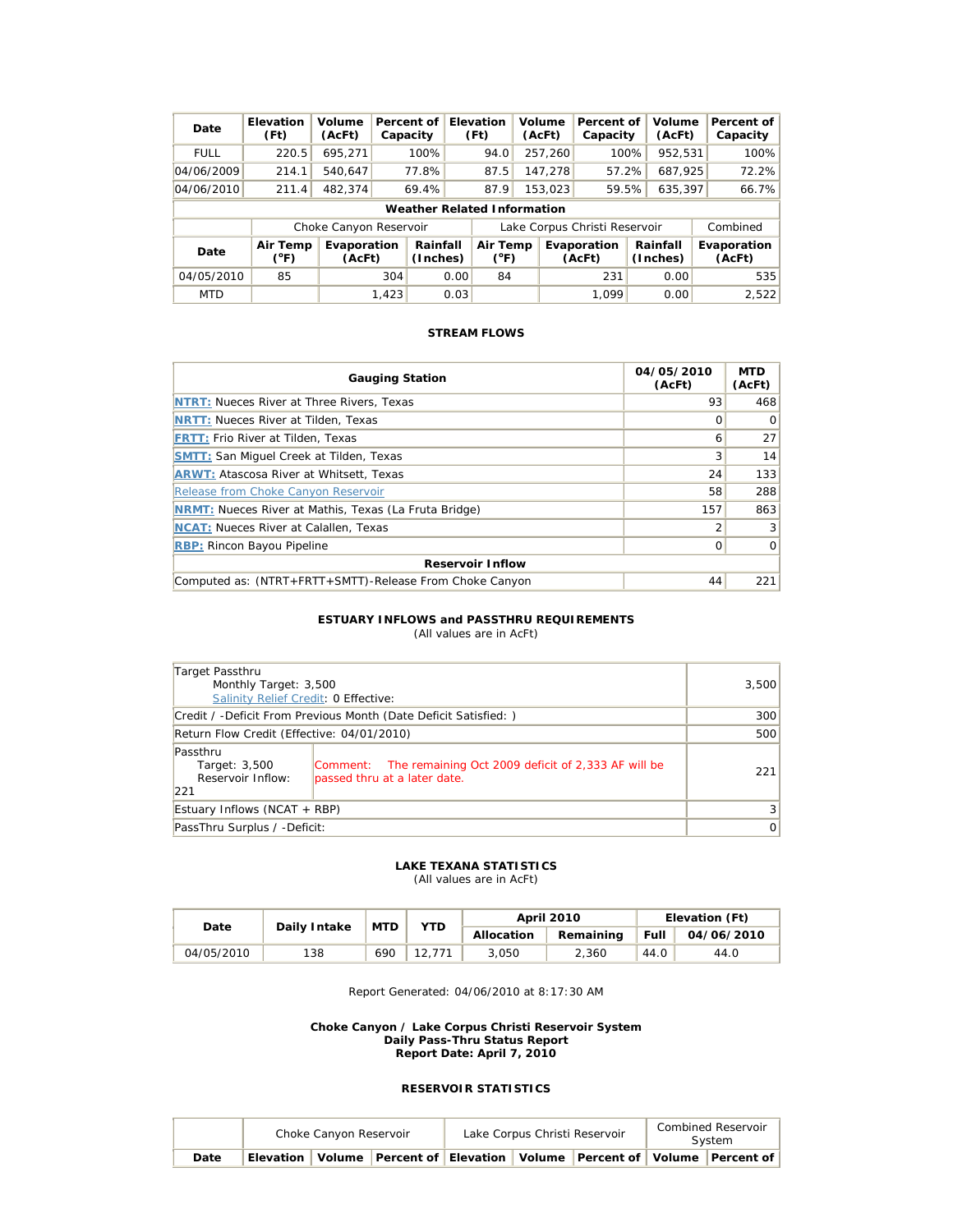|                                    | (Ft)                                                                                                                                                                     | (AcFt)                 | Capacity                                   |       |      | (Ft) |  | (AcFt)  | Capacity                      |      | (AcFt)  |  | Capacity |
|------------------------------------|--------------------------------------------------------------------------------------------------------------------------------------------------------------------------|------------------------|--------------------------------------------|-------|------|------|--|---------|-------------------------------|------|---------|--|----------|
| <b>FULL</b>                        | 220.5                                                                                                                                                                    | 695.271                | 100%<br>952,531<br>257,260<br>100%<br>94.0 |       |      |      |  |         |                               | 100% |         |  |          |
| 04/07/2009                         | 214.1                                                                                                                                                                    | 540.197                |                                            | 77.7% |      | 87.4 |  | 145,640 | 56.6%                         |      | 685,837 |  | 72.0%    |
| 04/07/2010                         | 211.5                                                                                                                                                                    | 483.001                |                                            | 69.5% |      | 87.9 |  | 154.094 | 59.9%                         |      | 637,095 |  | 66.9%    |
| <b>Weather Related Information</b> |                                                                                                                                                                          |                        |                                            |       |      |      |  |         |                               |      |         |  |          |
|                                    |                                                                                                                                                                          | Choke Canyon Reservoir |                                            |       |      |      |  |         | Lake Corpus Christi Reservoir |      |         |  | Combined |
| Date                               | Air Temp<br>Rainfall<br>Air Temp<br>Rainfall<br>Evaporation<br>Evaporation<br>Evaporation<br>$(^{\circ}F)$<br>(Inches)<br>(°F)<br>(AcFt)<br>(Inches)<br>(AcFt)<br>(AcFt) |                        |                                            |       |      |      |  |         |                               |      |         |  |          |
| 04/06/2010                         | 84                                                                                                                                                                       |                        | 304                                        |       | 0.00 | 82   |  |         | 250                           |      | 0.00    |  | 554      |
| <b>MTD</b>                         |                                                                                                                                                                          |                        | 1,763                                      |       | 0.03 |      |  |         | 1,349                         |      | 0.00    |  | 3,112    |

| <b>Gauging Station</b>                                       | 04/06/2010<br>(AcFt) | <b>MTD</b><br>(AcFt) |  |  |  |  |
|--------------------------------------------------------------|----------------------|----------------------|--|--|--|--|
| <b>NTRT: Nueces River at Three Rivers, Texas</b>             | 89                   | 558                  |  |  |  |  |
| <b>NRTT: Nueces River at Tilden, Texas</b>                   | Ω                    | $\Omega$             |  |  |  |  |
| <b>FRTT: Frio River at Tilden, Texas</b>                     | 6                    | 32                   |  |  |  |  |
| <b>SMTT: San Miquel Creek at Tilden, Texas</b>               | 2                    | 16                   |  |  |  |  |
| <b>ARWT: Atascosa River at Whitsett, Texas</b>               | 22                   | 155                  |  |  |  |  |
| Release from Choke Canyon Reservoir                          | 58                   | 345                  |  |  |  |  |
| <b>NRMT:</b> Nueces River at Mathis, Texas (La Fruta Bridge) | 159                  | 1.022                |  |  |  |  |
| <b>NCAT:</b> Nueces River at Calallen, Texas                 | 2                    | 5                    |  |  |  |  |
| <b>RBP: Rincon Bayou Pipeline</b>                            | Ω                    | $\Omega$             |  |  |  |  |
| <b>Reservoir Inflow</b>                                      |                      |                      |  |  |  |  |
| Computed as: (NTRT+FRTT+SMTT)-Release From Choke Canyon      | 40                   | 261                  |  |  |  |  |

### **ESTUARY INFLOWS and PASSTHRU REQUIREMENTS**

(All values are in AcFt)

| Target Passthru                                                 | Monthly Target: 3,500<br>Salinity Relief Credit: 0 Effective:                               |                |  |  |  |
|-----------------------------------------------------------------|---------------------------------------------------------------------------------------------|----------------|--|--|--|
| Credit / -Deficit From Previous Month (Date Deficit Satisfied:) | <b>300</b>                                                                                  |                |  |  |  |
| Return Flow Credit (Effective: 04/01/2010)                      | 500                                                                                         |                |  |  |  |
| Passthru<br>Target: 3,500<br>Reservoir Inflow:<br>261           | Comment: The remaining Oct 2009 deficit of 2,333 AF will be<br>passed thru at a later date. | 261            |  |  |  |
| Estuary Inflows (NCAT + RBP)                                    |                                                                                             | 5              |  |  |  |
| PassThru Surplus / -Deficit:                                    |                                                                                             | $\overline{0}$ |  |  |  |

### **LAKE TEXANA STATISTICS** (All values are in AcFt)

|            |     | <b>MTD</b><br>YTD<br>Daily Intake |        |            | April 2010 | Elevation (Ft) |            |  |
|------------|-----|-----------------------------------|--------|------------|------------|----------------|------------|--|
| Date       |     |                                   |        | Allocation | Remaining  | Full           | 04/07/2010 |  |
| 04/06/2010 | 138 | 827                               | 12.909 | 3.050      | 2.223      | 44.0           | 43.9       |  |

Report Generated: 04/07/2010 at 8:18:33 AM

**Choke Canyon / Lake Corpus Christi Reservoir System Daily Pass-Thru Status Report Report Date: April 8, 2010** 

|             | Choke Canvon Reservoir |               |                            |      | Lake Corpus Christi Reservoir | <b>Combined Reservoir System</b>                     |         |                                   |
|-------------|------------------------|---------------|----------------------------|------|-------------------------------|------------------------------------------------------|---------|-----------------------------------|
| Date        | <b>Elevation</b> (Ft)  | Volume (AcFt) | <b>Percent of Capacity</b> |      |                               | Elevation (Ft)   Volume (AcFt)   Percent of Capacity |         | Volume (AcFt) Percent of Capacity |
| <b>FULL</b> | 220.5                  | 695.271       | 100%                       | 94.0 | 257,260                       | 100%                                                 | 952.531 | 100%                              |
| 04/08/2009  | 214.1                  | 539,084       | 77.5%                      | 87.3 | 144,899                       | 56.3%                                                | 683.983 | 71.8%                             |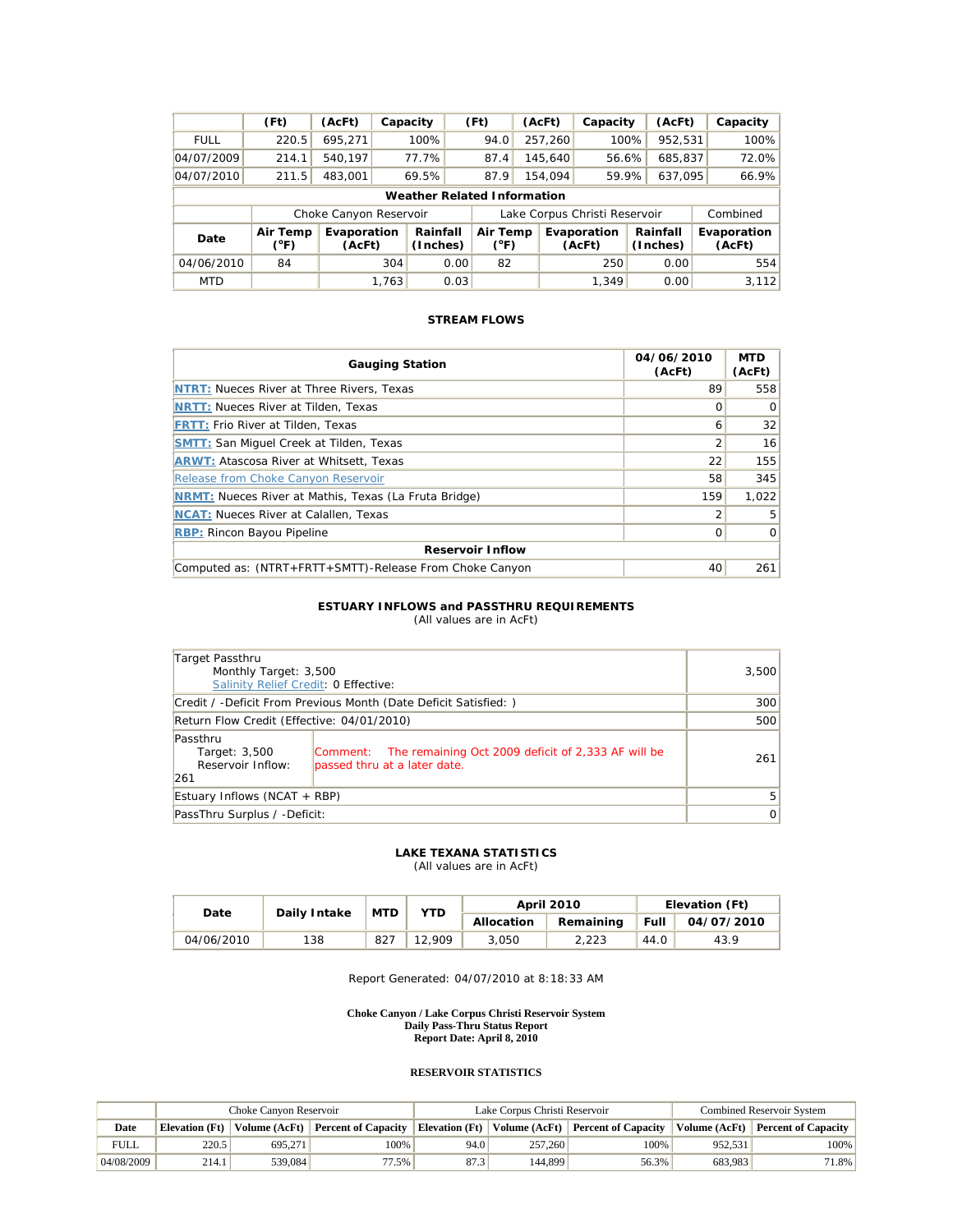| 04/08/2010 | 211.4                                     | 482.792 | 69.4%                        |                      | 88.0                          | 154,862                                 | 60.2%                 | 637.654              | 66.9%                        |  |
|------------|-------------------------------------------|---------|------------------------------|----------------------|-------------------------------|-----------------------------------------|-----------------------|----------------------|------------------------------|--|
|            | <b>Weather Related Information</b>        |         |                              |                      |                               |                                         |                       |                      |                              |  |
|            |                                           |         | Choke Canyon Reservoir       |                      | Lake Corpus Christi Reservoir |                                         |                       |                      | Combined                     |  |
| Date       | Air Temp<br>$({}^{\mathrm{o}}\mathrm{F})$ |         | <b>Evaporation</b><br>(AcFt) | Rainfall<br>(Inches) |                               | Air Temp<br>$(^{\mathrm{o}}\mathrm{F})$ | Evaporation<br>(AcFt) | Rainfall<br>(Inches) | <b>Evaporation</b><br>(AcFt) |  |
| 04/07/2010 | 73                                        |         | 122                          | 0.00                 |                               | 74                                      | 18                    | 0.03                 | 140                          |  |
| <b>MTD</b> |                                           |         | .885                         | 0.03                 |                               |                                         | 1,367                 | 0.03                 | 3,252                        |  |

| <b>Gauging Station</b>                                       | 04/07/2010<br>(AcFt) | <b>MTD</b><br>(AcFt) |
|--------------------------------------------------------------|----------------------|----------------------|
| <b>NTRT:</b> Nueces River at Three Rivers, Texas             | 85                   | 643                  |
| <b>NRTT:</b> Nueces River at Tilden, Texas                   | 0                    | $\Omega$             |
| <b>FRTT:</b> Frio River at Tilden, Texas                     |                      | 38                   |
| <b>SMTT:</b> San Miguel Creek at Tilden, Texas               |                      | 19                   |
| <b>ARWT:</b> Atascosa River at Whitsett, Texas               | 20                   | 175                  |
| Release from Choke Canyon Reservoir                          | 58                   | 403                  |
| <b>NRMT:</b> Nueces River at Mathis, Texas (La Fruta Bridge) | 153                  | 1,175                |
| <b>NCAT:</b> Nueces River at Calallen, Texas                 | $\theta$             |                      |
| <b>RBP:</b> Rincon Bayou Pipeline                            | $\Omega$             | $\Omega$             |
| <b>Reservoir Inflow</b>                                      |                      |                      |
| Computed as: (NTRT+FRTT+SMTT)-Release From Choke Canyon      | 35                   | 296                  |

## **ESTUARY INFLOWS and PASSTHRU REQUIREMENTS**<br>(All values are in AcFt)

| Target Passthru<br>Monthly Target: 3,500<br>Salinity Relief Credit: 0 Effective: |                                                                                          | 3,500    |
|----------------------------------------------------------------------------------|------------------------------------------------------------------------------------------|----------|
| Credit / -Deficit From Previous Month (Date Deficit Satisfied: )                 | 300                                                                                      |          |
| Return Flow Credit (Effective: 04/01/2010)                                       | 500                                                                                      |          |
| Passthru<br>Target: 3,500<br>Reservoir Inflow: 296                               | Comment: The remaining Oct 2009 deficit of 2,333 AF will be passed thru at a later date. | 296      |
| Estuary Inflows $(NCAT + RBP)$                                                   |                                                                                          |          |
| PassThru Surplus / -Deficit:                                                     |                                                                                          | $\theta$ |

## **LAKE TEXANA STATISTICS** (All values are in AcFt)

| Date       | <b>Daily Intake</b> | MTD | YTD    |                   | <b>April 2010</b> |      | <b>Elevation</b> (Ft) |
|------------|---------------------|-----|--------|-------------------|-------------------|------|-----------------------|
|            |                     |     |        | <b>Allocation</b> | Remaining         | Full | 04/08/2010            |
| 04/07/2010 | $\sim$<br>10.       | 965 | 13.046 | 3,050             | 2,085             | 44.0 | 43.0                  |

Report Generated: 04/08/2010 at 8:25:52 AM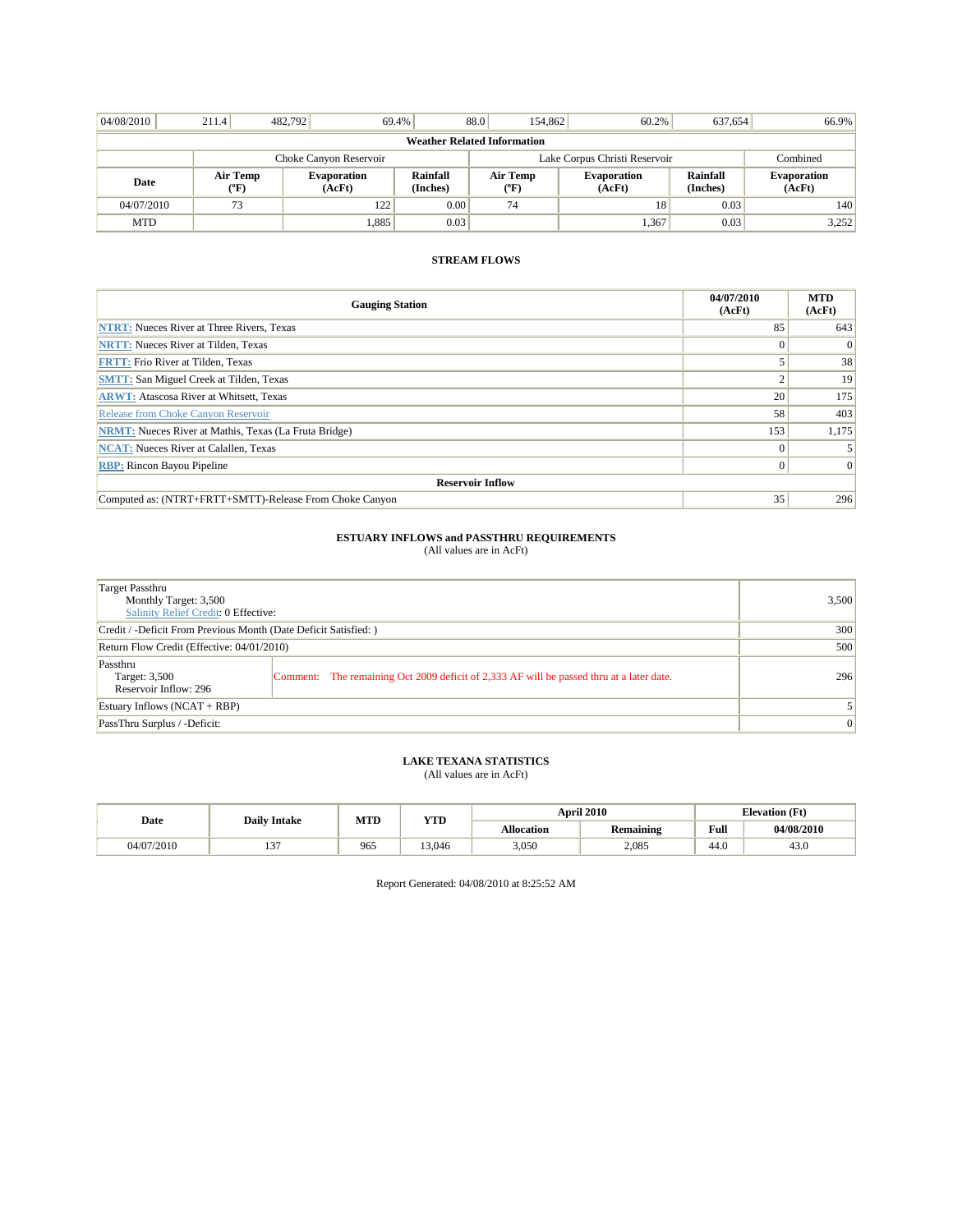#### **Choke Canyon / Lake Corpus Christi Reservoir System Daily Pass-Thru Status Report Report Date: April 9, 2010**

### **RESERVOIR STATISTICS**

|             |                       | Choke Canyon Reservoir |                              |                                    | Lake Corpus Christi Reservoir | <b>Combined Reservoir System</b>                     |               |                              |
|-------------|-----------------------|------------------------|------------------------------|------------------------------------|-------------------------------|------------------------------------------------------|---------------|------------------------------|
| Date        | <b>Elevation</b> (Ft) | Volume (AcFt)          | <b>Percent of Capacity</b>   | <b>Elevation</b> (Ft)              | Volume (AcFt)                 | <b>Percent of Capacity</b>                           | Volume (AcFt) | <b>Percent of Capacity</b>   |
| <b>FULL</b> | 220.5                 | 695,271                | 100%                         | 94.0                               | 257,260                       | 100%                                                 | 952,531       | 100%                         |
| 04/09/2009  | 214.0                 | 538,861                | 77.5%                        | 87.3                               | 144,024                       | 56.0%                                                | 682,885       | 71.7%                        |
| 04/09/2010  | 211.5                 | 483,627                | 69.6%                        | 87.9                               | 153,175                       | 59.5%                                                | 636,802       | 66.9%                        |
|             |                       |                        |                              | <b>Weather Related Information</b> |                               |                                                      |               |                              |
|             |                       |                        | Choke Canyon Reservoir       |                                    |                               | Lake Corpus Christi Reservoir                        |               | Combined                     |
| Date        |                       | Air Temp<br>(°F)       | <b>Evaporation</b><br>(AcFt) | <b>Rainfall</b><br>(Inches)        | Air Temp<br>(°F)              | Rainfall<br><b>Evaporation</b><br>(Inches)<br>(AcFt) |               | <b>Evaporation</b><br>(AcFt) |
| 04/08/2010  |                       | 72                     | 365                          | 0.00                               | 70                            | 312                                                  | 0.00          | 677                          |
| <b>MTD</b>  |                       |                        | 2,250                        | 0.03                               |                               | 1,679                                                | 0.03          | 3.929                        |

### **STREAM FLOWS**

| <b>Gauging Station</b>                                       | 04/08/2010<br>(AcFt) | <b>MTD</b><br>(AcFt) |  |  |  |  |
|--------------------------------------------------------------|----------------------|----------------------|--|--|--|--|
| <b>NTRT:</b> Nueces River at Three Rivers, Texas             | 85                   | 728                  |  |  |  |  |
| <b>NRTT:</b> Nueces River at Tilden, Texas                   |                      | $\Omega$             |  |  |  |  |
| <b>FRTT: Frio River at Tilden, Texas</b>                     |                      | 43                   |  |  |  |  |
| <b>SMTT:</b> San Miguel Creek at Tilden, Texas               |                      | 21                   |  |  |  |  |
| <b>ARWT:</b> Atascosa River at Whitsett, Texas               | 19                   | 194                  |  |  |  |  |
| Release from Choke Canyon Reservoir                          | 58                   | 461                  |  |  |  |  |
| <b>NRMT:</b> Nueces River at Mathis, Texas (La Fruta Bridge) | 161                  | 1,336                |  |  |  |  |
| <b>NCAT:</b> Nueces River at Calallen, Texas                 | $\Omega$             |                      |  |  |  |  |
| <b>RBP:</b> Rincon Bayou Pipeline                            | $\overline{0}$       | $\Omega$             |  |  |  |  |
| <b>Reservoir Inflow</b>                                      |                      |                      |  |  |  |  |
| Computed as: (NTRT+FRTT+SMTT)-Release From Choke Canyon      | 35                   | 332                  |  |  |  |  |

# **ESTUARY INFLOWS and PASSTHRU REQUIREMENTS**<br>(All values are in AcFt)

| Target Passthru<br>Monthly Target: 3,500                         | Salinity Relief Credit: 0 Effective:                                                     |                 |  |  |
|------------------------------------------------------------------|------------------------------------------------------------------------------------------|-----------------|--|--|
| Credit / -Deficit From Previous Month (Date Deficit Satisfied: ) | 300                                                                                      |                 |  |  |
| Return Flow Credit (Effective: 04/01/2010)                       |                                                                                          | 500             |  |  |
| Passthru<br>Target: 3,500<br>Reservoir Inflow: 332               | Comment: The remaining Oct 2009 deficit of 2,333 AF will be passed thru at a later date. | 332             |  |  |
| Estuary Inflows (NCAT + RBP)                                     |                                                                                          |                 |  |  |
| PassThru Surplus / -Deficit:                                     |                                                                                          | $\vert 0 \vert$ |  |  |

## **LAKE TEXANA STATISTICS** (All values are in AcFt)

|            | <b>Daily Intake</b> | MTD  | <b>YTD</b> | <b>April 2010</b> |                  |      | <b>Elevation</b> (Ft) |  |
|------------|---------------------|------|------------|-------------------|------------------|------|-----------------------|--|
| Date       |                     |      |            | <b>Allocation</b> | <b>Remaining</b> | Full | 04/09/2010            |  |
| 04/08/2010 | $\sim$<br>"         | .102 | 13.183     | 3,050             | .948             | 44.0 | 43.9                  |  |

Report Generated: 04/09/2010 at 8:10:21 AM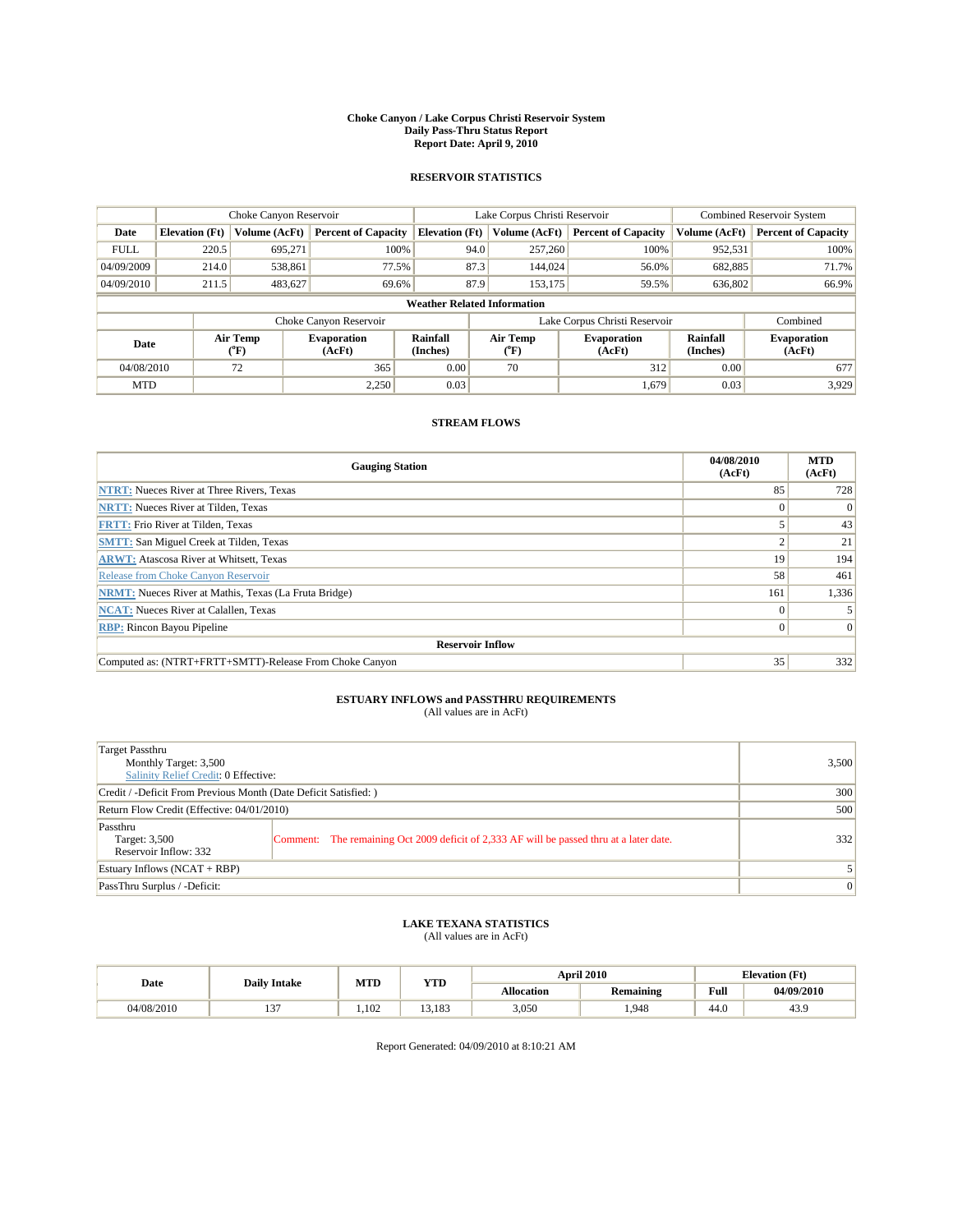#### **Choke Canyon / Lake Corpus Christi Reservoir System Daily Pass-Thru Status Report Report Date: April 10, 2010**

### **RESERVOIR STATISTICS**

|             |                       | Choke Canyon Reservoir                    |                              |                                    | Lake Corpus Christi Reservoir  | <b>Combined Reservoir System</b>                     |               |                              |
|-------------|-----------------------|-------------------------------------------|------------------------------|------------------------------------|--------------------------------|------------------------------------------------------|---------------|------------------------------|
| Date        | <b>Elevation</b> (Ft) | Volume (AcFt)                             | <b>Percent of Capacity</b>   | <b>Elevation</b> (Ft)              | Volume (AcFt)                  | <b>Percent of Capacity</b>                           | Volume (AcFt) | <b>Percent of Capacity</b>   |
| <b>FULL</b> | 220.5                 | 695,271                                   | 100%                         | 94.0                               | 257,260                        | 100%                                                 | 952,531       | 100%                         |
| 04/10/2009  | 214.0                 | 538,416                                   | 77.4%                        | 87.3                               | 144,460                        | 56.2%                                                | 682,876       | 71.7%                        |
| 04/10/2010  | 211.4                 | 482,374                                   | 69.4%                        | 87.9                               | 152,870                        | 59.4%                                                | 635,244       | 66.7%                        |
|             |                       |                                           |                              | <b>Weather Related Information</b> |                                |                                                      |               |                              |
|             |                       |                                           | Choke Canyon Reservoir       |                                    |                                | Lake Corpus Christi Reservoir                        |               | Combined                     |
| Date        |                       | Air Temp<br>$({}^{\mathrm{o}}\mathrm{F})$ | <b>Evaporation</b><br>(AcFt) | Rainfall<br>(Inches)               | Air Temp<br>$({}^o\mathrm{F})$ | Rainfall<br><b>Evaporation</b><br>(Inches)<br>(AcFt) |               | <b>Evaporation</b><br>(AcFt) |
| 04/09/2010  |                       | 71                                        | 170                          | 0.00                               | 70                             | 98                                                   | 0.00          | 268                          |
| <b>MTD</b>  |                       |                                           | 2.420                        | 0.03                               |                                | 1.777                                                | 0.03          | 4,197                        |

### **STREAM FLOWS**

| <b>Gauging Station</b>                                       | 04/09/2010<br>(AcFt) | <b>MTD</b><br>(AcFt) |  |  |  |  |
|--------------------------------------------------------------|----------------------|----------------------|--|--|--|--|
| <b>NTRT:</b> Nueces River at Three Rivers, Texas             | 83                   | 812                  |  |  |  |  |
| <b>NRTT:</b> Nueces River at Tilden, Texas                   |                      | $\Omega$             |  |  |  |  |
| <b>FRTT: Frio River at Tilden, Texas</b>                     |                      | 48                   |  |  |  |  |
| <b>SMTT:</b> San Miguel Creek at Tilden, Texas               |                      | 23                   |  |  |  |  |
| <b>ARWT:</b> Atascosa River at Whitsett, Texas               | 18                   | 212                  |  |  |  |  |
| Release from Choke Canyon Reservoir                          | 58                   | 518                  |  |  |  |  |
| <b>NRMT:</b> Nueces River at Mathis, Texas (La Fruta Bridge) | 149                  | 1,485                |  |  |  |  |
| <b>NCAT:</b> Nueces River at Calallen, Texas                 | 8                    | 13                   |  |  |  |  |
| <b>RBP:</b> Rincon Bayou Pipeline                            | $\overline{0}$       | $\Omega$             |  |  |  |  |
| <b>Reservoir Inflow</b>                                      |                      |                      |  |  |  |  |
| Computed as: (NTRT+FRTT+SMTT)-Release From Choke Canyon      | 33                   | 365                  |  |  |  |  |

# **ESTUARY INFLOWS and PASSTHRU REQUIREMENTS**<br>(All values are in AcFt)

| Target Passthru<br>Monthly Target: 3,500<br>Salinity Relief Credit: 0 Effective: | 3,500                                                                                    |                 |
|----------------------------------------------------------------------------------|------------------------------------------------------------------------------------------|-----------------|
| Credit / -Deficit From Previous Month (Date Deficit Satisfied: )                 | 300                                                                                      |                 |
| Return Flow Credit (Effective: 04/01/2010)                                       | 500                                                                                      |                 |
| Passthru<br>Target: 3,500<br>Reservoir Inflow: 365                               | Comment: The remaining Oct 2009 deficit of 2,333 AF will be passed thru at a later date. | 365             |
| Estuary Inflows (NCAT + RBP)                                                     | 13                                                                                       |                 |
| PassThru Surplus / -Deficit:                                                     |                                                                                          | $\vert 0 \vert$ |

## **LAKE TEXANA STATISTICS** (All values are in AcFt)

| Date       | <b>Daily Intake</b> | MTD             | <b>YTD</b> |                   | <b>April 2010</b> |                                       | <b>Elevation</b> (Ft)   |
|------------|---------------------|-----------------|------------|-------------------|-------------------|---------------------------------------|-------------------------|
|            |                     |                 |            | <b>Allocation</b> | <b>Remaining</b>  | Full                                  | 04/10/2010              |
| 04/09/2010 | $\sim$<br>"         | 239<br>. د ستمب | 13.320     | 3,050             | .811              | $\overline{A}$ $\overline{C}$<br>44.U | $\overline{10}$<br>43.8 |

Report Generated: 04/10/2010 at 8:15:23 AM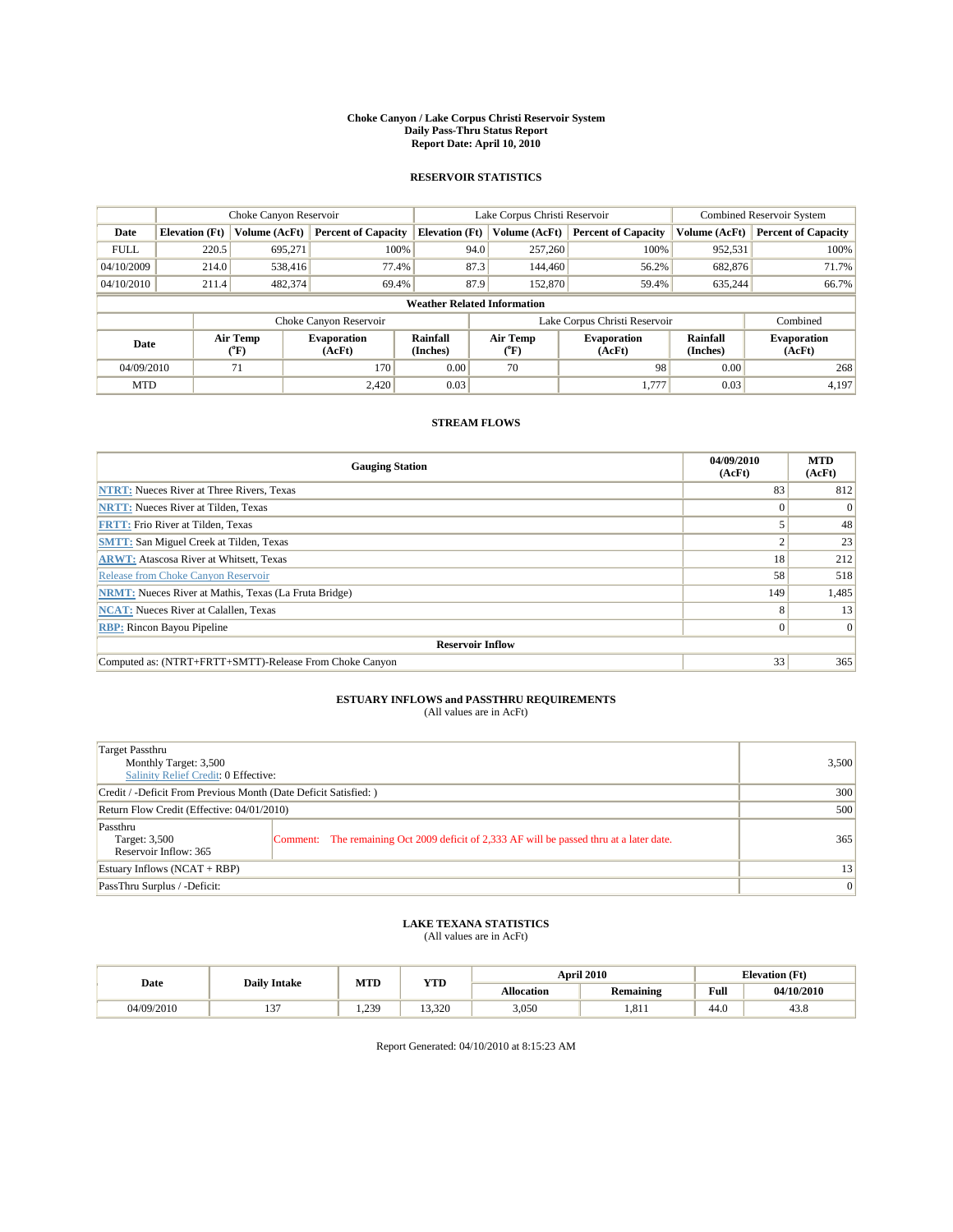#### **Choke Canyon / Lake Corpus Christi Reservoir System Daily Pass-Thru Status Report Report Date: April 11, 2010**

### **RESERVOIR STATISTICS**

|             |                       | Choke Canyon Reservoir |                              |                                    | Lake Corpus Christi Reservoir | <b>Combined Reservoir System</b>                     |               |                              |
|-------------|-----------------------|------------------------|------------------------------|------------------------------------|-------------------------------|------------------------------------------------------|---------------|------------------------------|
| Date        | <b>Elevation</b> (Ft) | Volume (AcFt)          | <b>Percent of Capacity</b>   | <b>Elevation</b> (Ft)              | Volume (AcFt)                 | <b>Percent of Capacity</b>                           | Volume (AcFt) | <b>Percent of Capacity</b>   |
| <b>FULL</b> | 220.5                 | 695.271                | 100%                         | 94.0                               | 257,260                       | 100%                                                 | 952,531       | 100%                         |
| 04/11/2009  | 214.0                 | 537,971                | 77.4%                        | 87.3                               | 144,315                       | 56.1%                                                | 682,286       | 71.6%                        |
| 04/11/2010  | 211.4                 | 482,583                | 69.4%                        | 87.8                               | 152,564                       | 59.3%                                                | 635,147       | 66.7%                        |
|             |                       |                        |                              | <b>Weather Related Information</b> |                               |                                                      |               |                              |
|             |                       |                        | Choke Canyon Reservoir       |                                    |                               | Lake Corpus Christi Reservoir                        |               | Combined                     |
| Date        |                       | Air Temp<br>(°F)       | <b>Evaporation</b><br>(AcFt) | Rainfall<br>(Inches)               | Air Temp<br>("F)              | Rainfall<br><b>Evaporation</b><br>(Inches)<br>(AcFt) |               | <b>Evaporation</b><br>(AcFt) |
| 04/10/2010  |                       | 81                     | 304                          | 0.00                               | 80                            | 222                                                  | 0.00          | 526                          |
| <b>MTD</b>  |                       |                        | 2.724                        | 0.03                               |                               | 1.999                                                | 0.03          | 4,723                        |

### **STREAM FLOWS**

| <b>Gauging Station</b>                                       | 04/10/2010<br>(AcFt) | <b>MTD</b><br>(AcFt) |  |  |  |  |
|--------------------------------------------------------------|----------------------|----------------------|--|--|--|--|
| <b>NTRT:</b> Nueces River at Three Rivers, Texas             | 83                   | 895                  |  |  |  |  |
| <b>NRTT:</b> Nueces River at Tilden, Texas                   | $\Omega$             | $\Omega$             |  |  |  |  |
| <b>FRTT: Frio River at Tilden, Texas</b>                     |                      | 53                   |  |  |  |  |
| <b>SMTT: San Miguel Creek at Tilden, Texas</b>               |                      | 24                   |  |  |  |  |
| <b>ARWT:</b> Atascosa River at Whitsett, Texas               | 18                   | 230                  |  |  |  |  |
| Release from Choke Canyon Reservoir                          | 58                   | 576                  |  |  |  |  |
| <b>NRMT:</b> Nueces River at Mathis, Texas (La Fruta Bridge) | 121                  | 1,606                |  |  |  |  |
| <b>NCAT:</b> Nueces River at Calallen, Texas                 | 15                   | 28                   |  |  |  |  |
| <b>RBP:</b> Rincon Bayou Pipeline                            | $\overline{0}$       | $\Omega$             |  |  |  |  |
| <b>Reservoir Inflow</b>                                      |                      |                      |  |  |  |  |
| Computed as: (NTRT+FRTT+SMTT)-Release From Choke Canyon      | 33                   | 397                  |  |  |  |  |

## **ESTUARY INFLOWS and PASSTHRU REQUIREMENTS**

| <b>Target Passthru</b><br>Monthly Target: 3,500<br>Salinity Relief Credit: 0 Effective: | 3,500                                                                                    |     |
|-----------------------------------------------------------------------------------------|------------------------------------------------------------------------------------------|-----|
| Credit / -Deficit From Previous Month (Date Deficit Satisfied: )                        | 300                                                                                      |     |
| Return Flow Credit (Effective: 04/01/2010)                                              |                                                                                          | 500 |
| Passthru<br>Target: 3,500<br>Reservoir Inflow: 397                                      | Comment: The remaining Oct 2009 deficit of 2,333 AF will be passed thru at a later date. | 397 |
| Estuary Inflows (NCAT + RBP)                                                            | 28                                                                                       |     |
| PassThru Surplus / -Deficit:                                                            |                                                                                          | 0   |

## **LAKE TEXANA STATISTICS** (All values are in AcFt)

|            | MTD<br><b>YTD</b><br><b>Daily Intake</b> |      |                     | <b>April 2010</b> | <b>Elevation</b> (Ft) |      |            |
|------------|------------------------------------------|------|---------------------|-------------------|-----------------------|------|------------|
| Date       |                                          |      |                     | <b>Allocation</b> | <b>Remaining</b>      | Full | 04/11/2010 |
| 04/10/2010 | $\sim$<br>"'                             | .376 | $\sim$<br>,457<br>. | 3,050             | .674                  | 44.0 | 43.8       |

Report Generated: 04/11/2010 at 7:56:12 AM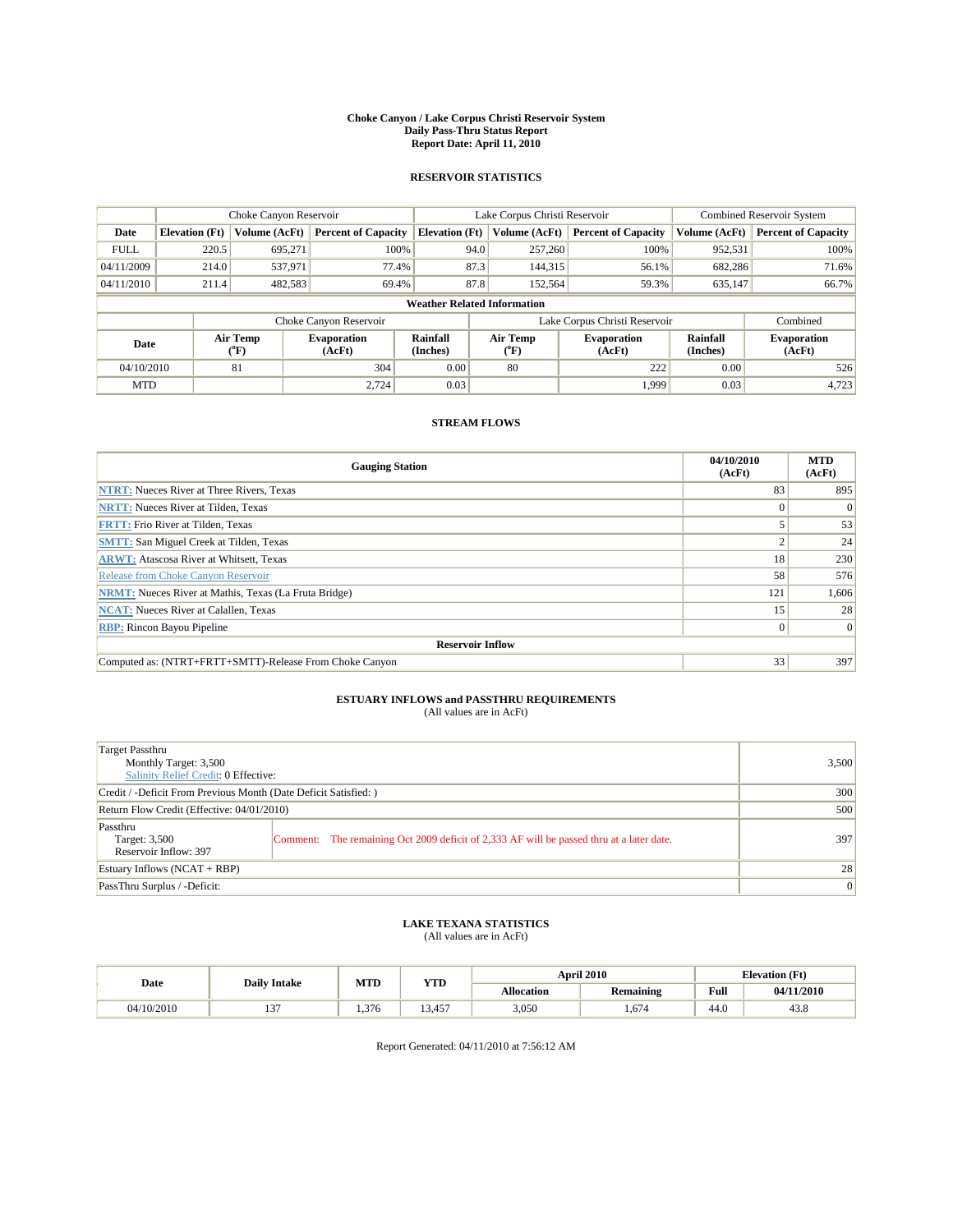#### **Choke Canyon / Lake Corpus Christi Reservoir System Daily Pass-Thru Status Report Report Date: April 12, 2010**

### **RESERVOIR STATISTICS**

|             |                       | Choke Canyon Reservoir |                              |                             | Lake Corpus Christi Reservoir                    |                            |                      | Combined Reservoir System    |  |  |
|-------------|-----------------------|------------------------|------------------------------|-----------------------------|--------------------------------------------------|----------------------------|----------------------|------------------------------|--|--|
| Date        | <b>Elevation</b> (Ft) | Volume (AcFt)          | <b>Percent of Capacity</b>   | <b>Elevation</b> (Ft)       | Volume (AcFt)                                    | <b>Percent of Capacity</b> | Volume (AcFt)        | <b>Percent of Capacity</b>   |  |  |
| <b>FULL</b> | 220.5                 | 695,271                | 100%                         |                             | 94.0<br>257,260                                  | 100%                       | 952,531              | 100%                         |  |  |
| 04/12/2009  | 214.0                 | 537,748                | 77.3%                        |                             | 87.3<br>143,735                                  | 55.9%                      | 681,483              | 71.5%                        |  |  |
| 04/12/2010  | 211.4                 | 481,543                | 69.3%                        |                             | 87.8<br>152,107                                  | 59.1%                      | 633,650              | 66.5%                        |  |  |
|             |                       |                        |                              |                             | <b>Weather Related Information</b>               |                            |                      |                              |  |  |
|             |                       |                        | Choke Canyon Reservoir       |                             | Lake Corpus Christi Reservoir                    |                            |                      | Combined                     |  |  |
| Date        |                       | Air Temp<br>(°F)       | <b>Evaporation</b><br>(AcFt) | <b>Rainfall</b><br>(Inches) | Air Temp<br><b>Evaporation</b><br>(AcFt)<br>(°F) |                            | Rainfall<br>(Inches) | <b>Evaporation</b><br>(AcFt) |  |  |
| 04/11/2010  |                       | 74                     | 109                          | 0.04                        | 72                                               | 27                         | 0.01                 | 136                          |  |  |
| <b>MTD</b>  |                       |                        | 2,833                        | 0.07                        |                                                  | 2.026                      | 0.04                 | 4,859                        |  |  |

### **STREAM FLOWS**

| <b>Gauging Station</b>                                       | 04/11/2010<br>(AcFt) | <b>MTD</b><br>(AcFt) |
|--------------------------------------------------------------|----------------------|----------------------|
| <b>NTRT:</b> Nueces River at Three Rivers, Texas             | 83                   | 979                  |
| <b>NRTT:</b> Nueces River at Tilden, Texas                   | $\Omega$             | $\Omega$             |
| <b>FRTT: Frio River at Tilden, Texas</b>                     |                      | 59                   |
| <b>SMTT:</b> San Miguel Creek at Tilden, Texas               |                      | 26                   |
| <b>ARWT:</b> Atascosa River at Whitsett, Texas               | 18                   | 248                  |
| Release from Choke Canyon Reservoir                          | 58                   | 633                  |
| <b>NRMT:</b> Nueces River at Mathis, Texas (La Fruta Bridge) | 141                  | 1,747                |
| <b>NCAT:</b> Nueces River at Calallen, Texas                 | 8                    | 35                   |
| <b>RBP:</b> Rincon Bayou Pipeline                            | $\overline{0}$       | $\Omega$             |
| <b>Reservoir Inflow</b>                                      |                      |                      |
| Computed as: (NTRT+FRTT+SMTT)-Release From Choke Canyon      | 32                   | 430                  |

## **ESTUARY INFLOWS and PASSTHRU REQUIREMENTS**

|  | (All values are in AcFt) |  |
|--|--------------------------|--|
|--|--------------------------|--|

| Target Passthru<br>Monthly Target: 3,500<br>Salinity Relief Credit: 875 Effective: 04/11/2010 |                                                                                          |     |  |  |  |
|-----------------------------------------------------------------------------------------------|------------------------------------------------------------------------------------------|-----|--|--|--|
| Credit / -Deficit From Previous Month (Date Deficit Satisfied: )                              |                                                                                          |     |  |  |  |
| Return Flow Credit (Effective: 04/01/2010)                                                    |                                                                                          |     |  |  |  |
| Passthru<br>Target: 2,625<br>Reservoir Inflow: 430                                            | Comment: The remaining Oct 2009 deficit of 2,333 AF will be passed thru at a later date. | 430 |  |  |  |
| Estuary Inflows (NCAT + RBP)                                                                  | 35                                                                                       |     |  |  |  |
| PassThru Surplus / -Deficit:                                                                  | $\vert 0 \vert$                                                                          |     |  |  |  |

### **LAKE TEXANA STATISTICS** (All values are in AcFt)

|            |                     | MTD   | <b>YTD</b> | <b>April 2010</b> |           | <b>Elevation</b> (Ft)                              |            |
|------------|---------------------|-------|------------|-------------------|-----------|----------------------------------------------------|------------|
| Date       | <b>Daily Intake</b> |       |            | Allocation        | Remaining | <b>Full</b><br>the contract of the contract of the | 04/12/2010 |
| 04/11/2010 | $\sim$<br>ιJ        | 1.513 | 13.594     | 3,050             | 1.537     | 44.0                                               | 43.8       |

Report Generated: 04/12/2010 at 9:12:38 AM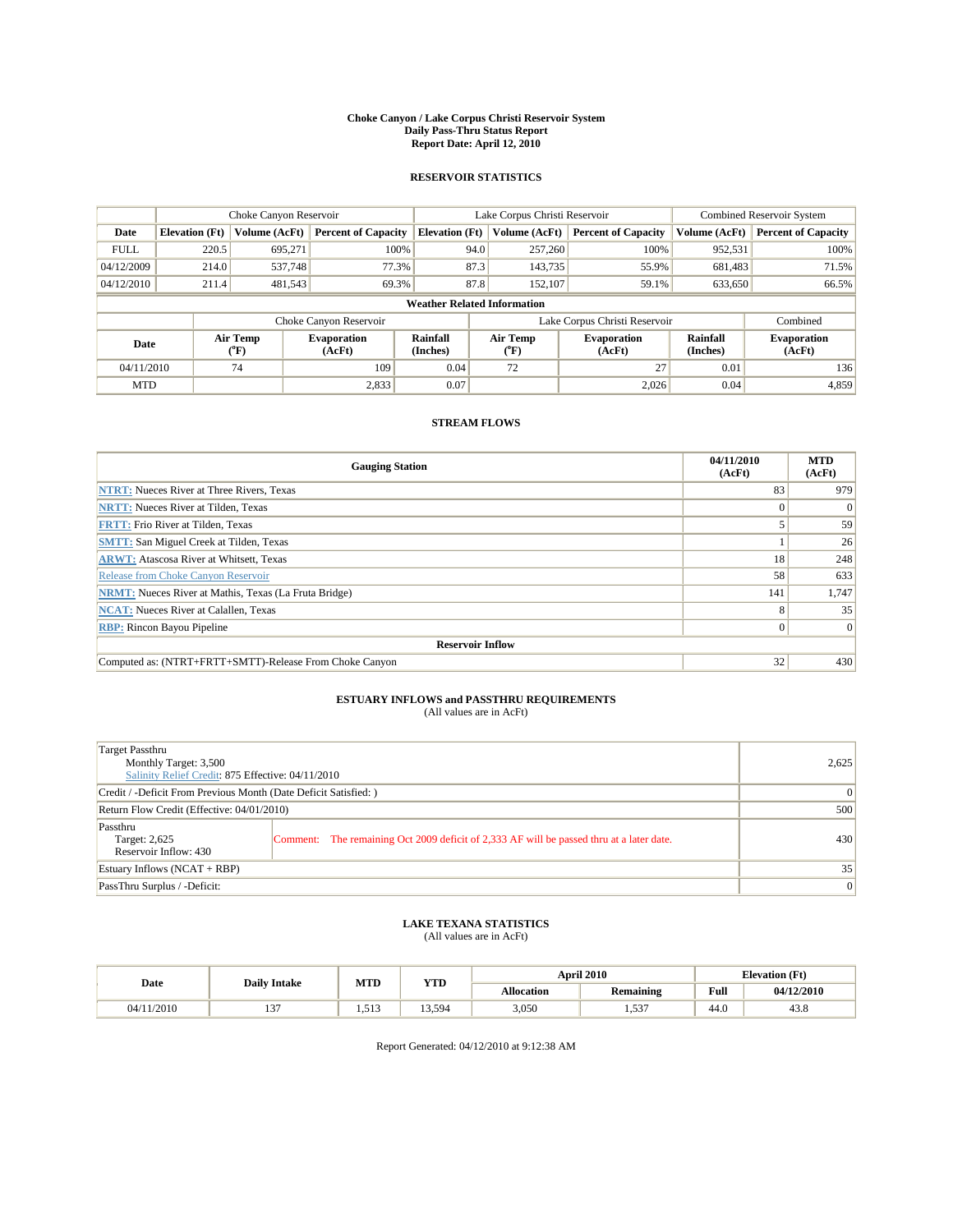#### **Choke Canyon / Lake Corpus Christi Reservoir System Daily Pass-Thru Status Report Report Date: April 13, 2010**

### **RESERVOIR STATISTICS**

|             |                       | Choke Canyon Reservoir |                              |                             | Lake Corpus Christi Reservoir                                  |                            |                      | <b>Combined Reservoir System</b> |  |  |
|-------------|-----------------------|------------------------|------------------------------|-----------------------------|----------------------------------------------------------------|----------------------------|----------------------|----------------------------------|--|--|
| Date        | <b>Elevation</b> (Ft) | Volume (AcFt)          | <b>Percent of Capacity</b>   | <b>Elevation</b> (Ft)       | Volume (AcFt)                                                  | <b>Percent of Capacity</b> | Volume (AcFt)        | <b>Percent of Capacity</b>       |  |  |
| <b>FULL</b> | 220.5                 | 695,271                | 100%                         |                             | 94.0<br>257,260                                                | 100%                       | 952,531              | 100%                             |  |  |
| 04/13/2009  | 214.0                 | 537,303                | 77.3%                        |                             | 87.3<br>143,735                                                | 55.9%                      | 681,038              | 71.5%                            |  |  |
| 04/13/2010  | 211.4                 | 481,956                | 69.3%                        |                             | 87.8<br>152,412                                                | 59.2%                      | 634,368              | 66.6%                            |  |  |
|             |                       |                        |                              |                             | <b>Weather Related Information</b>                             |                            |                      |                                  |  |  |
|             |                       |                        | Choke Canyon Reservoir       |                             | Lake Corpus Christi Reservoir                                  |                            |                      | Combined                         |  |  |
| Date        |                       | Air Temp<br>(°F)       | <b>Evaporation</b><br>(AcFt) | <b>Rainfall</b><br>(Inches) | Air Temp<br><b>Evaporation</b><br>(AcFt)<br>$({}^o\mathrm{F})$ |                            | Rainfall<br>(Inches) | <b>Evaporation</b><br>(AcFt)     |  |  |
| 04/12/2010  |                       | 71                     | 61                           | 0.02                        | 69                                                             | 160                        | 0.30                 | 221                              |  |  |
| <b>MTD</b>  |                       |                        | 2.894                        | 0.09                        |                                                                | 2.186                      | 0.34                 | 5,080                            |  |  |

### **STREAM FLOWS**

| <b>Gauging Station</b>                                       | 04/12/2010<br>(AcFt) | <b>MTD</b><br>(AcFt) |
|--------------------------------------------------------------|----------------------|----------------------|
| <b>NTRT:</b> Nueces River at Three Rivers, Texas             | 85                   | 1,064                |
| <b>NRTT:</b> Nueces River at Tilden, Texas                   |                      |                      |
| <b>FRTT: Frio River at Tilden, Texas</b>                     |                      | 64                   |
| <b>SMTT: San Miguel Creek at Tilden, Texas</b>               |                      | 27                   |
| <b>ARWT:</b> Atascosa River at Whitsett, Texas               | 17                   | 265                  |
| Release from Choke Canyon Reservoir                          | 58                   | 691                  |
| <b>NRMT:</b> Nueces River at Mathis, Texas (La Fruta Bridge) | 133                  | 1,880                |
| <b>NCAT:</b> Nueces River at Calallen, Texas                 | 46                   | 81                   |
| <b>RBP:</b> Rincon Bayou Pipeline                            | $\overline{0}$       | $\Omega$             |
| <b>Reservoir Inflow</b>                                      |                      |                      |
| Computed as: (NTRT+FRTT+SMTT)-Release From Choke Canyon      | 34                   | 464                  |

## **ESTUARY INFLOWS and PASSTHRU REQUIREMENTS**

|  | (All values are in AcFt) |
|--|--------------------------|
|--|--------------------------|

| Target Passthru<br>Monthly Target: 3,500<br>Salinity Relief Credit: 875 Effective: 04/11/2010 |                                                                                          |     |  |  |  |
|-----------------------------------------------------------------------------------------------|------------------------------------------------------------------------------------------|-----|--|--|--|
| Credit / -Deficit From Previous Month (Date Deficit Satisfied: )                              |                                                                                          |     |  |  |  |
| Return Flow Credit (Effective: 04/01/2010)                                                    |                                                                                          |     |  |  |  |
| Passthru<br>Target: 2,625<br>Reservoir Inflow: 464                                            | Comment: The remaining Oct 2009 deficit of 2,333 AF will be passed thru at a later date. | 464 |  |  |  |
| Estuary Inflows (NCAT + RBP)                                                                  | 81                                                                                       |     |  |  |  |
| PassThru Surplus / -Deficit:                                                                  |                                                                                          | 0   |  |  |  |

### **LAKE TEXANA STATISTICS** (All values are in AcFt)

|            | <b>Daily Intake</b>      | MTD | <b>YTD</b>      |            | <b>April 2010</b> |                                                    | <b>Elevation</b> (Ft) |
|------------|--------------------------|-----|-----------------|------------|-------------------|----------------------------------------------------|-----------------------|
| Date       |                          |     |                 | Allocation | <b>Remaining</b>  | <b>Full</b><br>the contract of the contract of the | 04/13/2010            |
| 04/12/2010 | $\sim$<br>$\overline{1}$ | 650 | 12721<br>15.751 | 3,050      | .400              | 44.0                                               | 43.7                  |

Report Generated: 04/13/2010 at 8:29:49 AM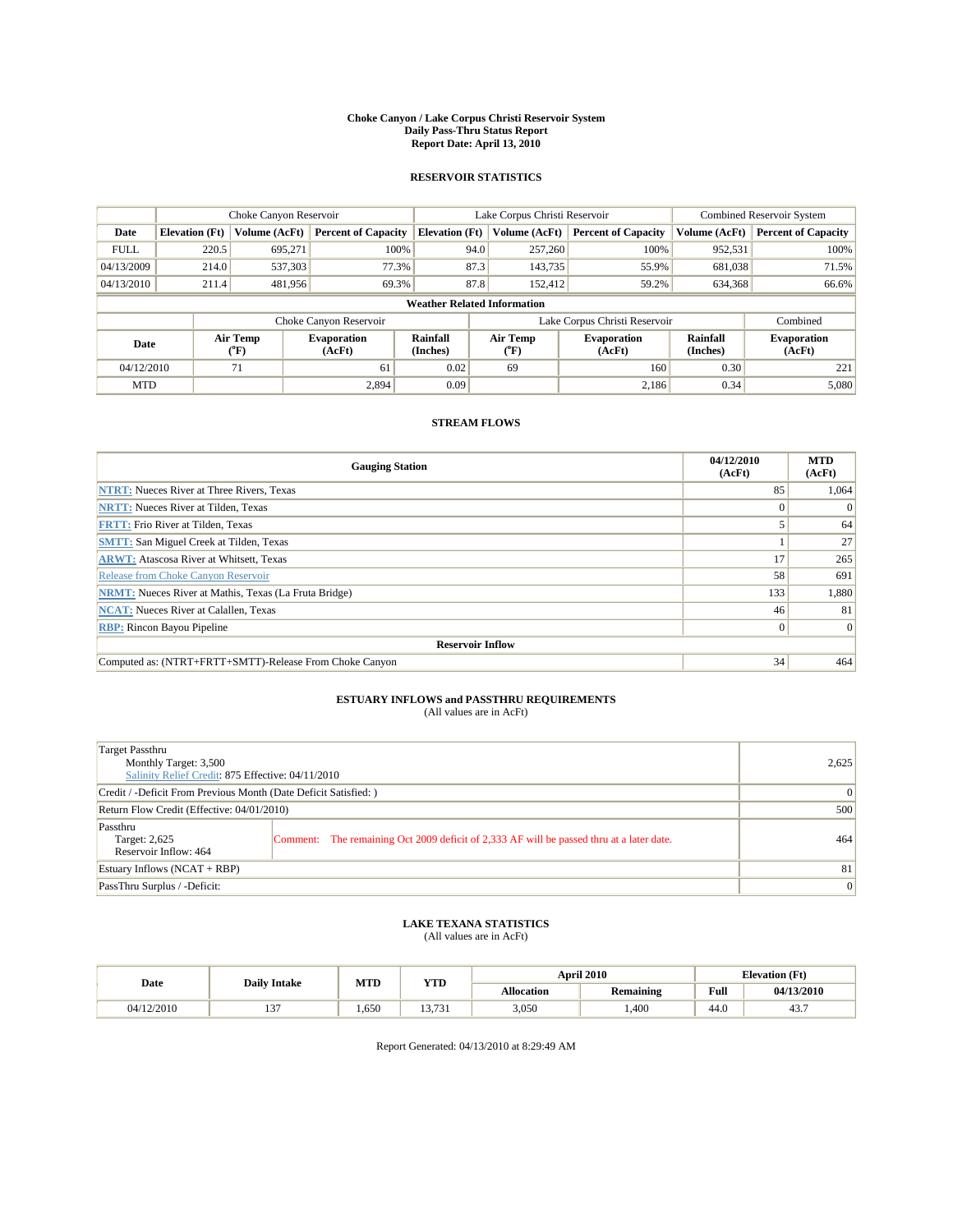#### **Choke Canyon / Lake Corpus Christi Reservoir System Daily Pass-Thru Status Report Report Date: April 14, 2010**

### **RESERVOIR STATISTICS**

|             |                       | Choke Canyon Reservoir |                              |                                    | Lake Corpus Christi Reservoir                    |                            |                      | <b>Combined Reservoir System</b> |  |  |
|-------------|-----------------------|------------------------|------------------------------|------------------------------------|--------------------------------------------------|----------------------------|----------------------|----------------------------------|--|--|
| Date        | <b>Elevation</b> (Ft) | Volume (AcFt)          | <b>Percent of Capacity</b>   | <b>Elevation</b> (Ft)              | Volume (AcFt)                                    | <b>Percent of Capacity</b> | Volume (AcFt)        | <b>Percent of Capacity</b>       |  |  |
| <b>FULL</b> | 220.5                 | 695,271                | 100%                         | 94.0                               | 257,260                                          | 100%                       | 952,531              | 100%                             |  |  |
| 04/14/2009  | 214.0                 | 536,858                | 77.2%                        | 87.2                               | 143,156                                          | 55.6%                      | 680,014              | 71.4%                            |  |  |
| 04/14/2010  | 211.4                 | 482,165                | 69.3%                        | 87.9                               | 152,717                                          | 59.4%                      | 634,882              | 66.7%                            |  |  |
|             |                       |                        |                              | <b>Weather Related Information</b> |                                                  |                            |                      |                                  |  |  |
|             |                       |                        | Choke Canyon Reservoir       |                                    | Lake Corpus Christi Reservoir                    |                            |                      | Combined                         |  |  |
| Date        |                       | Air Temp<br>(°F)       | <b>Evaporation</b><br>(AcFt) | Rainfall<br>(Inches)               | Air Temp<br><b>Evaporation</b><br>(AcFt)<br>("F) |                            | Rainfall<br>(Inches) | <b>Evaporation</b><br>(AcFt)     |  |  |
| 04/13/2010  |                       | 72                     | 61                           | 0.20                               | 73                                               | 53                         | 0.01                 | 114                              |  |  |
| <b>MTD</b>  |                       |                        | 2,955                        | 0.29                               |                                                  | 2,239                      | 0.35                 | 5,194                            |  |  |

### **STREAM FLOWS**

| <b>Gauging Station</b>                                       | 04/13/2010<br>(AcFt) | <b>MTD</b><br>(AcFt) |  |  |  |  |
|--------------------------------------------------------------|----------------------|----------------------|--|--|--|--|
| <b>NTRT:</b> Nueces River at Three Rivers, Texas             | 99                   | 1,163                |  |  |  |  |
| <b>NRTT:</b> Nueces River at Tilden, Texas                   | 0                    |                      |  |  |  |  |
| <b>FRTT: Frio River at Tilden, Texas</b>                     |                      | 69                   |  |  |  |  |
| <b>SMTT: San Miguel Creek at Tilden, Texas</b>               |                      | 28                   |  |  |  |  |
| <b>ARWT:</b> Atascosa River at Whitsett, Texas               | 17                   | 282                  |  |  |  |  |
| Release from Choke Canyon Reservoir                          | 58                   | 748                  |  |  |  |  |
| <b>NRMT:</b> Nueces River at Mathis, Texas (La Fruta Bridge) | 113                  | 1,993                |  |  |  |  |
| <b>NCAT:</b> Nueces River at Calallen, Texas                 | 50                   | 131                  |  |  |  |  |
| <b>RBP:</b> Rincon Bayou Pipeline                            |                      |                      |  |  |  |  |
| <b>Reservoir Inflow</b>                                      |                      |                      |  |  |  |  |
| Computed as: (NTRT+FRTT+SMTT)-Release From Choke Canyon      | 48                   | 512                  |  |  |  |  |

### **ESTUARY INFLOWS and PASSTHRU REQUIREMENTS**

|  | (All values are in AcFt) |
|--|--------------------------|
|--|--------------------------|

| <b>Target Passthru</b><br>Monthly Target: 3,500<br>Salinity Relief Credit: 875 Effective: 04/11/2010 |                                                                                          | 2,625 |
|------------------------------------------------------------------------------------------------------|------------------------------------------------------------------------------------------|-------|
| Credit / -Deficit From Previous Month (Date Deficit Satisfied: )                                     | $\vert 0 \vert$                                                                          |       |
| Return Flow Credit (Effective: 04/01/2010)                                                           |                                                                                          | 500   |
| Passthru<br>Target: 2,625<br>Reservoir Inflow: 512                                                   | Comment: The remaining Oct 2009 deficit of 2,333 AF will be passed thru at a later date. | 512   |
| Estuary Inflows $(NCAT + RBP)$                                                                       | 133                                                                                      |       |
| PassThru Surplus / -Deficit:                                                                         |                                                                                          | 121   |

### **LAKE TEXANA STATISTICS** (All values are in AcFt)

|            | <b>Daily Intake</b>      | MTD   | <b>YTD</b> |            | <b>April 2010</b> | <b>Elevation</b> (Ft)                              |            |
|------------|--------------------------|-------|------------|------------|-------------------|----------------------------------------------------|------------|
| Date       |                          |       |            | Allocation | Remaining         | <b>Full</b><br>the contract of the contract of the | 04/14/2010 |
| 04/13/2010 | $\sim$<br>$\overline{1}$ | 1.787 | 13.868     | 3,050      | 1.263             | 44.0                                               | 43.6       |

Report Generated: 04/14/2010 at 8:23:13 AM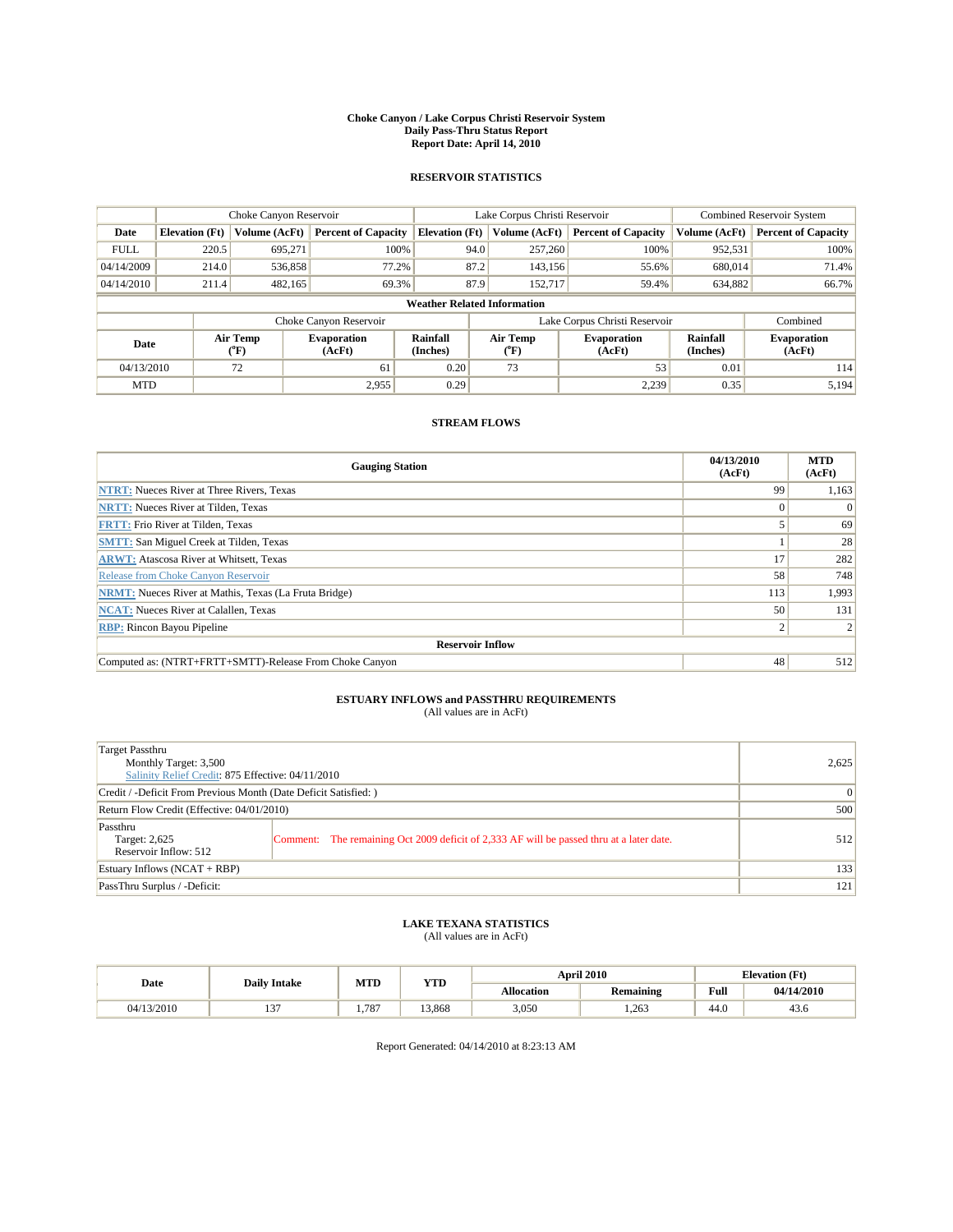#### **Choke Canyon / Lake Corpus Christi Reservoir System Daily Pass-Thru Status Report Report Date: April 15, 2010**

### **RESERVOIR STATISTICS**

|             | Choke Canyon Reservoir |                          |                              |                                    | Lake Corpus Christi Reservoir                    |               |                               |                              | <b>Combined Reservoir System</b> |  |
|-------------|------------------------|--------------------------|------------------------------|------------------------------------|--------------------------------------------------|---------------|-------------------------------|------------------------------|----------------------------------|--|
| Date        | <b>Elevation</b> (Ft)  | Volume (AcFt)            | <b>Percent of Capacity</b>   | <b>Elevation</b> (Ft)              |                                                  | Volume (AcFt) | <b>Percent of Capacity</b>    | Volume (AcFt)                | <b>Percent of Capacity</b>       |  |
| <b>FULL</b> | 220.5                  | 695,271                  | 100%                         |                                    | 94.0                                             | 257,260       | 100%                          | 952,531                      | 100%                             |  |
| 04/15/2009  | 213.9                  | 536.412                  | 77.2%                        |                                    | 87.2                                             | 142,724       | 55.5%                         | 679,136                      | 71.3%                            |  |
| 04/15/2010  | 211.4                  | 480,923                  | 69.2%                        |                                    | 87.8                                             | 152.412       | 59.2%                         | 633,335                      | 66.5%                            |  |
|             |                        |                          |                              | <b>Weather Related Information</b> |                                                  |               |                               |                              |                                  |  |
|             |                        |                          | Choke Canyon Reservoir       |                                    |                                                  |               | Lake Corpus Christi Reservoir |                              | Combined                         |  |
| Date        |                        | Air Temp<br>$\rm ^{o}F)$ | <b>Evaporation</b><br>(AcFt) | Rainfall<br>(Inches)               | Air Temp<br><b>Evaporation</b><br>(AcFt)<br>("F) |               | Rainfall<br>(Inches)          | <b>Evaporation</b><br>(AcFt) |                                  |  |
| 04/14/2010  |                        | 75                       | 61                           | 0.35                               |                                                  | 76            |                               | 0.04                         | 61                               |  |
| <b>MTD</b>  |                        |                          | 3.016                        | 0.64                               |                                                  |               | 2,239                         | 0.39                         | 5,255                            |  |

### **STREAM FLOWS**

| <b>Gauging Station</b>                                       | 04/14/2010<br>(AcFt) | <b>MTD</b><br>(AcFt) |  |  |  |  |
|--------------------------------------------------------------|----------------------|----------------------|--|--|--|--|
| <b>NTRT:</b> Nueces River at Three Rivers, Texas             | 83                   | 1,247                |  |  |  |  |
| <b>NRTT:</b> Nueces River at Tilden, Texas                   |                      |                      |  |  |  |  |
| <b>FRTT: Frio River at Tilden, Texas</b>                     | 6                    | 75                   |  |  |  |  |
| <b>SMTT: San Miguel Creek at Tilden, Texas</b>               |                      | 29                   |  |  |  |  |
| <b>ARWT:</b> Atascosa River at Whitsett, Texas               | 17                   | 299                  |  |  |  |  |
| Release from Choke Canyon Reservoir                          | 58                   | 806                  |  |  |  |  |
| <b>NRMT:</b> Nueces River at Mathis, Texas (La Fruta Bridge) | 105                  | 2,098                |  |  |  |  |
| <b>NCAT:</b> Nueces River at Calallen, Texas                 | 28                   | 158                  |  |  |  |  |
| <b>RBP:</b> Rincon Bayou Pipeline                            | $\vert 0 \vert$      |                      |  |  |  |  |
| <b>Reservoir Inflow</b>                                      |                      |                      |  |  |  |  |
| Computed as: (NTRT+FRTT+SMTT)-Release From Choke Canyon      | 33                   | 545                  |  |  |  |  |

## **ESTUARY INFLOWS and PASSTHRU REQUIREMENTS**

|  | (All values are in AcFt) |  |
|--|--------------------------|--|
|--|--------------------------|--|

| Target Passthru<br>Monthly Target: 3,500<br>Salinity Relief Credit: 875 Effective: 04/11/2010 | 2,625                                                                                    |     |
|-----------------------------------------------------------------------------------------------|------------------------------------------------------------------------------------------|-----|
| Credit / -Deficit From Previous Month (Date Deficit Satisfied: )                              | $\Omega$                                                                                 |     |
| Return Flow Credit (Effective: 04/01/2010)                                                    |                                                                                          | 500 |
| Passthru<br>Target: 2,625<br>Reservoir Inflow: 545                                            | Comment: The remaining Oct 2009 deficit of 2,333 AF will be passed thru at a later date. | 545 |
| Estuary Inflows (NCAT + RBP)                                                                  | 160                                                                                      |     |
| PassThru Surplus / -Deficit:                                                                  |                                                                                          | 116 |

## **LAKE TEXANA STATISTICS** (All values are in AcFt)

|            | <b>Daily Intake</b> | MTD   | <b>YTD</b> |            | <b>April 2010</b> | <b>Elevation</b> (Ft)                              |            |
|------------|---------------------|-------|------------|------------|-------------------|----------------------------------------------------|------------|
| Date       |                     |       |            | Allocation | Remaining         | <b>Full</b><br>the contract of the contract of the | 04/15/2010 |
| 04/14/2010 | 10<<br>1.JU         | 1.923 | 14.004     | 3,050      | 107<br>$1.12$ .   | 44.0                                               | 43.6       |

Report Generated: 04/15/2010 at 8:38:19 AM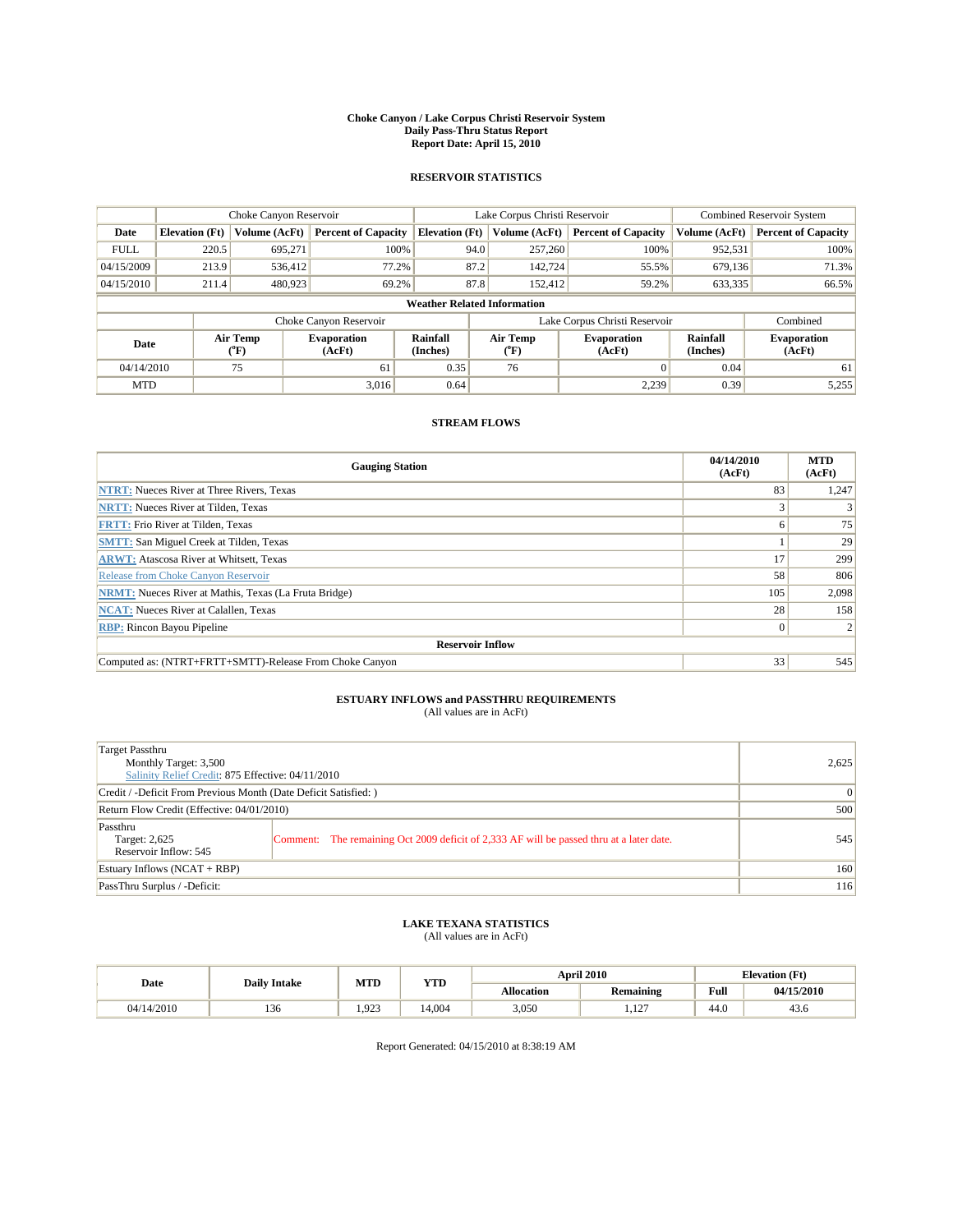#### **Choke Canyon / Lake Corpus Christi Reservoir System Daily Pass-Thru Status Report Report Date: April 16, 2010**

### **RESERVOIR STATISTICS**

|             | Choke Canyon Reservoir |                          |                              |                                    | Lake Corpus Christi Reservoir                    |               |                               |                              | <b>Combined Reservoir System</b> |  |
|-------------|------------------------|--------------------------|------------------------------|------------------------------------|--------------------------------------------------|---------------|-------------------------------|------------------------------|----------------------------------|--|
| Date        | <b>Elevation</b> (Ft)  | Volume (AcFt)            | <b>Percent of Capacity</b>   | <b>Elevation</b> (Ft)              |                                                  | Volume (AcFt) | <b>Percent of Capacity</b>    | Volume (AcFt)                | <b>Percent of Capacity</b>       |  |
| <b>FULL</b> | 220.5                  | 695,271                  | 100%                         |                                    | 94.0                                             | 257,260       | 100%                          | 952,531                      | 100%                             |  |
| 04/16/2009  | 213.9                  | 536,189                  | 77.1%                        |                                    | 87.1                                             | 141.718       | 55.1%                         | 677,907                      | 71.2%                            |  |
| 04/16/2010  | 213.3                  | 522,934                  | 75.2%                        |                                    | 88.0                                             | 155,170       | 60.3%                         | 678.104                      | 71.2%                            |  |
|             |                        |                          |                              | <b>Weather Related Information</b> |                                                  |               |                               |                              |                                  |  |
|             |                        |                          | Choke Canyon Reservoir       |                                    |                                                  |               | Lake Corpus Christi Reservoir |                              | Combined                         |  |
| Date        |                        | Air Temp<br>$\rm ^{o}F)$ | <b>Evaporation</b><br>(AcFt) | Rainfall<br>(Inches)               | Air Temp<br><b>Evaporation</b><br>(AcFt)<br>("F) |               | Rainfall<br>(Inches)          | <b>Evaporation</b><br>(AcFt) |                                  |  |
| 04/15/2010  |                        | 74                       | 13                           | 5.07                               |                                                  | 73            | 126                           | 1.80                         | 139                              |  |
| <b>MTD</b>  |                        |                          | 3.029                        | 5.71                               |                                                  |               | 2,365                         | 2.19                         | 5,394                            |  |

### **STREAM FLOWS**

| <b>Gauging Station</b>                                       | 04/15/2010<br>(AcFt) | <b>MTD</b><br>(AcFt) |  |  |  |  |
|--------------------------------------------------------------|----------------------|----------------------|--|--|--|--|
| <b>NTRT:</b> Nueces River at Three Rivers, Texas             | 99                   | 1,346                |  |  |  |  |
| <b>NRTT:</b> Nueces River at Tilden, Texas                   | 17                   | 20                   |  |  |  |  |
| <b>FRTT: Frio River at Tilden, Texas</b>                     | 17                   | 92                   |  |  |  |  |
| <b>SMTT: San Miguel Creek at Tilden, Texas</b>               | 111                  | 141                  |  |  |  |  |
| <b>ARWT:</b> Atascosa River at Whitsett, Texas               | 38                   | 337                  |  |  |  |  |
| Release from Choke Canyon Reservoir                          | 58                   | 863                  |  |  |  |  |
| <b>NRMT:</b> Nueces River at Mathis, Texas (La Fruta Bridge) | 99                   | 2,197                |  |  |  |  |
| <b>NCAT:</b> Nueces River at Calallen, Texas                 | 30                   | 188                  |  |  |  |  |
| <b>RBP:</b> Rincon Bayou Pipeline                            | $\overline{0}$       |                      |  |  |  |  |
| <b>Reservoir Inflow</b>                                      |                      |                      |  |  |  |  |
| Computed as: (NTRT+FRTT+SMTT)-Release From Choke Canyon      | 170                  | 715                  |  |  |  |  |

# **ESTUARY INFLOWS and PASSTHRU REQUIREMENTS**<br>(All values are in AcFt)

| Target Passthru<br>Monthly Target: 3,500                         | Salinity Relief Credit: 875 Effective: 04/11/2010                                        |       |  |  |
|------------------------------------------------------------------|------------------------------------------------------------------------------------------|-------|--|--|
| Credit / -Deficit From Previous Month (Date Deficit Satisfied: ) | $\Omega$                                                                                 |       |  |  |
| Return Flow Credit (Effective: 04/01/2010)                       |                                                                                          | 500   |  |  |
| Passthru<br>Target: 2,625<br>Reservoir Inflow: 715               | Comment: The remaining Oct 2009 deficit of 2,333 AF will be passed thru at a later date. | 715   |  |  |
| Estuary Inflows $(NCAT + RBP)$                                   | 190                                                                                      |       |  |  |
| PassThru Surplus / -Deficit:                                     |                                                                                          | $-24$ |  |  |

## **LAKE TEXANA STATISTICS** (All values are in AcFt)

|            | <b>Daily Intake</b> | MTD   | YTD    |                   | <b>April 2010</b> | <b>Elevation</b> (Ft)                       |            |
|------------|---------------------|-------|--------|-------------------|-------------------|---------------------------------------------|------------|
| Date       |                     |       |        | <b>Allocation</b> | <b>Remaining</b>  | Full<br>the contract of the contract of the | 04/16/2010 |
| 04/15/2010 | $\sim$ $\sim$<br>.  | 2.058 | 14.139 | 3,050             | 992               | 44.0                                        | 43.3       |

Report Generated: 04/16/2010 at 8:29:58 AM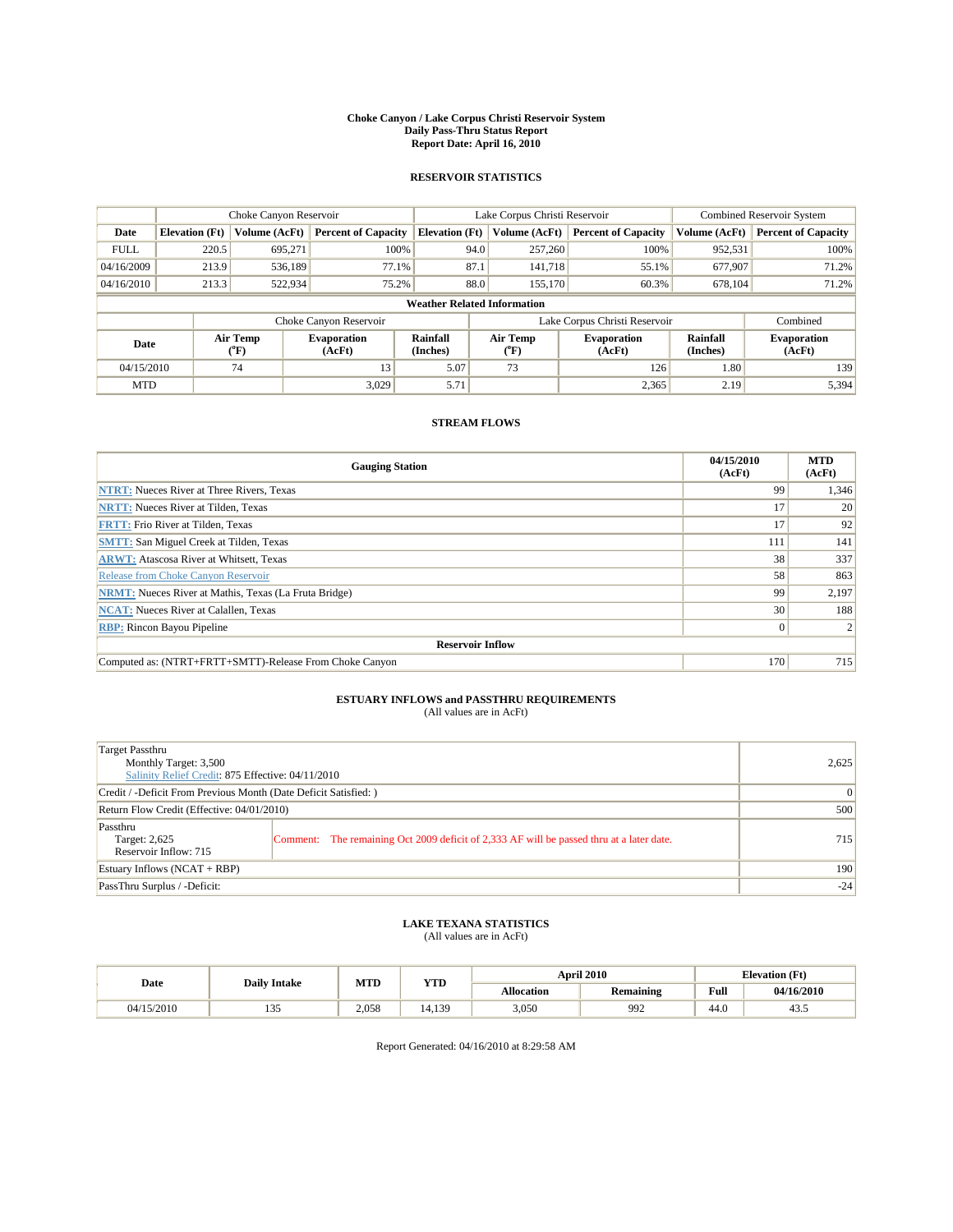#### **Choke Canyon / Lake Corpus Christi Reservoir System Daily Pass-Thru Status Report Report Date: April 17, 2010**

### **RESERVOIR STATISTICS**

|             |                       | Choke Canyon Reservoir |                              |                                    | Lake Corpus Christi Reservoir | <b>Combined Reservoir System</b> |                             |                              |
|-------------|-----------------------|------------------------|------------------------------|------------------------------------|-------------------------------|----------------------------------|-----------------------------|------------------------------|
| Date        | <b>Elevation</b> (Ft) | Volume (AcFt)          | <b>Percent of Capacity</b>   | <b>Elevation</b> (Ft)              | Volume (AcFt)                 | <b>Percent of Capacity</b>       | Volume (AcFt)               | <b>Percent of Capacity</b>   |
| <b>FULL</b> | 220.5                 | 695,271                | 100%                         | 94.0                               | 257,260                       | 100%                             | 952,531                     | 100%                         |
| 04/17/2009  | 213.9                 | 535,521                | 77.0%                        | 87.1                               | 141,574                       | 55.0%                            | 677,095                     | 71.1%                        |
| 04/17/2010  | 214.7                 | 553,742                | 79.6%                        | 89.2                               | 174,263                       | 67.7%                            | 728,005                     | 76.4%                        |
|             |                       |                        |                              | <b>Weather Related Information</b> |                               |                                  |                             |                              |
|             |                       |                        | Choke Canyon Reservoir       |                                    | Lake Corpus Christi Reservoir |                                  |                             | Combined                     |
| Date        |                       | Air Temp<br>(°F)       | <b>Evaporation</b><br>(AcFt) | <b>Rainfall</b><br>(Inches)        | Air Temp<br>(°F)              | <b>Evaporation</b><br>(AcFt)     | <b>Rainfall</b><br>(Inches) | <b>Evaporation</b><br>(AcFt) |
| 04/16/2010  |                       | 70                     | 796                          | 0.50                               | 67                            | 104                              | 2.35                        | 900                          |
| <b>MTD</b>  |                       |                        | 3,825                        | 6.21                               |                               | 2.469                            | 4.54                        | 6,294                        |

### **STREAM FLOWS**

| <b>Gauging Station</b>                                       | 04/16/2010<br>(AcFt) | <b>MTD</b><br>(AcFt) |  |  |  |  |  |
|--------------------------------------------------------------|----------------------|----------------------|--|--|--|--|--|
| <b>NTRT:</b> Nueces River at Three Rivers, Texas             | 6,332                | 7,678                |  |  |  |  |  |
| <b>NRTT:</b> Nueces River at Tilden, Texas                   | 226                  | 246                  |  |  |  |  |  |
| <b>FRTT: Frio River at Tilden, Texas</b>                     | 5,320                | 5,412                |  |  |  |  |  |
| <b>SMTT: San Miguel Creek at Tilden, Texas</b>               | 4,446                | 4,587                |  |  |  |  |  |
| <b>ARWT:</b> Atascosa River at Whitsett, Texas               | 1,826                | 2,163                |  |  |  |  |  |
| Release from Choke Canyon Reservoir                          | 58                   | 921                  |  |  |  |  |  |
| <b>NRMT:</b> Nueces River at Mathis, Texas (La Fruta Bridge) | 220                  | 2,418                |  |  |  |  |  |
| <b>NCAT:</b> Nueces River at Calallen, Texas                 | 99                   | 287                  |  |  |  |  |  |
| <b>RBP:</b> Rincon Bayou Pipeline                            | $\overline{0}$       |                      |  |  |  |  |  |
| <b>Reservoir Inflow</b>                                      |                      |                      |  |  |  |  |  |
| Computed as: (NTRT+FRTT+SMTT)-Release From Choke Canyon      | 16.041               | 16,755               |  |  |  |  |  |

## **ESTUARY INFLOWS and PASSTHRU REQUIREMENTS**

|  | (All values are in AcFt) |
|--|--------------------------|
|--|--------------------------|

| Target Passthru<br>Monthly Target: 3,500<br>Salinity Relief Credit: 875 Effective: 04/11/2010 |                                                                                          |          |  |  |  |
|-----------------------------------------------------------------------------------------------|------------------------------------------------------------------------------------------|----------|--|--|--|
| Credit / -Deficit From Previous Month (Date Deficit Satisfied: )                              |                                                                                          |          |  |  |  |
| Return Flow Credit (Effective: 04/01/2010)                                                    |                                                                                          |          |  |  |  |
| Passthru<br>Target: 2,625<br>Reservoir Inflow: 16,755                                         | Comment: The remaining Oct 2009 deficit of 2,333 AF will be passed thru at a later date. | 2,625    |  |  |  |
| Estuary Inflows (NCAT + RBP)                                                                  |                                                                                          | 289      |  |  |  |
| PassThru Surplus / -Deficit:                                                                  |                                                                                          | $-1,836$ |  |  |  |

## **LAKE TEXANA STATISTICS** (All values are in AcFt)

|            | <b>Daily Intake</b>  | MTD   | <b>YTD</b>             |                   | <b>April 2010</b> | <b>Elevation</b> (Ft)                       |            |
|------------|----------------------|-------|------------------------|-------------------|-------------------|---------------------------------------------|------------|
| Date       |                      |       |                        | <b>Allocation</b> | <b>Remaining</b>  | Full<br>the contract of the contract of the | 04/17/2010 |
| 04/16/2010 | $\sim$ $\sim$<br>ں ر | 2.193 | .274<br>$\overline{4}$ | 3,050             | 857               | 44.0                                        | 43.3       |

Report Generated: 04/17/2010 at 8:53:31 AM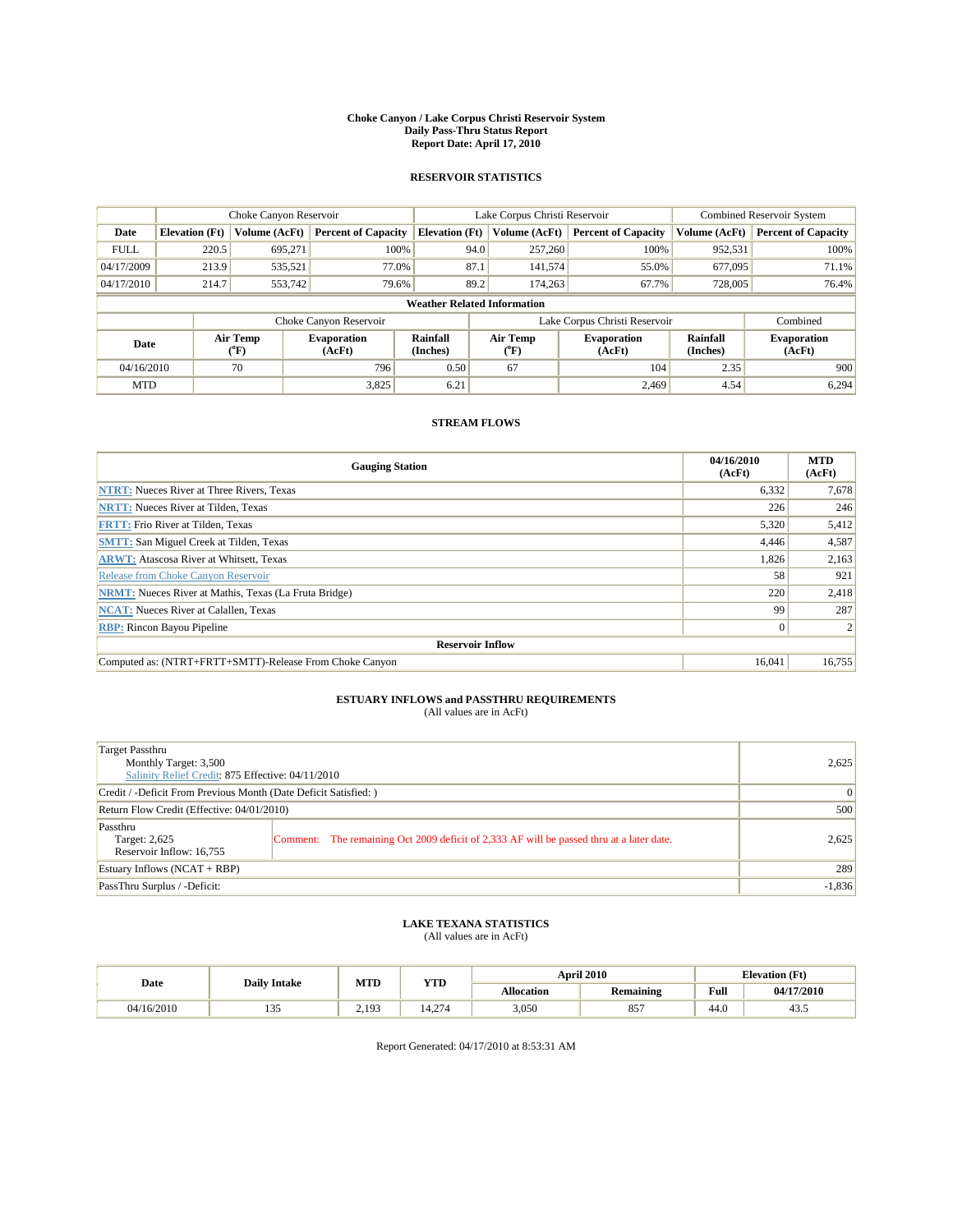#### **Choke Canyon / Lake Corpus Christi Reservoir System Daily Pass-Thru Status Report Report Date: April 18, 2010**

### **RESERVOIR STATISTICS**

|             |                       | Choke Canyon Reservoir   |                              |                                    | Lake Corpus Christi Reservoir | <b>Combined Reservoir System</b> |                      |                              |
|-------------|-----------------------|--------------------------|------------------------------|------------------------------------|-------------------------------|----------------------------------|----------------------|------------------------------|
| Date        | <b>Elevation</b> (Ft) | Volume (AcFt)            | <b>Percent of Capacity</b>   | <b>Elevation (Ft)</b>              | Volume (AcFt)                 | <b>Percent of Capacity</b>       | Volume (AcFt)        | <b>Percent of Capacity</b>   |
| <b>FULL</b> | 220.5                 | 695,271                  | 100%                         | 94.0                               | 257,260                       | 100%                             | 952,531              | 100%                         |
| 04/18/2009  | 214.0                 | 536,858                  | 77.2%                        | 87.1                               | 141.718                       | 55.1%                            | 678,576              | 71.2%                        |
| 04/18/2010  | 215.9                 | 581,543                  | 83.6%                        | 90.1                               | 189.292                       | 73.6%                            | 770,835              | 80.9%                        |
|             |                       |                          |                              | <b>Weather Related Information</b> |                               |                                  |                      |                              |
|             |                       |                          | Choke Canyon Reservoir       |                                    | Lake Corpus Christi Reservoir |                                  |                      | Combined                     |
| Date        |                       | Air Temp<br>$\rm ^{o}F)$ | <b>Evaporation</b><br>(AcFt) | Rainfall<br>(Inches)               | Air Temp<br>("F)              | <b>Evaporation</b><br>(AcFt)     | Rainfall<br>(Inches) | <b>Evaporation</b><br>(AcFt) |
| 04/17/2010  |                       | 74                       | 82                           | 0.66                               | 76                            | 107                              | 0.19                 | 189                          |
| <b>MTD</b>  |                       |                          | 3,191                        | 6.87                               |                               | 2,576                            | 4.73                 | 5,767                        |

### **STREAM FLOWS**

| <b>Gauging Station</b>                                       | 04/17/2010<br>(AcFt) | <b>MTD</b><br>(AcFt) |
|--------------------------------------------------------------|----------------------|----------------------|
| <b>NTRT:</b> Nueces River at Three Rivers, Texas             | 12,406               | 20,084               |
| <b>NRTT:</b> Nueces River at Tilden, Texas                   | 1,062                | 1,308                |
| <b>FRTT: Frio River at Tilden, Texas</b>                     | 3,295                | 8,707                |
| <b>SMTT:</b> San Miguel Creek at Tilden, Texas               | 1,308                | 5,895                |
| <b>ARWT:</b> Atascosa River at Whitsett, Texas               | 3,375                | 5,538                |
| Release from Choke Canyon Reservoir                          | 58                   | 979                  |
| <b>NRMT:</b> Nueces River at Mathis, Texas (La Fruta Bridge) | 381                  | 2,799                |
| <b>NCAT:</b> Nueces River at Calallen, Texas                 | 871                  | 1,159                |
| <b>RBP:</b> Rincon Bayou Pipeline                            | $\Omega$             |                      |
| <b>Reservoir Inflow</b>                                      |                      |                      |
| Computed as: (NTRT+FRTT+SMTT)-Release From Choke Canyon      | 16.952               | 33,707               |

## **ESTUARY INFLOWS and PASSTHRU REQUIREMENTS**<br>(All values are in AcFt)

| Target Passthru<br>Monthly Target: 3,500<br>Salinity Relief Credit: 875 Effective: 04/11/2010 |                                                                                          |        |  |  |  |
|-----------------------------------------------------------------------------------------------|------------------------------------------------------------------------------------------|--------|--|--|--|
| Credit / -Deficit From Previous Month (Date Deficit Satisfied: )                              |                                                                                          |        |  |  |  |
| Return Flow Credit (Effective: 04/01/2010)                                                    |                                                                                          |        |  |  |  |
| Passthru<br>Target: 2,625<br>Reservoir Inflow: 33,707                                         | Comment: The remaining Oct 2009 deficit of 2,333 AF will be passed thru at a later date. | 2,625  |  |  |  |
| Estuary Inflows $(NCAT + RBP)$                                                                |                                                                                          | 1,161  |  |  |  |
| PassThru Surplus / -Deficit:                                                                  |                                                                                          | $-964$ |  |  |  |

## **LAKE TEXANA STATISTICS** (All values are in AcFt)

|            | <b>Daily Intake</b> | MTD   | YTD    |                   | <b>April 2010</b>      | <b>Elevation</b> (Ft) |            |
|------------|---------------------|-------|--------|-------------------|------------------------|-----------------------|------------|
| Date       |                     |       |        | <b>Allocation</b> | <b>Remaining</b>       | Full                  | 04/18/2010 |
| 04/17/2010 | .                   | 2.328 | 14.409 | 3,050             | 70 <sup>o</sup><br>ىمى | 44.0                  | د. د+      |

Report Generated: 04/18/2010 at 8:06:49 AM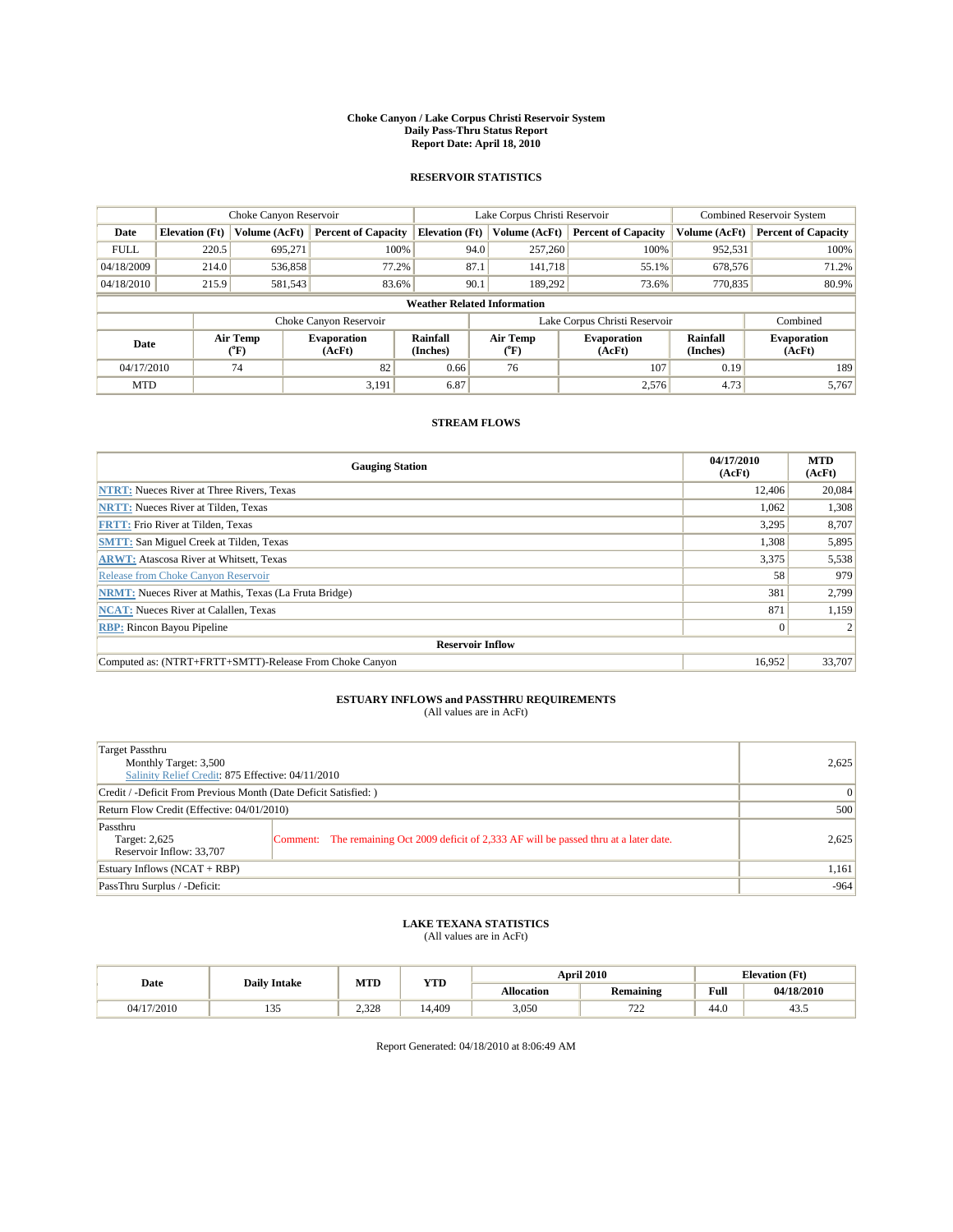#### **Choke Canyon / Lake Corpus Christi Reservoir System Daily Pass-Thru Status Report Report Date: April 19, 2010**

### **RESERVOIR STATISTICS**

|             |                       | Choke Canyon Reservoir      |                              | Lake Corpus Christi Reservoir      |                               |  |                              | <b>Combined Reservoir System</b> |                              |
|-------------|-----------------------|-----------------------------|------------------------------|------------------------------------|-------------------------------|--|------------------------------|----------------------------------|------------------------------|
| Date        | <b>Elevation</b> (Ft) | Volume (AcFt)               | <b>Percent of Capacity</b>   | <b>Elevation</b> (Ft)              | Volume (AcFt)                 |  | <b>Percent of Capacity</b>   | Volume (AcFt)                    | <b>Percent of Capacity</b>   |
| <b>FULL</b> | 220.5                 | 695,271                     | 100%                         |                                    | 257,260<br>94.0               |  | 100%                         | 952,531                          | 100%                         |
| 04/19/2009  | 214.0                 | 537,080                     | 77.2%                        | 87.1                               | 141,861                       |  | 55.1%                        | 678,941                          | 71.3%                        |
| 04/19/2010  | 216.3                 | 590,046                     | 84.9%                        |                                    | 90.8<br>200,778               |  | 78.0%                        | 790,824                          | 83.0%                        |
|             |                       |                             |                              | <b>Weather Related Information</b> |                               |  |                              |                                  |                              |
|             |                       |                             | Choke Canyon Reservoir       |                                    | Lake Corpus Christi Reservoir |  |                              |                                  | Combined                     |
| Date        |                       | Air Temp<br>${}^{\circ}$ F) | <b>Evaporation</b><br>(AcFt) | Rainfall<br>(Inches)               | Air Temp<br>$\rm ^{o}F)$      |  | <b>Evaporation</b><br>(AcFt) | Rainfall<br>(Inches)             | <b>Evaporation</b><br>(AcFt) |
| 04/18/2010  |                       | 75                          | 263                          | 0.00                               | 73                            |  | 238                          | 0.00                             | 501                          |
| <b>MTD</b>  |                       |                             | 3,454                        | 6.87                               |                               |  | 2,814                        | 4.73                             | 6,268                        |

### **STREAM FLOWS**

| <b>Gauging Station</b>                                       | 04/18/2010<br>(AcFt) | <b>MTD</b><br>(AcFt) |  |  |  |  |  |
|--------------------------------------------------------------|----------------------|----------------------|--|--|--|--|--|
| <b>NTRT:</b> Nueces River at Three Rivers, Texas             | 12,446               | 32,530               |  |  |  |  |  |
| <b>NRTT:</b> Nueces River at Tilden, Texas                   | 1,953                | 3,261                |  |  |  |  |  |
| <b>FRTT: Frio River at Tilden, Texas</b>                     | 5,498                | 14,205               |  |  |  |  |  |
| <b>SMTT:</b> San Miguel Creek at Tilden, Texas               | 987                  | 6,882                |  |  |  |  |  |
| <b>ARWT:</b> Atascosa River at Whitsett, Texas               | 6,987                | 12,525               |  |  |  |  |  |
| Release from Choke Canyon Reservoir                          | 58                   | 1,036                |  |  |  |  |  |
| <b>NRMT:</b> Nueces River at Mathis, Texas (La Fruta Bridge) | 139                  | 2,938                |  |  |  |  |  |
| <b>NCAT:</b> Nueces River at Calallen, Texas                 | 1,346                | 2,505                |  |  |  |  |  |
| <b>RBP:</b> Rincon Bayou Pipeline                            | $\overline{0}$       |                      |  |  |  |  |  |
| <b>Reservoir Inflow</b>                                      |                      |                      |  |  |  |  |  |
| Computed as: (NTRT+FRTT+SMTT)-Release From Choke Canyon      | 18.873               | 52,581               |  |  |  |  |  |

## **ESTUARY INFLOWS and PASSTHRU REQUIREMENTS**<br>(All values are in AcFt)

| Target Passthru<br>Monthly Target: 3,500<br>Salinity Relief Credit: 875 Effective: 04/11/2010 |                                                                                         |       |  |  |
|-----------------------------------------------------------------------------------------------|-----------------------------------------------------------------------------------------|-------|--|--|
| Credit / -Deficit From Previous Month (Date Deficit Satisfied:)                               |                                                                                         | 0     |  |  |
| Return Flow Credit (Effective: 04/01/2010)                                                    |                                                                                         |       |  |  |
| Passthru<br>Target: 2,625<br>Reservoir Inflow: 52,581                                         | Comment: The remaining Oct 2009 deficit of 2,333 AF will be passed thru at a later date | 2,625 |  |  |
| Estuary Inflows $(NCAT + RBP)$                                                                | 2,507                                                                                   |       |  |  |
| PassThru Surplus / -Deficit:                                                                  |                                                                                         | 382   |  |  |

## **LAKE TEXANA STATISTICS** (All values are in AcFt)

| <b>Daily Intake</b> |            | MTD   | <b>YTD</b> | <b>April 2010</b> |                  | <b>Elevation</b> (Ft) |            |
|---------------------|------------|-------|------------|-------------------|------------------|-----------------------|------------|
| Date                |            |       |            | <b>Allocation</b> | <b>Remaining</b> | Full                  | 04/19/2010 |
| 04/18/2010          | 10<<br>136 | 2.464 | 14.545     | 3,050             | 586              | 44.0                  | 43.5       |

Report Generated: 04/19/2010 at 8:59:01 AM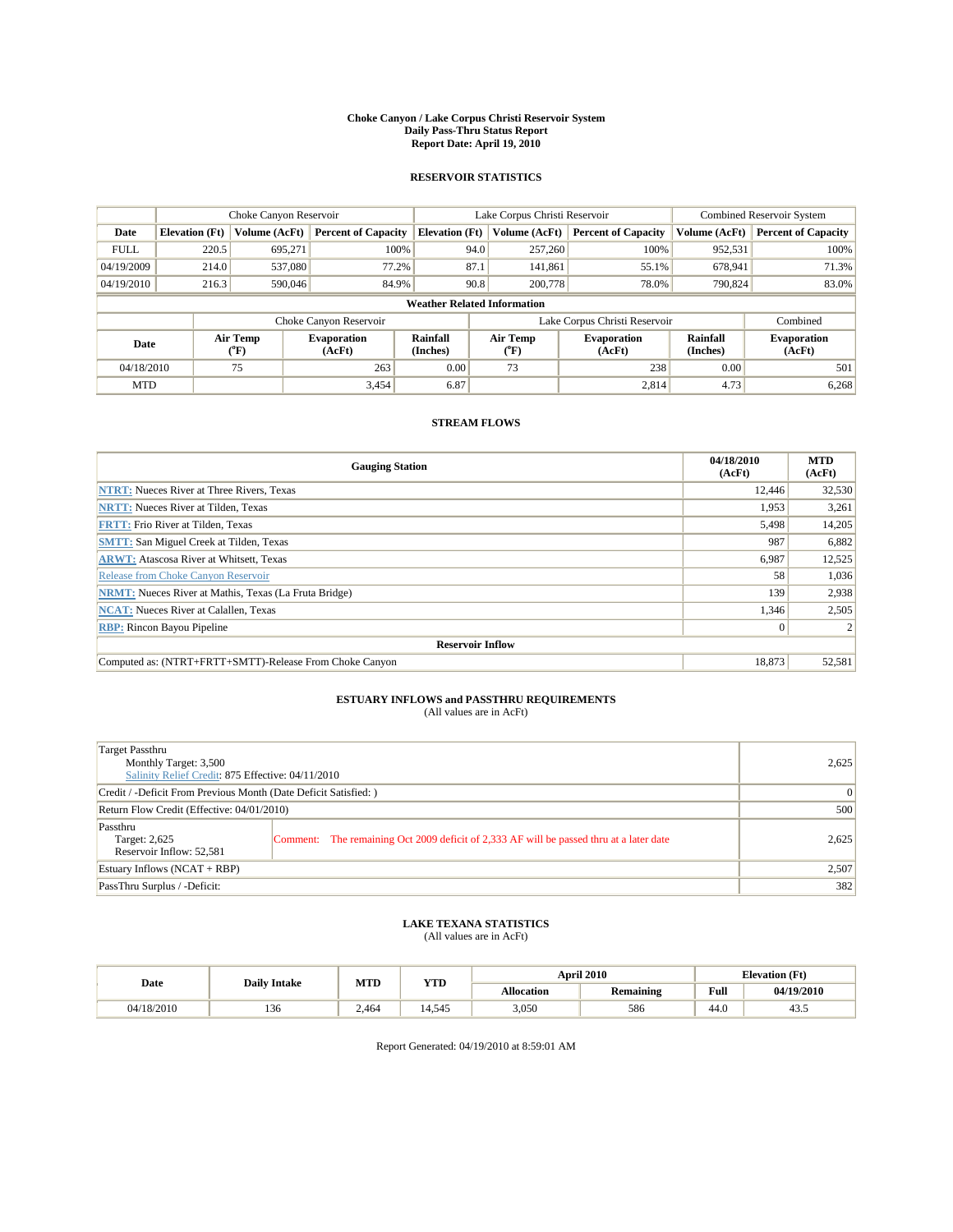#### **Choke Canyon / Lake Corpus Christi Reservoir System Daily Pass-Thru Status Report Report Date: April 20, 2010**

### **RESERVOIR STATISTICS**

|             |                       | Choke Canyon Reservoir      |                              |                       | Lake Corpus Christi Reservoir      |                              | <b>Combined Reservoir System</b> |                              |
|-------------|-----------------------|-----------------------------|------------------------------|-----------------------|------------------------------------|------------------------------|----------------------------------|------------------------------|
| Date        | <b>Elevation</b> (Ft) | Volume (AcFt)               | <b>Percent of Capacity</b>   | <b>Elevation (Ft)</b> | Volume (AcFt)                      | <b>Percent of Capacity</b>   | Volume (AcFt)                    | <b>Percent of Capacity</b>   |
| <b>FULL</b> | 220.5                 | 695,271                     | 100%                         |                       | 257,260<br>94.0                    | 100%                         | 952,531                          | 100%                         |
| 04/20/2009  | 213.9                 | 536.412                     | 77.2%                        |                       | 87.1<br>141.431                    | 55.0%                        | 677,843                          | 71.2%                        |
| 04/20/2010  | 216.4                 | 593,843                     | 85.4%                        |                       | 91.4<br>211.417                    | 82.2%                        | 805,260                          | 84.5%                        |
|             |                       |                             |                              |                       | <b>Weather Related Information</b> |                              |                                  |                              |
|             |                       |                             | Choke Canyon Reservoir       |                       | Lake Corpus Christi Reservoir      |                              |                                  | Combined                     |
| Date        |                       | Air Temp<br>${}^{\circ}$ F) | <b>Evaporation</b><br>(AcFt) | Rainfall<br>(Inches)  | Air Temp<br>("F)                   | <b>Evaporation</b><br>(AcFt) | Rainfall<br>(Inches)             | <b>Evaporation</b><br>(AcFt) |
| 04/19/2010  |                       | 74                          | 305                          | 0.00                  | 72                                 | 232                          | 0.00                             | 537                          |
| <b>MTD</b>  |                       |                             | 3.759                        | 6.87                  |                                    | 3,046                        | 4.73                             | 6,805                        |

### **STREAM FLOWS**

| <b>Gauging Station</b>                                       | 04/19/2010<br>(AcFt) | <b>MTD</b><br>(AcFt) |
|--------------------------------------------------------------|----------------------|----------------------|
| <b>NTRT:</b> Nueces River at Three Rivers, Texas             | 11.235               | 43,765               |
| <b>NRTT:</b> Nueces River at Tilden, Texas                   | 2,283                | 5,544                |
| <b>FRTT: Frio River at Tilden, Texas</b>                     | 2,719                | 16,925               |
| <b>SMTT: San Miguel Creek at Tilden, Texas</b>               | 631                  | 7,513                |
| <b>ARWT:</b> Atascosa River at Whitsett, Texas               | 9,071                | 21,596               |
| Release from Choke Canyon Reservoir                          | 30 <sup>1</sup>      | 1,066                |
| <b>NRMT:</b> Nueces River at Mathis, Texas (La Fruta Bridge) | 93                   | 3,031                |
| <b>NCAT:</b> Nueces River at Calallen, Texas                 | 802                  | 3,307                |
| <b>RBP:</b> Rincon Bayou Pipeline                            | $\overline{0}$       |                      |
| <b>Reservoir Inflow</b>                                      |                      |                      |
| Computed as: (NTRT+FRTT+SMTT)-Release From Choke Canyon      | 14.556               | 67,137               |

## **ESTUARY INFLOWS and PASSTHRU REQUIREMENTS**<br>(All values are in AcFt)

| Target Passthru<br>Monthly Target: 3,500<br>Salinity Relief Credit: 875 Effective: 04/11/2010 |                                                                                         |                 |  |  |  |
|-----------------------------------------------------------------------------------------------|-----------------------------------------------------------------------------------------|-----------------|--|--|--|
| Credit / -Deficit From Previous Month (Date Deficit Satisfied: )                              |                                                                                         | $\vert 0 \vert$ |  |  |  |
| Return Flow Credit (Effective: 04/01/2010)                                                    |                                                                                         |                 |  |  |  |
| Passthru<br>Target: 2,625<br>Reservoir Inflow: 67,137                                         | Comment: The remaining Oct 2009 deficit of 2,333 AF will be passed thru at a later date | 2,625           |  |  |  |
| Estuary Inflows $(NCAT + RBP)$                                                                | 3,309                                                                                   |                 |  |  |  |
| PassThru Surplus / -Deficit:                                                                  |                                                                                         | 1,184           |  |  |  |

## **LAKE TEXANA STATISTICS** (All values are in AcFt)

| <b>Daily Intake</b> |     | MTD   | <b>YTD</b> |                   | <b>April 2010</b> | <b>Elevation</b> (Ft)                       |            |
|---------------------|-----|-------|------------|-------------------|-------------------|---------------------------------------------|------------|
| Date                |     |       |            | <b>Allocation</b> | <b>Remaining</b>  | Full<br>the contract of the contract of the | 04/20/2010 |
| 04/19/2010          | 136 | 2.601 | 14.683     | 3,050             | 449               | 44.0                                        | 45.3       |

Report Generated: 04/20/2010 at 10:03:56 AM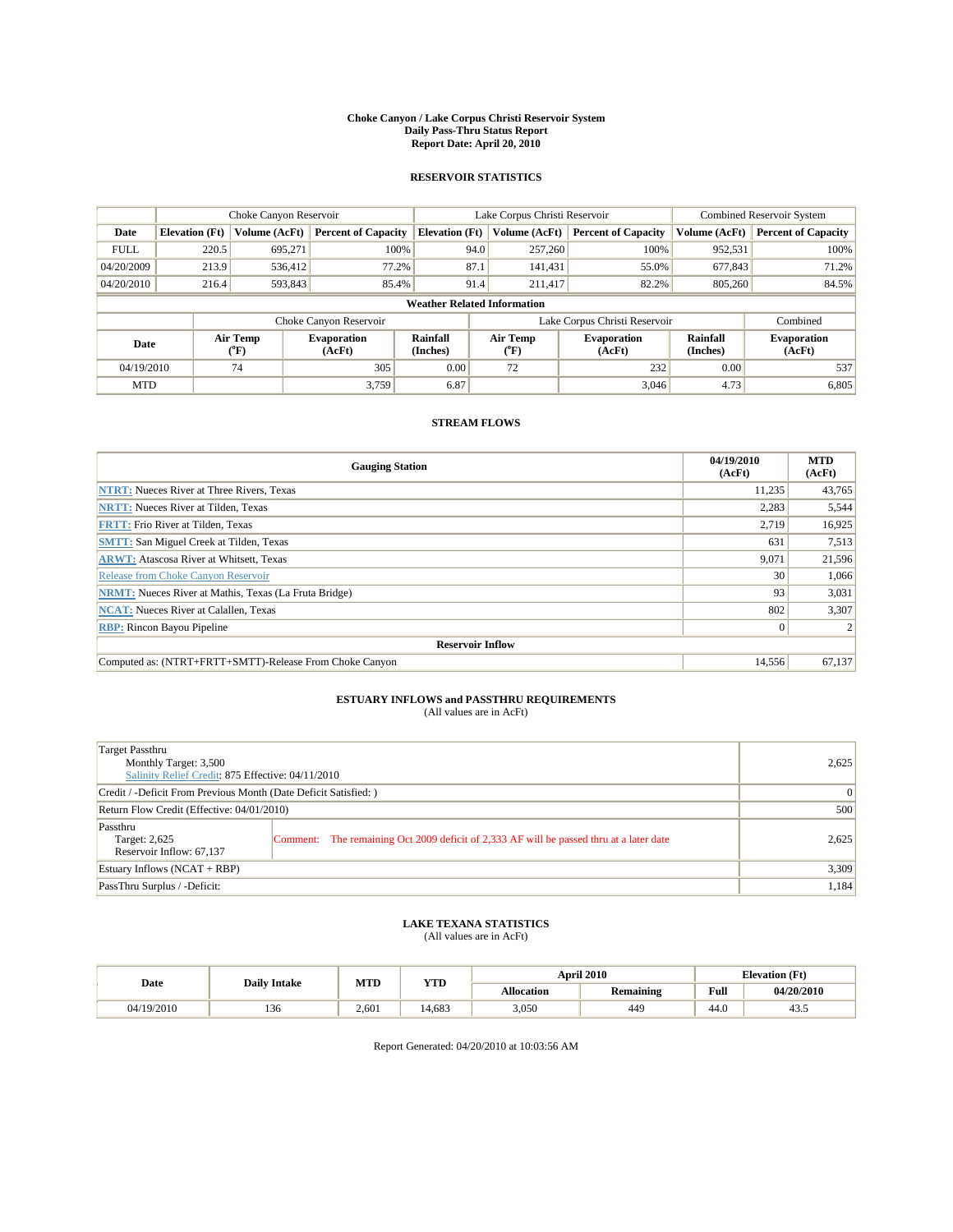#### **Choke Canyon / Lake Corpus Christi Reservoir System Daily Pass-Thru Status Report Report Date: April 21, 2010**

### **RESERVOIR STATISTICS**

|             |                       | Choke Canyon Reservoir |                              |                                    | Lake Corpus Christi Reservoir | <b>Combined Reservoir System</b> |                      |                              |
|-------------|-----------------------|------------------------|------------------------------|------------------------------------|-------------------------------|----------------------------------|----------------------|------------------------------|
| Date        | <b>Elevation</b> (Ft) | Volume (AcFt)          | <b>Percent of Capacity</b>   | <b>Elevation</b> (Ft)              | Volume (AcFt)                 | <b>Percent of Capacity</b>       | Volume (AcFt)        | <b>Percent of Capacity</b>   |
| <b>FULL</b> | 220.5                 | 695,271                | 100%                         | 94.0                               | 257,260                       | 100%                             | 952,531              | 100%                         |
| 04/21/2009  | 213.9                 | 536,189                | 77.1%                        |                                    | 87.0<br>140,574               | 54.6%                            | 676,763              | 71.0%                        |
| 04/21/2010  | 216.5                 | 596,469                | 85.8%                        | 91.9                               | 220,454                       | 85.7%                            | 816,923              | 85.8%                        |
|             |                       |                        |                              | <b>Weather Related Information</b> |                               |                                  |                      |                              |
|             |                       |                        | Choke Canyon Reservoir       |                                    | Lake Corpus Christi Reservoir |                                  |                      | Combined                     |
| Date        |                       | Air Temp<br>(°F)       | <b>Evaporation</b><br>(AcFt) | Rainfall<br>(Inches)               | Air Temp<br>("F)              | <b>Evaporation</b><br>(AcFt)     | Rainfall<br>(Inches) | <b>Evaporation</b><br>(AcFt) |
| 04/20/2010  |                       | 75                     | 209                          | 0.00                               | 74                            | 285                              | 0.00                 | 494                          |
| <b>MTD</b>  |                       |                        | 3.968                        | 6.87                               |                               | 3,331                            | 4.73                 | 7.299                        |

### **STREAM FLOWS**

| <b>Gauging Station</b>                                       | 04/20/2010<br>(AcFt) | <b>MTD</b><br>(AcFt) |
|--------------------------------------------------------------|----------------------|----------------------|
| <b>NTRT:</b> Nueces River at Three Rivers, Texas             | 10.461               | 54,226               |
| <b>NRTT:</b> Nueces River at Tilden, Texas                   | 1,243                | 6,787                |
| <b>FRTT: Frio River at Tilden, Texas</b>                     | 1,483                | 18,407               |
| <b>SMTT: San Miguel Creek at Tilden, Texas</b>               | 474                  | 7,987                |
| <b>ARWT:</b> Atascosa River at Whitsett, Texas               | 5,340                | 26,936               |
| Release from Choke Canvon Reservoir                          | $\theta$             | 1,066                |
| <b>NRMT:</b> Nueces River at Mathis, Texas (La Fruta Bridge) | 91                   | 3,122                |
| <b>NCAT:</b> Nueces River at Calallen, Texas                 | 302                  | 3,608                |
| <b>RBP:</b> Rincon Bayou Pipeline                            | $\vert 0 \vert$      |                      |
| <b>Reservoir Inflow</b>                                      |                      |                      |
| Computed as: (NTRT+FRTT+SMTT)-Release From Choke Canyon      | 12.418               | 79,555               |

## **ESTUARY INFLOWS and PASSTHRU REQUIREMENTS**

| (All values are in AcFt) |  |
|--------------------------|--|
|--------------------------|--|

| Target Passthru<br>Monthly Target: 3,500<br>Salinity Relief Credit: 875 Effective: 04/11/2010 | 2.625                                                                                   |       |
|-----------------------------------------------------------------------------------------------|-----------------------------------------------------------------------------------------|-------|
| Credit / -Deficit From Previous Month (Date Deficit Satisfied: )                              |                                                                                         | 0     |
| Return Flow Credit (Effective: 04/01/2010)                                                    | 500                                                                                     |       |
| Passthru<br>Target: 2,625<br>Reservoir Inflow: 79,555                                         | Comment: The remaining Oct 2009 deficit of 2,333 AF will be passed thru at a later date | 2,625 |
| Estuary Inflows (NCAT + RBP)                                                                  | 3,610                                                                                   |       |
| PassThru Surplus / -Deficit:                                                                  |                                                                                         | 1,485 |

# **LAKE TEXANA STATISTICS** (All values are in AcFt)

| <b>Daily Intake</b> |     | MTD                  | <b>YTD</b> | <b>April 2010</b> |                               | <b>Elevation</b> (Ft) |            |
|---------------------|-----|----------------------|------------|-------------------|-------------------------------|-----------------------|------------|
| Date                |     |                      |            | <b>Allocation</b> | <b>Remaining</b>              | Full                  | 04/21/2010 |
| 04/20/2010          | 136 | 5.727<br>. ب ، ، ، ، | 14.818     | 3,050             | 21 <sup>o</sup><br><b>JIJ</b> | 44.0                  | 43.4       |

Report Generated: 04/21/2010 at 8:08:02 AM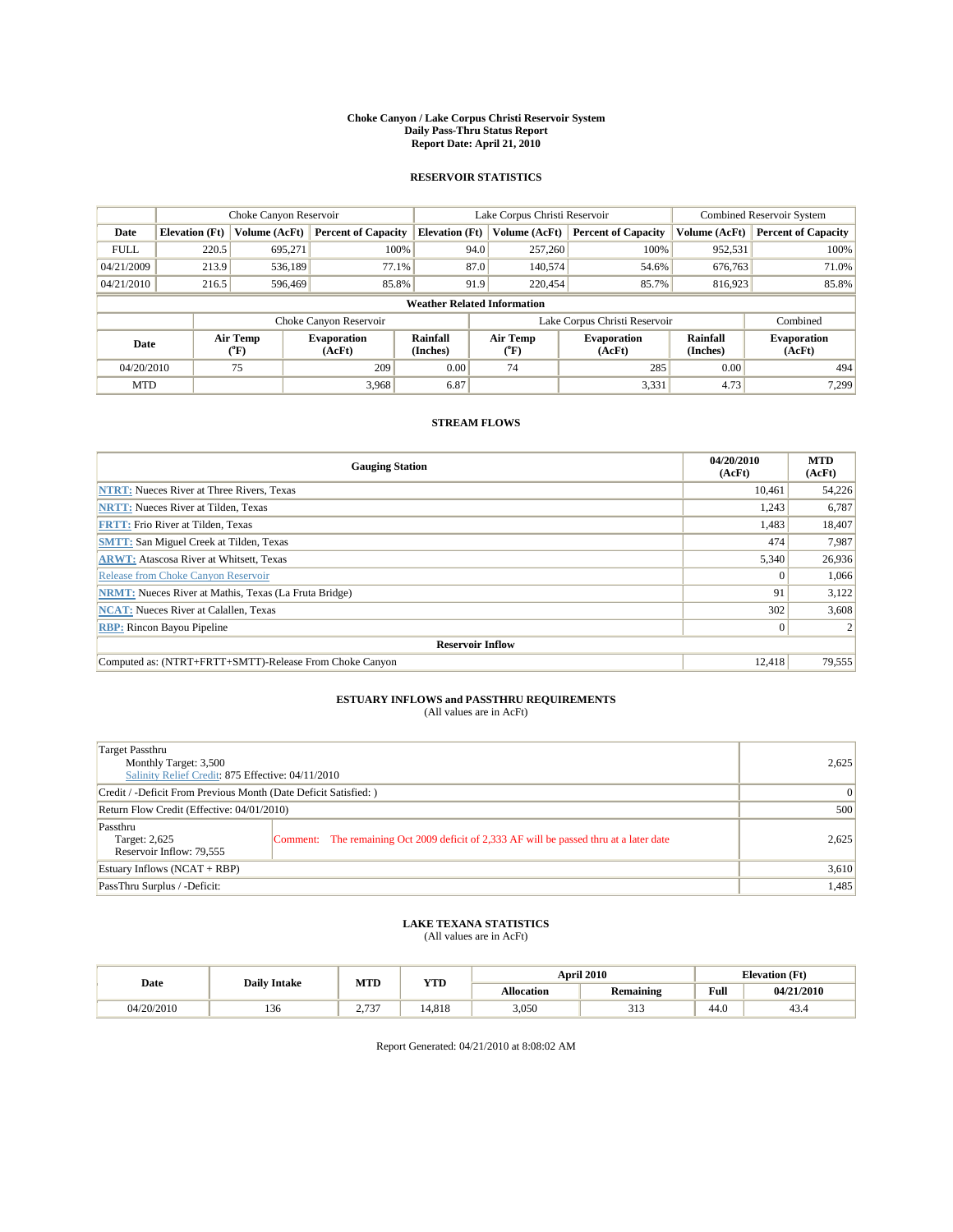#### **Choke Canyon / Lake Corpus Christi Reservoir System Daily Pass-Thru Status Report Report Date: April 22, 2010**

### **RESERVOIR STATISTICS**

|             | Choke Canyon Reservoir |                  |                              |                                    | Lake Corpus Christi Reservoir | Combined Reservoir System    |                             |                              |
|-------------|------------------------|------------------|------------------------------|------------------------------------|-------------------------------|------------------------------|-----------------------------|------------------------------|
| Date        | <b>Elevation</b> (Ft)  | Volume (AcFt)    | <b>Percent of Capacity</b>   | <b>Elevation</b> (Ft)              | Volume (AcFt)                 | <b>Percent of Capacity</b>   | Volume (AcFt)               | <b>Percent of Capacity</b>   |
| <b>FULL</b> | 220.5                  | 695,271          | 100%                         | 94.0                               | 257,260                       | 100%                         | 952,531                     | 100%                         |
| 04/22/2009  | 213.9                  | 535,744          | 77.1%                        | 87.0                               | 139,436                       | 54.2%                        | 675,180                     | 70.9%                        |
| 04/22/2010  | 216.6                  | 597,425          | 85.9%                        | 92.3                               | 225,890                       | 87.8%                        | 823,315                     | 86.4%                        |
|             |                        |                  |                              | <b>Weather Related Information</b> |                               |                              |                             |                              |
|             |                        |                  | Choke Canyon Reservoir       |                                    | Lake Corpus Christi Reservoir |                              |                             | Combined                     |
| Date        |                        | Air Temp<br>(°F) | <b>Evaporation</b><br>(AcFt) | <b>Rainfall</b><br>(Inches)        | Air Temp<br>(°F)              | <b>Evaporation</b><br>(AcFt) | <b>Rainfall</b><br>(Inches) | <b>Evaporation</b><br>(AcFt) |
| 04/21/2010  |                        | 80               | 306                          | 0.00                               | 80                            | 215                          | 0.00                        | 521                          |
| <b>MTD</b>  |                        |                  | 4.274                        | 6.87                               |                               | 3,546                        | 4.73                        | 7,820                        |

### **STREAM FLOWS**

| <b>Gauging Station</b>                                       | 04/21/2010<br>(AcFt) | <b>MTD</b><br>(AcFt) |  |  |  |  |  |
|--------------------------------------------------------------|----------------------|----------------------|--|--|--|--|--|
| <b>NTRT:</b> Nueces River at Three Rivers, Texas             | 7,126                | 61,352               |  |  |  |  |  |
| <b>NRTT:</b> Nueces River at Tilden, Texas                   | 544                  | 7,331                |  |  |  |  |  |
| <b>FRTT: Frio River at Tilden, Texas</b>                     | 1,479                | 19,886               |  |  |  |  |  |
| <b>SMTT: San Miguel Creek at Tilden, Texas</b>               | 173                  | 8,160                |  |  |  |  |  |
| <b>ARWT:</b> Atascosa River at Whitsett, Texas               | 2,084                | 29,020               |  |  |  |  |  |
| Release from Choke Canvon Reservoir                          | 30                   | 1,096                |  |  |  |  |  |
| <b>NRMT:</b> Nueces River at Mathis, Texas (La Fruta Bridge) | 103                  | 3,226                |  |  |  |  |  |
| <b>NCAT:</b> Nueces River at Calallen, Texas                 | 105                  | 3,714                |  |  |  |  |  |
| <b>RBP:</b> Rincon Bayou Pipeline                            | $\overline{0}$       |                      |  |  |  |  |  |
| <b>Reservoir Inflow</b>                                      |                      |                      |  |  |  |  |  |
| Computed as: (NTRT+FRTT+SMTT)-Release From Choke Canyon      | 8.748                | 88,303               |  |  |  |  |  |

# **ESTUARY INFLOWS and PASSTHRU REQUIREMENTS**<br>(All values are in AcFt)

| Target Passthru<br>Monthly Target: 3,500<br>Salinity Relief Credit: 875 Effective: 04/11/2010 | 2,625                                                                                   |       |
|-----------------------------------------------------------------------------------------------|-----------------------------------------------------------------------------------------|-------|
| Credit / -Deficit From Previous Month (Date Deficit Satisfied: )                              | $\vert 0 \vert$                                                                         |       |
| Return Flow Credit (Effective: 04/01/2010)                                                    | 500                                                                                     |       |
| Passthru<br>Target: 2,625<br>Reservoir Inflow: 88,303                                         | Comment: The remaining Oct 2009 deficit of 2,333 AF will be passed thru at a later date | 2,625 |
| Estuary Inflows $(NCAT + RBP)$                                                                |                                                                                         | 3,716 |
| PassThru Surplus / -Deficit:                                                                  |                                                                                         | 1,591 |

## **LAKE TEXANA STATISTICS** (All values are in AcFt)

|            | <b>Daily Intake</b> | MTD   | <b>YTD</b> |                   | <b>April 2010</b> | <b>Elevation</b> (Ft)                       |            |
|------------|---------------------|-------|------------|-------------------|-------------------|---------------------------------------------|------------|
| Date       |                     |       |            | <b>Allocation</b> | <b>Remaining</b>  | Full<br>the contract of the contract of the | 04/22/2010 |
| 04/21/2010 | .                   | 2.872 | 14.954     | 3,050             | 178               | 44.0                                        | 43.4       |

Report Generated: 04/22/2010 at 8:31:34 AM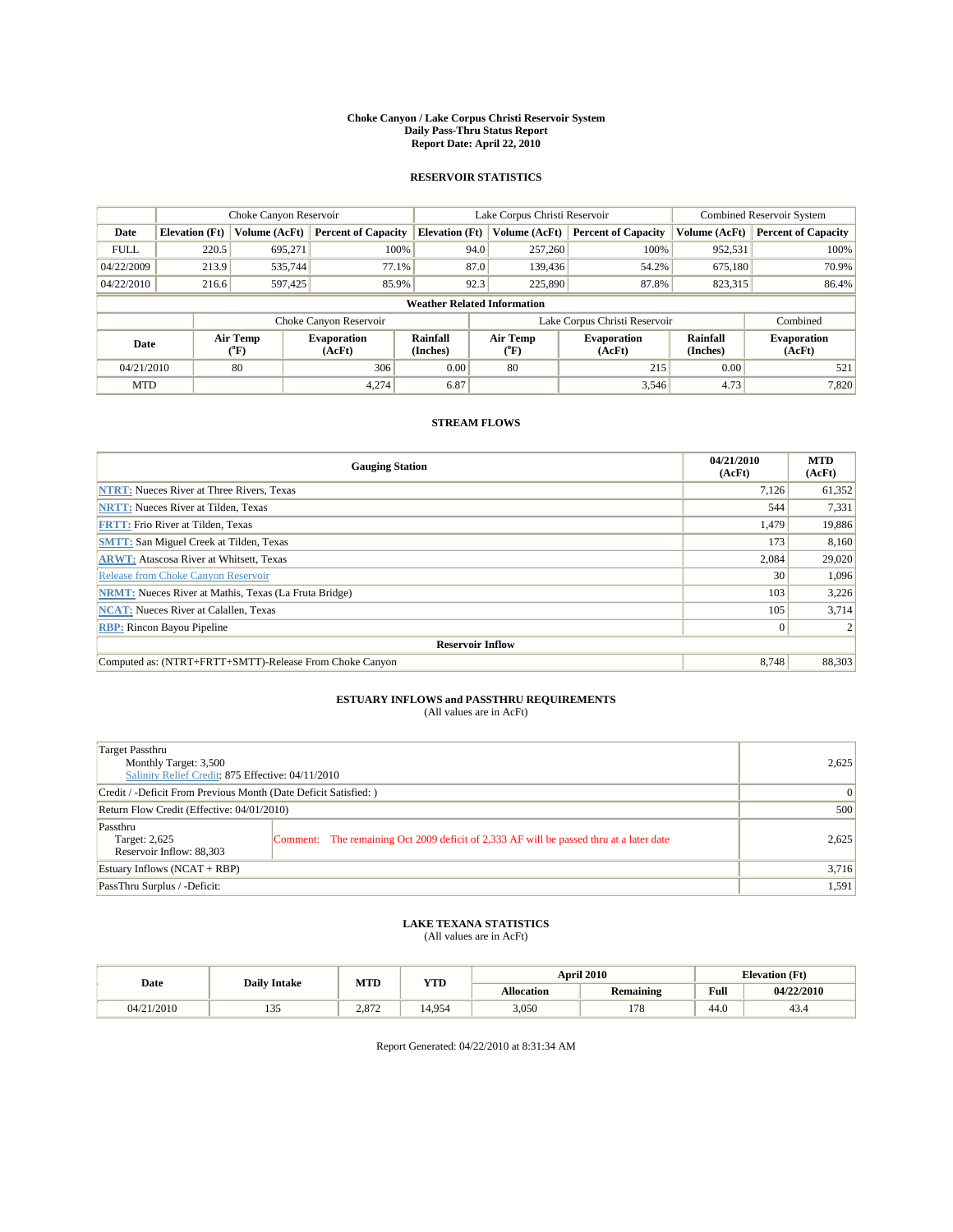#### **Choke Canyon / Lake Corpus Christi Reservoir System Daily Pass-Thru Status Report Report Date: April 23, 2010**

### **RESERVOIR STATISTICS**

|             | Choke Canyon Reservoir             |                  |                              |                       | Lake Corpus Christi Reservoir |                               |                      | <b>Combined Reservoir System</b> |  |  |
|-------------|------------------------------------|------------------|------------------------------|-----------------------|-------------------------------|-------------------------------|----------------------|----------------------------------|--|--|
| Date        | <b>Elevation</b> (Ft)              | Volume (AcFt)    | <b>Percent of Capacity</b>   | <b>Elevation</b> (Ft) | Volume (AcFt)                 | <b>Percent of Capacity</b>    | Volume (AcFt)        | <b>Percent of Capacity</b>       |  |  |
| <b>FULL</b> | 220.5                              | 695,271          | 100%                         | 94.0                  | 257,260                       | 100%                          | 952,531              | 100%                             |  |  |
| 04/23/2009  | 213.9                              | 535,076          | 77.0%                        | 87.0                  | 139,436                       | 54.2%                         | 674,512              | 70.8%                            |  |  |
| 04/23/2010  | 216.7                              | 599,812          | 86.3%                        | 92.4                  | 228,180                       | 88.7%                         | 827,992              | 86.9%                            |  |  |
|             | <b>Weather Related Information</b> |                  |                              |                       |                               |                               |                      |                                  |  |  |
|             |                                    |                  | Choke Canyon Reservoir       |                       |                               | Lake Corpus Christi Reservoir |                      | Combined                         |  |  |
| Date        |                                    | Air Temp<br>(°F) | <b>Evaporation</b><br>(AcFt) | Rainfall<br>(Inches)  | Air Temp<br>("F)              | <b>Evaporation</b><br>(AcFt)  | Rainfall<br>(Inches) | <b>Evaporation</b><br>(AcFt)     |  |  |
| 04/22/2010  |                                    | 73               | 98                           | 0.01                  | 73                            | 93                            | 0.01                 | 191                              |  |  |
| <b>MTD</b>  |                                    |                  | 4,372                        | 6.88                  |                               | 3,639                         | 4.74                 | 8,011                            |  |  |

### **STREAM FLOWS**

| <b>Gauging Station</b>                                       | 04/22/2010<br>(AcFt) | <b>MTD</b><br>(AcFt) |  |  |  |  |  |
|--------------------------------------------------------------|----------------------|----------------------|--|--|--|--|--|
| <b>NTRT:</b> Nueces River at Three Rivers, Texas             | 2.700                | 64,052               |  |  |  |  |  |
| <b>NRTT:</b> Nueces River at Tilden, Texas                   | 401                  | 7,732                |  |  |  |  |  |
| <b>FRTT: Frio River at Tilden, Texas</b>                     | 1,876                | 21,762               |  |  |  |  |  |
| <b>SMTT: San Miguel Creek at Tilden, Texas</b>               | 71                   | 8,231                |  |  |  |  |  |
| <b>ARWT:</b> Atascosa River at Whitsett, Texas               | 774                  | 29,794               |  |  |  |  |  |
| Release from Choke Canyon Reservoir                          | 58                   | 1,153                |  |  |  |  |  |
| <b>NRMT:</b> Nueces River at Mathis, Texas (La Fruta Bridge) | 135                  | 3,361                |  |  |  |  |  |
| <b>NCAT:</b> Nueces River at Calallen, Texas                 | 36                   | 3,749                |  |  |  |  |  |
| <b>RBP:</b> Rincon Bayou Pipeline                            | $\overline{0}$       |                      |  |  |  |  |  |
| <b>Reservoir Inflow</b>                                      |                      |                      |  |  |  |  |  |
| Computed as: (NTRT+FRTT+SMTT)-Release From Choke Canyon      | 4,589                | 92,892               |  |  |  |  |  |

# **ESTUARY INFLOWS and PASSTHRU REQUIREMENTS**<br>(All values are in AcFt)

| Target Passthru<br>Monthly Target: 3,500<br>Salinity Relief Credit: 875 Effective: 04/11/2010 | 2,625                                                                                   |       |
|-----------------------------------------------------------------------------------------------|-----------------------------------------------------------------------------------------|-------|
| Credit / -Deficit From Previous Month (Date Deficit Satisfied: )                              | $\Omega$                                                                                |       |
| Return Flow Credit (Effective: 04/01/2010)                                                    |                                                                                         | 500   |
| Passthru<br>Target: 2,625<br>Reservoir Inflow: 92,892                                         | Comment: The remaining Oct 2009 deficit of 2,333 AF will be passed thru at a later date | 2,625 |
| Estuary Inflows $(NCAT + RBP)$                                                                |                                                                                         | 3,751 |
| PassThru Surplus / -Deficit:                                                                  |                                                                                         | 1,626 |

# **LAKE TEXANA STATISTICS** (All values are in AcFt)

|            | <b>Daily Intake</b> | MTD   | <b>YTD</b> |                   | <b>April 2010</b> | <b>Elevation</b> (Ft)                       |            |
|------------|---------------------|-------|------------|-------------------|-------------------|---------------------------------------------|------------|
| Date       |                     |       |            | <b>Allocation</b> | <b>Remaining</b>  | Full<br>the contract of the contract of the | 04/23/2010 |
| 04/22/2010 | $\sim$ $\sim$<br>.  | 3.008 | 15.089     | 3,050             | 42                | 44.0                                        | 43.4       |

Report Generated: 04/23/2010 at 8:43:29 AM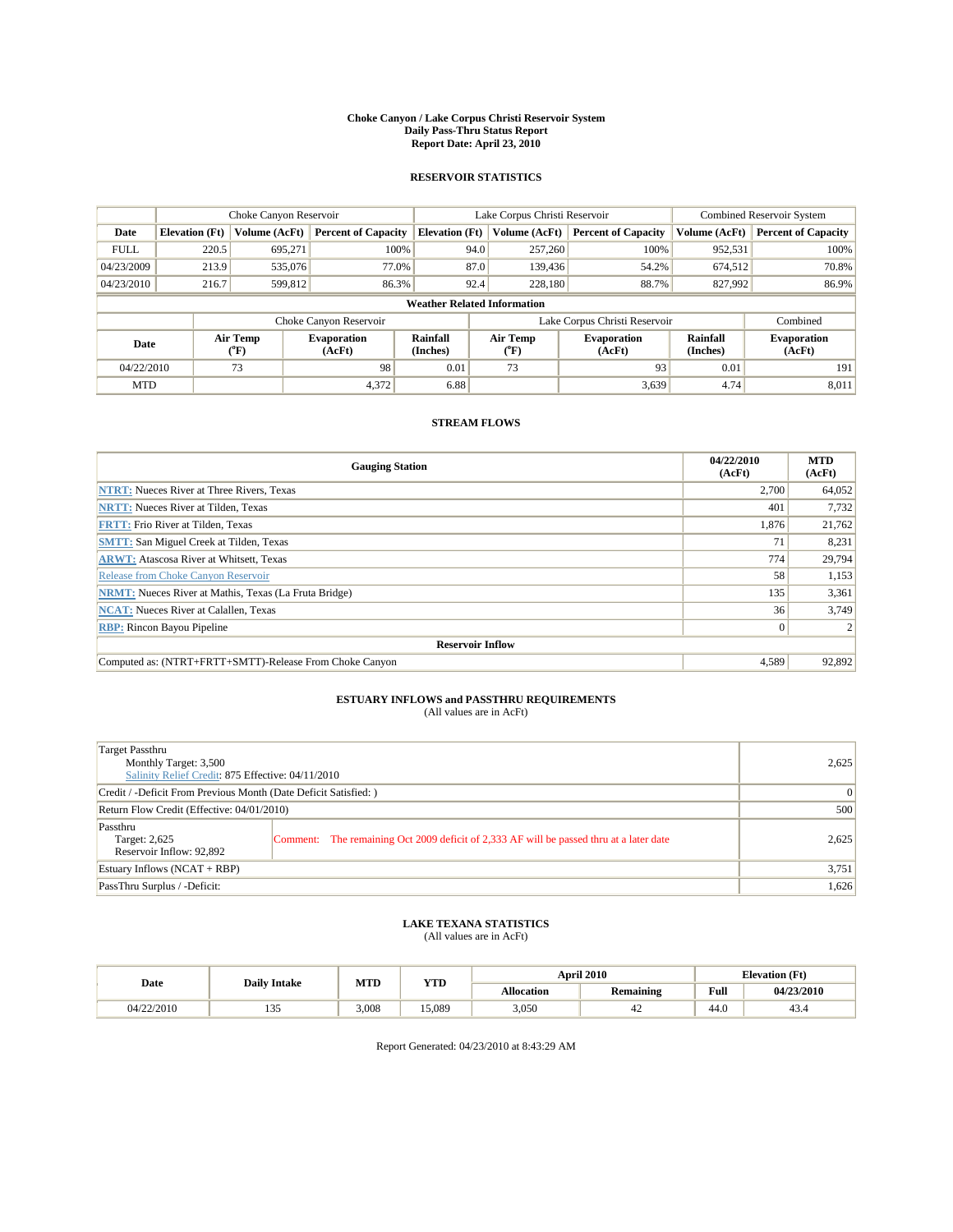#### **Choke Canyon / Lake Corpus Christi Reservoir System Daily Pass-Thru Status Report Report Date: April 24, 2010**

### **RESERVOIR STATISTICS**

|             | Choke Canyon Reservoir             |                                |                              |                       | Lake Corpus Christi Reservoir |                               |                      | <b>Combined Reservoir System</b> |  |  |
|-------------|------------------------------------|--------------------------------|------------------------------|-----------------------|-------------------------------|-------------------------------|----------------------|----------------------------------|--|--|
| Date        | <b>Elevation</b> (Ft)              | Volume (AcFt)                  | <b>Percent of Capacity</b>   | <b>Elevation</b> (Ft) | Volume (AcFt)                 | <b>Percent of Capacity</b>    | Volume (AcFt)        | <b>Percent of Capacity</b>       |  |  |
| <b>FULL</b> | 220.5                              | 695.271                        | 100%                         | 94.0                  | 257,260                       | 100%                          | 952,531              | 100%                             |  |  |
| 04/24/2009  | 213.9                              | 534,631                        | 76.9%                        | 86.9                  | 139,152                       | 54.1%                         | 673,783              | 70.7%                            |  |  |
| 04/24/2010  | 216.8                              | 601,975                        | 86.6%                        | 92.5                  | 229,947                       | 89.4%                         | 831,922              | 87.3%                            |  |  |
|             | <b>Weather Related Information</b> |                                |                              |                       |                               |                               |                      |                                  |  |  |
|             |                                    |                                | Choke Canyon Reservoir       |                       |                               | Lake Corpus Christi Reservoir |                      | Combined                         |  |  |
| Date        |                                    | Air Temp<br>$({}^o\mathrm{F})$ | <b>Evaporation</b><br>(AcFt) | Rainfall<br>(Inches)  | Air Temp<br>(°F)              | <b>Evaporation</b><br>(AcFt)  | Rainfall<br>(Inches) | <b>Evaporation</b><br>(AcFt)     |  |  |
| 04/23/2010  |                                    | 88                             | 336                          | 0.00                  | 87                            | 299                           | 0.00                 | 635                              |  |  |
| <b>MTD</b>  |                                    |                                | 4.708                        | 6.88                  |                               | 3,938                         | 4.74                 | 8,646                            |  |  |

### **STREAM FLOWS**

| <b>Gauging Station</b>                                       | 04/23/2010<br>(AcFt) | <b>MTD</b><br>(AcFt) |  |  |  |  |  |
|--------------------------------------------------------------|----------------------|----------------------|--|--|--|--|--|
| <b>NTRT:</b> Nueces River at Three Rivers, Texas             | 1.189                | 65,241               |  |  |  |  |  |
| <b>NRTT:</b> Nueces River at Tilden, Texas                   | 522                  | 8,254                |  |  |  |  |  |
| <b>FRTT: Frio River at Tilden, Texas</b>                     | 2,124                | 23,886               |  |  |  |  |  |
| <b>SMTT: San Miguel Creek at Tilden, Texas</b>               | 42                   | 8,273                |  |  |  |  |  |
| <b>ARWT:</b> Atascosa River at Whitsett, Texas               | 351                  | 30,146               |  |  |  |  |  |
| Release from Choke Canyon Reservoir                          | 58                   | 1,211                |  |  |  |  |  |
| <b>NRMT:</b> Nueces River at Mathis, Texas (La Fruta Bridge) | 147                  | 3,507                |  |  |  |  |  |
| <b>NCAT:</b> Nueces River at Calallen, Texas                 | 10 <sup>1</sup>      | 3,759                |  |  |  |  |  |
| <b>RBP:</b> Rincon Bayou Pipeline                            | $\overline{0}$       |                      |  |  |  |  |  |
| <b>Reservoir Inflow</b>                                      |                      |                      |  |  |  |  |  |
| Computed as: (NTRT+FRTT+SMTT)-Release From Choke Canyon      | 3.297                | 96,189               |  |  |  |  |  |

## **ESTUARY INFLOWS and PASSTHRU REQUIREMENTS**

| (All values are in AcFt) |  |
|--------------------------|--|
|--------------------------|--|

| Target Passthru<br>Monthly Target: 3,500<br>Salinity Relief Credit: 875 Effective: 04/11/2010 | 2.625                                                                                   |       |
|-----------------------------------------------------------------------------------------------|-----------------------------------------------------------------------------------------|-------|
| Credit / -Deficit From Previous Month (Date Deficit Satisfied: )                              | 0                                                                                       |       |
| Return Flow Credit (Effective: 04/01/2010)                                                    | 500                                                                                     |       |
| Passthru<br>Target: 2,625<br>Reservoir Inflow: 96,189                                         | Comment: The remaining Oct 2009 deficit of 2,333 AF will be passed thru at a later date | 2,625 |
| Estuary Inflows (NCAT + RBP)                                                                  |                                                                                         | 3,761 |
| PassThru Surplus / -Deficit:                                                                  |                                                                                         | 1,636 |

# **LAKE TEXANA STATISTICS** (All values are in AcFt)

| Date<br><b>Daily Intake</b> |            | MTD   | <b>YTD</b> |                   | <b>April 2010</b> | <b>Elevation</b> (Ft) |            |
|-----------------------------|------------|-------|------------|-------------------|-------------------|-----------------------|------------|
|                             |            |       |            | <b>Allocation</b> | <b>Remaining</b>  | Full                  | 04/24/2010 |
| 04/23/2010                  | <b>LJJ</b> | 3.143 | 15.224     | 3,050             | $\Omega$<br>-9    | 44.0                  | 43.4       |

Report Generated: 04/24/2010 at 7:54:05 AM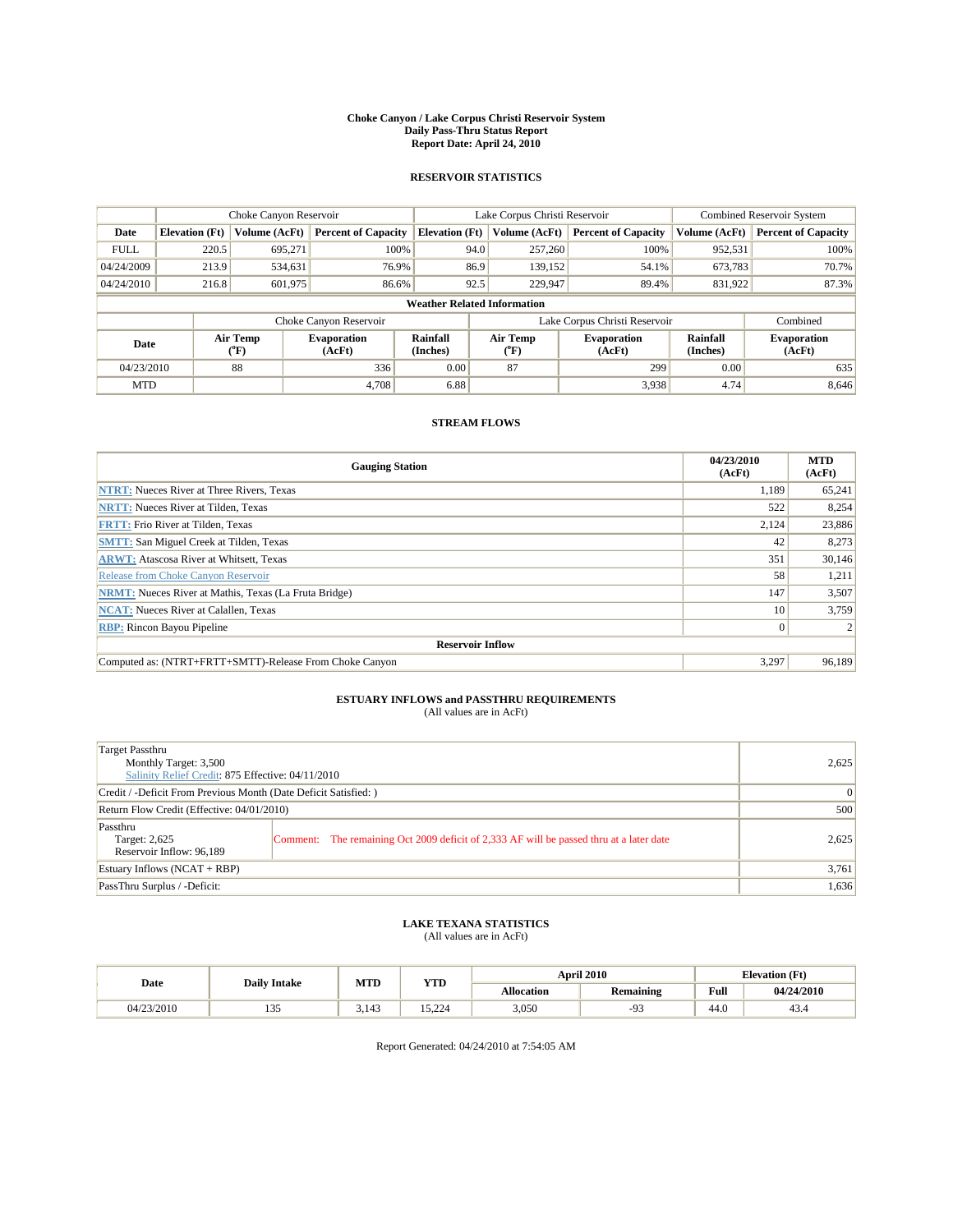#### **Choke Canyon / Lake Corpus Christi Reservoir System Daily Pass-Thru Status Report Report Date: April 25, 2010**

### **RESERVOIR STATISTICS**

|             | Choke Canyon Reservoir             |                             |                              |                       | Lake Corpus Christi Reservoir |                               |                      | <b>Combined Reservoir System</b> |  |
|-------------|------------------------------------|-----------------------------|------------------------------|-----------------------|-------------------------------|-------------------------------|----------------------|----------------------------------|--|
| Date        | <b>Elevation</b> (Ft)              | Volume (AcFt)               | <b>Percent of Capacity</b>   | <b>Elevation (Ft)</b> | Volume (AcFt)                 | <b>Percent of Capacity</b>    | Volume (AcFt)        | <b>Percent of Capacity</b>       |  |
| <b>FULL</b> | 220.5                              | 695,271                     | 100%                         |                       | 257,260<br>94.0               | 100%                          | 952,531              | 100%                             |  |
| 04/25/2009  | 213.8                              | 534,185                     | 76.8%                        |                       | 86.8<br>137,880               | 53.6%                         | 672,065              | 70.6%                            |  |
| 04/25/2010  | 216.8                              | 603,180                     | 86.8%                        |                       | 92.4<br>229,063               | 89.0%                         | 832,243              | 87.4%                            |  |
|             | <b>Weather Related Information</b> |                             |                              |                       |                               |                               |                      |                                  |  |
|             |                                    |                             | Choke Canyon Reservoir       |                       |                               | Lake Corpus Christi Reservoir |                      | Combined                         |  |
| Date        |                                    | Air Temp<br>${}^{\circ}$ F) | <b>Evaporation</b><br>(AcFt) | Rainfall<br>(Inches)  | Air Temp<br>("F)              | <b>Evaporation</b><br>(AcFt)  | Rainfall<br>(Inches) | <b>Evaporation</b><br>(AcFt)     |  |
| 04/24/2010  |                                    | 82                          | 462                          | 0.00                  | 84                            | 360                           | 0.00                 | 822                              |  |
| <b>MTD</b>  |                                    |                             | 5,170                        | 6.88                  |                               | 4,298                         | 4.74                 | 9,468                            |  |

### **STREAM FLOWS**

| <b>Gauging Station</b>                                       | 04/24/2010<br>(AcFt) | <b>MTD</b><br>(AcFt) |  |  |  |  |  |
|--------------------------------------------------------------|----------------------|----------------------|--|--|--|--|--|
| <b>NTRT:</b> Nueces River at Three Rivers, Texas             | 975                  | 66,216               |  |  |  |  |  |
| <b>NRTT:</b> Nueces River at Tilden, Texas                   | 1,082                | 9,335                |  |  |  |  |  |
| <b>FRTT: Frio River at Tilden, Texas</b>                     | 1,465                | 25,351               |  |  |  |  |  |
| <b>SMTT: San Miguel Creek at Tilden, Texas</b>               | 24                   | 8,297                |  |  |  |  |  |
| <b>ARWT:</b> Atascosa River at Whitsett, Texas               | 252                  | 30,398               |  |  |  |  |  |
| Release from Choke Canyon Reservoir                          | 58                   | 1,268                |  |  |  |  |  |
| <b>NRMT:</b> Nueces River at Mathis, Texas (La Fruta Bridge) | 163                  | 3,670                |  |  |  |  |  |
| <b>NCAT:</b> Nueces River at Calallen, Texas                 | 24                   | 3,783                |  |  |  |  |  |
| <b>RBP:</b> Rincon Bayou Pipeline                            | $\overline{0}$       |                      |  |  |  |  |  |
| <b>Reservoir Inflow</b>                                      |                      |                      |  |  |  |  |  |
| Computed as: (NTRT+FRTT+SMTT)-Release From Choke Canyon      | 2.406                | 98,595               |  |  |  |  |  |

## **ESTUARY INFLOWS and PASSTHRU REQUIREMENTS**<br>(All values are in AcFt)

| Target Passthru<br>Monthly Target: 3,500<br>Salinity Relief Credit: 875 Effective: 04/11/2010 |                                                                                         | 2,625 |
|-----------------------------------------------------------------------------------------------|-----------------------------------------------------------------------------------------|-------|
| Credit / -Deficit From Previous Month (Date Deficit Satisfied:)                               |                                                                                         | 0     |
| Return Flow Credit (Effective: 04/01/2010)                                                    | 500                                                                                     |       |
| Passthru<br>Target: 2,625<br>Reservoir Inflow: 98,595                                         | Comment: The remaining Oct 2009 deficit of 2,333 AF will be passed thru at a later date | 2,625 |
| Estuary Inflows $(NCAT + RBP)$                                                                |                                                                                         | 3,785 |
| PassThru Surplus / -Deficit:                                                                  |                                                                                         | 1,660 |

## **LAKE TEXANA STATISTICS** (All values are in AcFt)

|            | <b>Daily Intake</b>         | MTD   | <b>YTD</b> |                   | <b>April 2010</b> | <b>Elevation</b> (Ft)                       |            |
|------------|-----------------------------|-------|------------|-------------------|-------------------|---------------------------------------------|------------|
| Date       |                             |       |            | <b>Allocation</b> | <b>Remaining</b>  | Full<br>the contract of the contract of the | 04/25/2010 |
| 04/24/2010 | $\sim$ $\sim$<br><b>LJJ</b> | 3.278 | 15.359     | 3,050             | $-228$            | 44.0                                        | 43.4       |

Report Generated: 04/25/2010 at 8:17:03 AM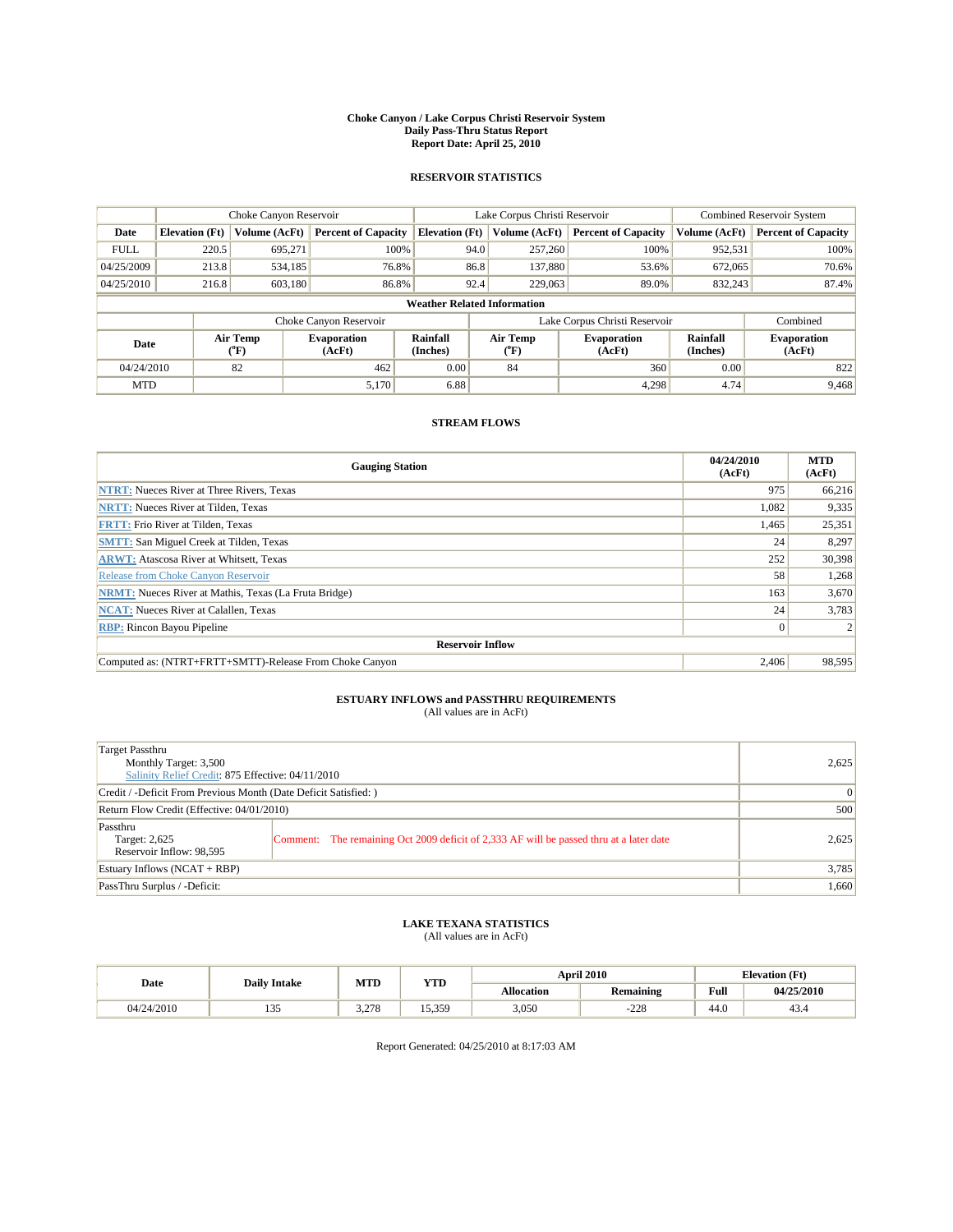#### **Choke Canyon / Lake Corpus Christi Reservoir System Daily Pass-Thru Status Report Report Date: April 26, 2010**

### **RESERVOIR STATISTICS**

|             | Choke Canyon Reservoir             |                  |                              |                       | Lake Corpus Christi Reservoir | <b>Combined Reservoir System</b> |                      |                              |  |
|-------------|------------------------------------|------------------|------------------------------|-----------------------|-------------------------------|----------------------------------|----------------------|------------------------------|--|
| Date        | <b>Elevation</b> (Ft)              | Volume (AcFt)    | <b>Percent of Capacity</b>   | <b>Elevation</b> (Ft) | Volume (AcFt)                 | <b>Percent of Capacity</b>       | Volume (AcFt)        | <b>Percent of Capacity</b>   |  |
| <b>FULL</b> | 220.5                              | 695.271          | 100%                         | 94.0                  | 257,260                       | 100%                             | 952,531              | 100%                         |  |
| 04/26/2009  | 213.8                              | 533,517          | 76.7%                        | 86.8                  | 137,177                       | 53.3%                            | 670,694              | 70.4%                        |  |
| 04/26/2010  | 216.8                              | 603,421          | 86.8%                        | 92.5                  | 229,416                       | 89.2%                            | 832,837              | 87.4%                        |  |
|             | <b>Weather Related Information</b> |                  |                              |                       |                               |                                  |                      |                              |  |
|             |                                    |                  | Choke Canyon Reservoir       |                       |                               | Lake Corpus Christi Reservoir    |                      | Combined                     |  |
| Date        |                                    | Air Temp<br>(°F) | <b>Evaporation</b><br>(AcFt) | Rainfall<br>(Inches)  | Air Temp<br>("F)              | <b>Evaporation</b><br>(AcFt)     | Rainfall<br>(Inches) | <b>Evaporation</b><br>(AcFt) |  |
| 04/25/2010  |                                    | 85               | 420                          | 0.00                  | 81                            | 278                              | 0.00                 | 698                          |  |
| <b>MTD</b>  |                                    |                  | 5,590                        | 6.88                  |                               | 4,576                            | 4.74                 | 10.166                       |  |

### **STREAM FLOWS**

| <b>Gauging Station</b>                                       | 04/25/2010<br>(AcFt) | <b>MTD</b><br>(AcFt) |  |  |  |  |
|--------------------------------------------------------------|----------------------|----------------------|--|--|--|--|
| <b>NTRT:</b> Nueces River at Three Rivers, Texas             | 1,455                | 67,671               |  |  |  |  |
| <b>NRTT:</b> Nueces River at Tilden, Texas                   | 1,274                | 10,610               |  |  |  |  |
| <b>FRTT: Frio River at Tilden, Texas</b>                     | 435                  | 25,786               |  |  |  |  |
| <b>SMTT: San Miguel Creek at Tilden, Texas</b>               | 14                   | 8,311                |  |  |  |  |
| <b>ARWT:</b> Atascosa River at Whitsett, Texas               | 179                  | 30,577               |  |  |  |  |
| Release from Choke Canvon Reservoir                          | 58                   | 1,326                |  |  |  |  |
| <b>NRMT:</b> Nueces River at Mathis, Texas (La Fruta Bridge) | 127                  | 3,797                |  |  |  |  |
| <b>NCAT:</b> Nueces River at Calallen, Texas                 | 32                   | 3,815                |  |  |  |  |
| <b>RBP:</b> Rincon Bayou Pipeline                            | $\vert 0 \vert$      |                      |  |  |  |  |
| <b>Reservoir Inflow</b>                                      |                      |                      |  |  |  |  |
| Computed as: (NTRT+FRTT+SMTT)-Release From Choke Canyon      | 1,846                | 100,441              |  |  |  |  |

# **ESTUARY INFLOWS and PASSTHRU REQUIREMENTS**<br>(All values are in AcFt)

| Target Passthru<br>Monthly Target: 3,500<br>Salinity Relief Credit: 875 Effective: 04/11/2010 | 2,625                                                                                   |       |
|-----------------------------------------------------------------------------------------------|-----------------------------------------------------------------------------------------|-------|
| Credit / -Deficit From Previous Month (Date Deficit Satisfied: )                              | $\Omega$                                                                                |       |
| Return Flow Credit (Effective: 04/01/2010)                                                    | 500                                                                                     |       |
| Passthru<br>Target: 2,625<br>Reservoir Inflow: 100,441                                        | Comment: The remaining Oct 2009 deficit of 2,333 AF will be passed thru at a later date | 2,625 |
| Estuary Inflows $(NCAT + RBP)$                                                                |                                                                                         | 3,817 |
| PassThru Surplus / -Deficit:                                                                  |                                                                                         | 1,692 |

# **LAKE TEXANA STATISTICS** (All values are in AcFt)

|            | <b>Daily Intake</b> | MTD   | <b>YTD</b> |                   | <b>April 2010</b> |                                             | <b>Elevation</b> (Ft) |
|------------|---------------------|-------|------------|-------------------|-------------------|---------------------------------------------|-----------------------|
| Date       |                     |       |            | <b>Allocation</b> | <b>Remaining</b>  | Full<br>the contract of the contract of the | 04/26/2010            |
| 04/25/2010 | $\sim$ $\sim$<br>.  | 3.412 | 15.494     | 3,050             | $-362$            | 44.0                                        | 43.4                  |

Report Generated: 04/26/2010 at 9:31:31 AM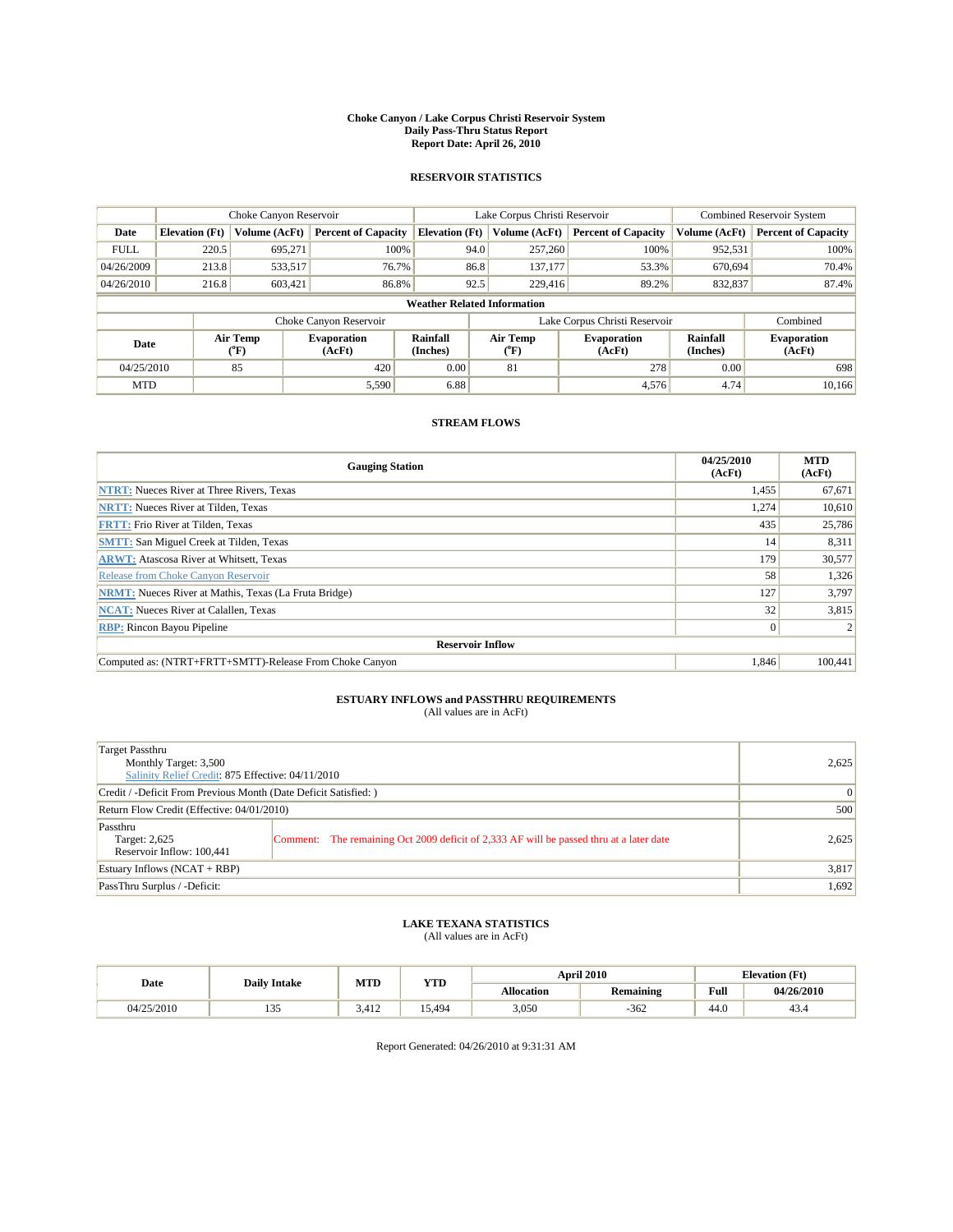#### **Choke Canyon / Lake Corpus Christi Reservoir System Daily Pass-Thru Status Report Report Date: April 27, 2010**

### **RESERVOIR STATISTICS**

|             | Choke Canyon Reservoir             |                  |                              |                       | Lake Corpus Christi Reservoir | <b>Combined Reservoir System</b> |                      |                              |  |
|-------------|------------------------------------|------------------|------------------------------|-----------------------|-------------------------------|----------------------------------|----------------------|------------------------------|--|
| Date        | <b>Elevation</b> (Ft)              | Volume (AcFt)    | <b>Percent of Capacity</b>   | <b>Elevation</b> (Ft) | Volume (AcFt)                 | <b>Percent of Capacity</b>       | Volume (AcFt)        | <b>Percent of Capacity</b>   |  |
| <b>FULL</b> | 220.5                              | 695,271          | 100%                         | 94.0                  | 257,260                       | 100%                             | 952,531              | 100%                         |  |
| 04/27/2009  | 213.8                              | 533,072          | 76.7%                        | 86.8                  | 137,036                       | 53.3%                            | 670,108              | 70.4%                        |  |
| 04/27/2010  | 216.8                              | 602,216          | 86.6%                        | 92.6                  | 231,363                       | 89.9%                            | 833,579              | 87.5%                        |  |
|             | <b>Weather Related Information</b> |                  |                              |                       |                               |                                  |                      |                              |  |
|             |                                    |                  | Choke Canyon Reservoir       |                       |                               | Lake Corpus Christi Reservoir    |                      | Combined                     |  |
| Date        |                                    | Air Temp<br>(°F) | <b>Evaporation</b><br>(AcFt) | Rainfall<br>(Inches)  | Air Temp<br>("F)              | <b>Evaporation</b><br>(AcFt)     | Rainfall<br>(Inches) | <b>Evaporation</b><br>(AcFt) |  |
| 04/26/2010  |                                    | 88               | 489                          | 0.00                  | 89                            | 268                              | 0.00                 | 757                          |  |
| <b>MTD</b>  |                                    |                  | 6.079                        | 6.88                  |                               | 4.844                            | 4.74                 | 10.923                       |  |

### **STREAM FLOWS**

| <b>Gauging Station</b>                                       | 04/26/2010<br>(AcFt) | <b>MTD</b><br>(AcFt) |  |  |  |  |
|--------------------------------------------------------------|----------------------|----------------------|--|--|--|--|
| <b>NTRT:</b> Nueces River at Three Rivers, Texas             | 1,652                | 69,322               |  |  |  |  |
| <b>NRTT:</b> Nueces River at Tilden, Texas                   | 1,372                | 11,981               |  |  |  |  |
| <b>FRTT: Frio River at Tilden, Texas</b>                     | 204                  | 25,990               |  |  |  |  |
| <b>SMTT: San Miguel Creek at Tilden, Texas</b>               | 9                    | 8,320                |  |  |  |  |
| <b>ARWT:</b> Atascosa River at Whitsett, Texas               | 131                  | 30,708               |  |  |  |  |
| Release from Choke Canyon Reservoir                          | 58                   | 1,384                |  |  |  |  |
| <b>NRMT:</b> Nueces River at Mathis, Texas (La Fruta Bridge) | 147                  | 3,944                |  |  |  |  |
| <b>NCAT:</b> Nueces River at Calallen, Texas                 | 8                    | 3,823                |  |  |  |  |
| <b>RBP:</b> Rincon Bayou Pipeline                            | $\overline{0}$       |                      |  |  |  |  |
| <b>Reservoir Inflow</b>                                      |                      |                      |  |  |  |  |
| Computed as: (NTRT+FRTT+SMTT)-Release From Choke Canyon      | 1,807                | 102,248              |  |  |  |  |

# **ESTUARY INFLOWS and PASSTHRU REQUIREMENTS**<br>(All values are in AcFt)

| Target Passthru<br>Monthly Target: 3,500<br>Salinity Relief Credit: 875 Effective: 04/11/2010 | 2,625                                                                                   |       |
|-----------------------------------------------------------------------------------------------|-----------------------------------------------------------------------------------------|-------|
| Credit / -Deficit From Previous Month (Date Deficit Satisfied: )                              | $\Omega$                                                                                |       |
| Return Flow Credit (Effective: 04/01/2010)                                                    | 500                                                                                     |       |
| Passthru<br>Target: 2,625<br>Reservoir Inflow: 102,248                                        | Comment: The remaining Oct 2009 deficit of 2,333 AF will be passed thru at a later date | 2,625 |
| Estuary Inflows $(NCAT + RBP)$                                                                |                                                                                         | 3,824 |
| PassThru Surplus / -Deficit:                                                                  |                                                                                         | 1,699 |

## **LAKE TEXANA STATISTICS** (All values are in AcFt)

|            | <b>Daily Intake</b>         | MTD        | <b>YTD</b> |                   | <b>April 2010</b> |                                             | <b>Elevation</b> (Ft) |
|------------|-----------------------------|------------|------------|-------------------|-------------------|---------------------------------------------|-----------------------|
| Date       |                             |            |            | <b>Allocation</b> | <b>Remaining</b>  | Full<br>the contract of the contract of the | 04/27/2010            |
| 04/26/2010 | $\sim$ $\sim$<br><b>LJJ</b> | $3.54^{-}$ | 15.629     | 3,050             | $-497$            | 44.0                                        | 43.3                  |

Report Generated: 04/27/2010 at 11:54:47 AM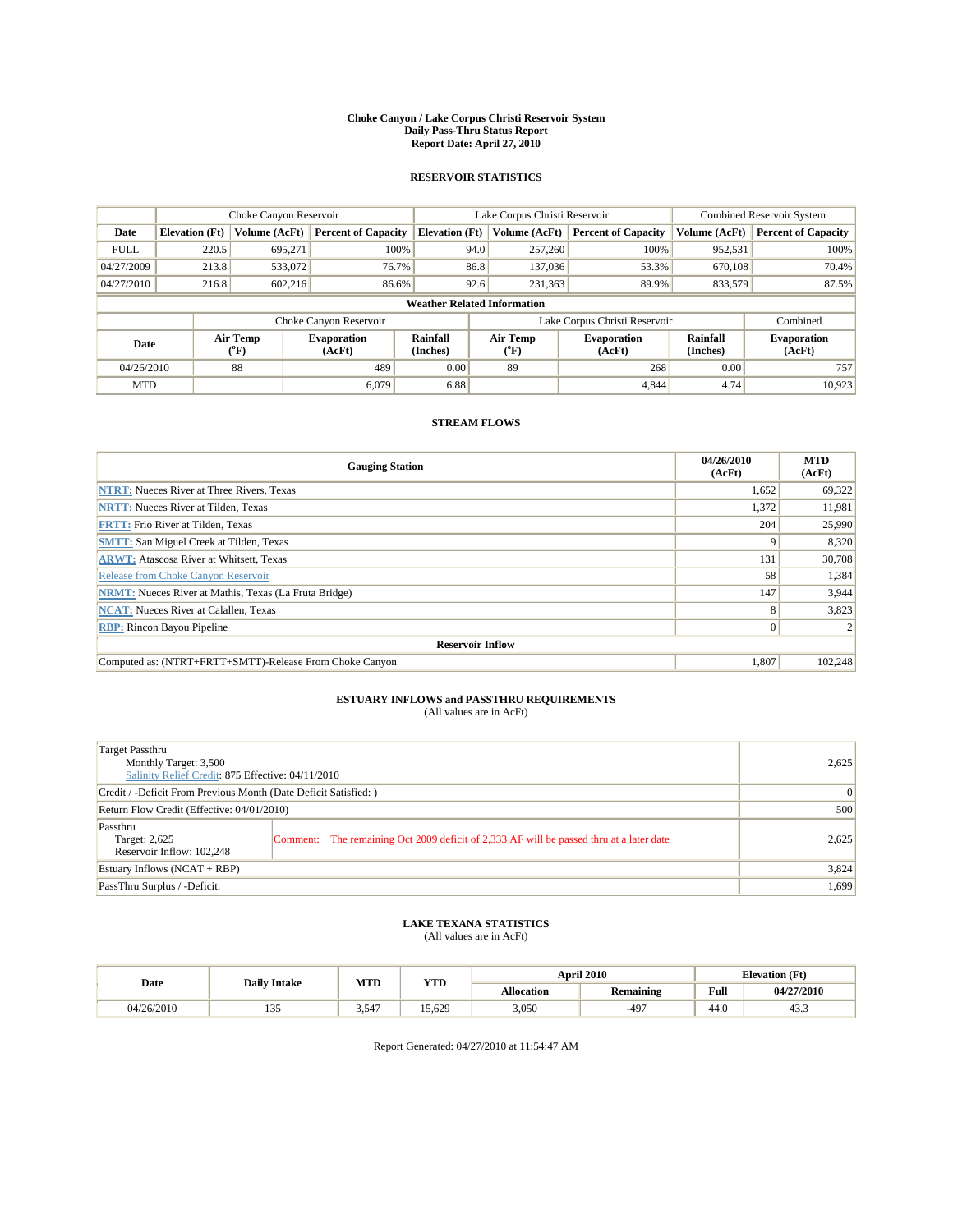#### **Choke Canyon / Lake Corpus Christi Reservoir System Daily Pass-Thru Status Report Report Date: April 28, 2010**

### **RESERVOIR STATISTICS**

|             | Choke Canyon Reservoir             |                  |                              |                       | Lake Corpus Christi Reservoir | <b>Combined Reservoir System</b> |                      |                              |  |
|-------------|------------------------------------|------------------|------------------------------|-----------------------|-------------------------------|----------------------------------|----------------------|------------------------------|--|
| Date        | <b>Elevation</b> (Ft)              | Volume (AcFt)    | <b>Percent of Capacity</b>   | <b>Elevation</b> (Ft) | Volume (AcFt)                 | <b>Percent of Capacity</b>       | Volume (AcFt)        | <b>Percent of Capacity</b>   |  |
| <b>FULL</b> | 220.5                              | 695.271          | 100%                         | 94.0                  | 257,260                       | 100%                             | 952,531              | 100%                         |  |
| 04/28/2009  | 213.8                              | 532,849          | 76.6%                        | 86.8                  | 137,317                       | 53.4%                            | 670,166              | 70.4%                        |  |
| 04/28/2010  | 216.8                              | 603,421          | 86.8%                        | 92.6                  | 231,186                       | 89.9%                            | 834,607              | 87.6%                        |  |
|             | <b>Weather Related Information</b> |                  |                              |                       |                               |                                  |                      |                              |  |
|             |                                    |                  | Choke Canyon Reservoir       |                       |                               | Lake Corpus Christi Reservoir    |                      | Combined                     |  |
| Date        |                                    | Air Temp<br>(°F) | <b>Evaporation</b><br>(AcFt) | Rainfall<br>(Inches)  | Air Temp<br>("F)              | <b>Evaporation</b><br>(AcFt)     | Rainfall<br>(Inches) | <b>Evaporation</b><br>(AcFt) |  |
| 04/27/2010  |                                    | 72               | 266                          | 0.00                  | 76                            | 351                              | 0.00                 | 617                          |  |
| <b>MTD</b>  |                                    |                  | 6,345                        | 6.88                  |                               | 5,195                            | 4.74                 | 11,540                       |  |

### **STREAM FLOWS**

| <b>Gauging Station</b>                                       | 04/27/2010<br>(AcFt) | <b>MTD</b><br>(AcFt) |
|--------------------------------------------------------------|----------------------|----------------------|
| <b>NTRT:</b> Nueces River at Three Rivers, Texas             | 1,741                | 71,063               |
| <b>NRTT:</b> Nueces River at Tilden, Texas                   | 1,429                | 13,411               |
| <b>FRTT: Frio River at Tilden, Texas</b>                     | 149                  | 26,139               |
| <b>SMTT:</b> San Miguel Creek at Tilden, Texas               | 6                    | 8,326                |
| <b>ARWT:</b> Atascosa River at Whitsett, Texas               | 111                  | 30,819               |
| Release from Choke Canvon Reservoir                          | 58                   | 1,441                |
| <b>NRMT:</b> Nueces River at Mathis, Texas (La Fruta Bridge) | 127                  | 4,071                |
| <b>NCAT:</b> Nueces River at Calallen, Texas                 | $\mathbf{0}$         | 3,823                |
| <b>RBP:</b> Rincon Bayou Pipeline                            | $\overline{0}$       |                      |
| <b>Reservoir Inflow</b>                                      |                      |                      |
| Computed as: (NTRT+FRTT+SMTT)-Release From Choke Canyon      | 1,838                | 104,086              |

# **ESTUARY INFLOWS and PASSTHRU REQUIREMENTS**<br>(All values are in AcFt)

| Target Passthru<br>Monthly Target: 3,500<br>Salinity Relief Credit: 875 Effective: 04/11/2010 | 2,625                                                                                   |       |
|-----------------------------------------------------------------------------------------------|-----------------------------------------------------------------------------------------|-------|
| Credit / -Deficit From Previous Month (Date Deficit Satisfied: )                              | $\Omega$                                                                                |       |
| Return Flow Credit (Effective: 04/01/2010)                                                    | 500                                                                                     |       |
| Passthru<br>Target: 2,625<br>Reservoir Inflow: 104,086                                        | Comment: The remaining Oct 2009 deficit of 2,333 AF will be passed thru at a later date | 2,625 |
| Estuary Inflows $(NCAT + RBP)$                                                                |                                                                                         | 3,825 |
| PassThru Surplus / -Deficit:                                                                  |                                                                                         | 1,700 |

## **LAKE TEXANA STATISTICS** (All values are in AcFt)

|            | <b>Daily Intake</b> | MTD   | <b>YTD</b> |                   | <b>April 2010</b> | <b>Elevation</b> (Ft)                       |            |
|------------|---------------------|-------|------------|-------------------|-------------------|---------------------------------------------|------------|
| Date       |                     |       |            | <b>Allocation</b> | <b>Remaining</b>  | Full<br>the contract of the contract of the | 04/28/2010 |
| 04/27/2010 | $\sim$ $\sim$<br>.  | 3.683 | 15.764     | 3,050             | $-633$            | 44.0                                        | 43.3       |

Report Generated: 04/28/2010 at 8:20:33 AM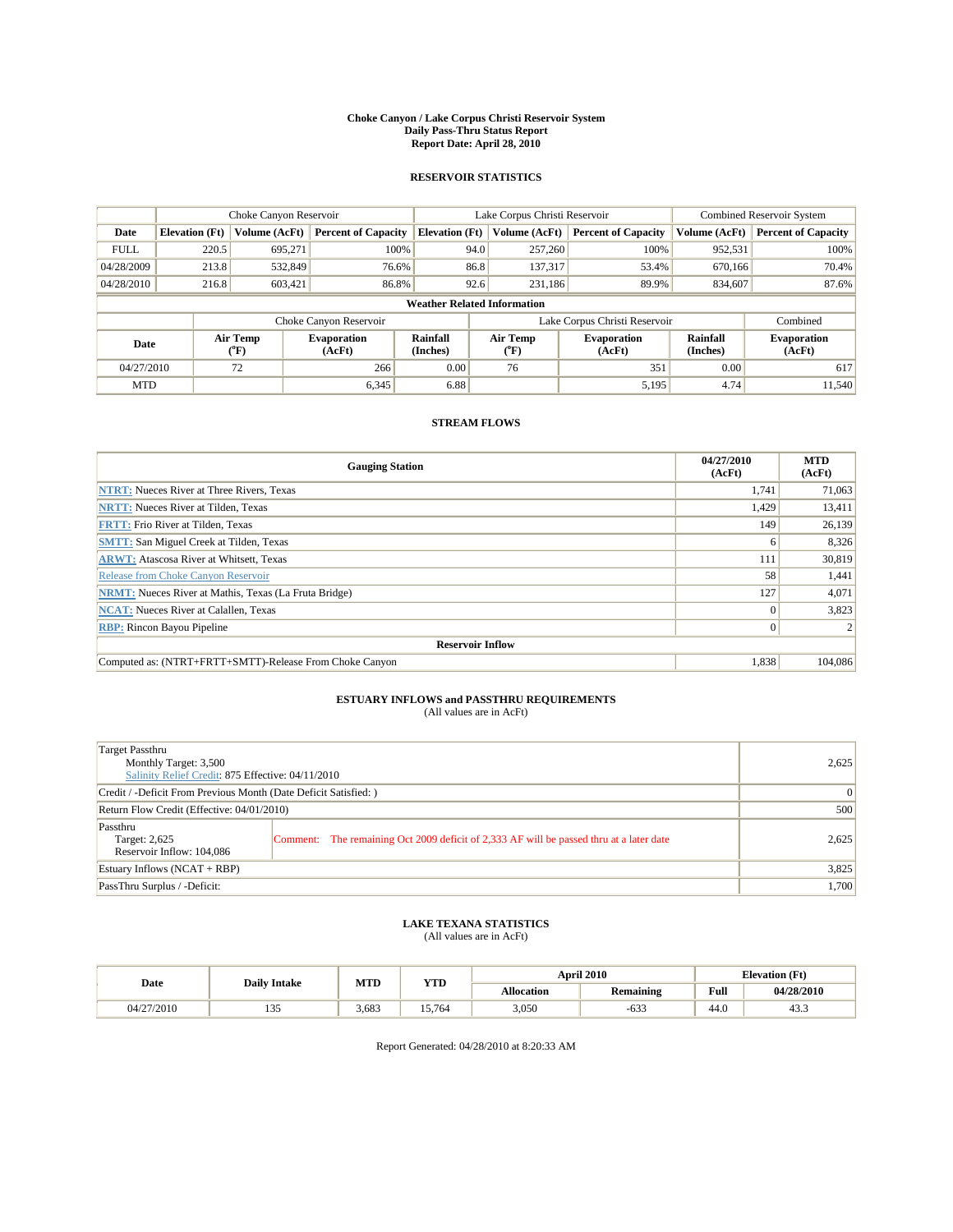#### **Choke Canyon / Lake Corpus Christi Reservoir System Daily Pass-Thru Status Report Report Date: April 29, 2010**

### **RESERVOIR STATISTICS**

|             | Choke Canyon Reservoir             |                  |                              |                       | Lake Corpus Christi Reservoir |                               |                      | <b>Combined Reservoir System</b> |  |
|-------------|------------------------------------|------------------|------------------------------|-----------------------|-------------------------------|-------------------------------|----------------------|----------------------------------|--|
| Date        | <b>Elevation</b> (Ft)              | Volume (AcFt)    | <b>Percent of Capacity</b>   | <b>Elevation</b> (Ft) | Volume (AcFt)                 | <b>Percent of Capacity</b>    | Volume (AcFt)        | <b>Percent of Capacity</b>       |  |
| <b>FULL</b> | 220.5                              | 695,271          | 100%                         | 94.0                  | 257,260                       | 100%                          | 952,531              | 100%                             |  |
| 04/29/2009  | 213.8                              | 532,404          | 76.6%                        | 86.7                  | 136,336                       | 53.0%                         | 668,740              | 70.2%                            |  |
| 04/29/2010  | 216.8                              | 602,216          | 86.6%                        | 92.6                  | 231,363                       | 89.9%                         | 833,579              | 87.5%                            |  |
|             | <b>Weather Related Information</b> |                  |                              |                       |                               |                               |                      |                                  |  |
|             |                                    |                  | Choke Canyon Reservoir       |                       |                               | Lake Corpus Christi Reservoir |                      | Combined                         |  |
| Date        |                                    | Air Temp<br>(°F) | <b>Evaporation</b><br>(AcFt) | Rainfall<br>(Inches)  | Air Temp<br>$\rm ^{(o}F)$     | <b>Evaporation</b><br>(AcFt)  | Rainfall<br>(Inches) | <b>Evaporation</b><br>(AcFt)     |  |
| 04/28/2010  |                                    | 82               | 364                          | 0.00                  | 83                            | 217                           | 0.00                 | 581                              |  |
| <b>MTD</b>  |                                    |                  | 6.709                        | 6.88                  |                               | 5,412                         | 4.74                 | 12,121                           |  |

### **STREAM FLOWS**

| <b>Gauging Station</b>                                       | 04/28/2010<br>(AcFt) | <b>MTD</b><br>(AcFt) |
|--------------------------------------------------------------|----------------------|----------------------|
| <b>NTRT:</b> Nueces River at Three Rivers, Texas             | 1,796                | 72,859               |
| <b>NRTT:</b> Nueces River at Tilden, Texas                   | 1,096                | 14,506               |
| <b>FRTT: Frio River at Tilden, Texas</b>                     | 111                  | 26,250               |
| <b>SMTT:</b> San Miguel Creek at Tilden, Texas               | 4                    | 8,330                |
| <b>ARWT:</b> Atascosa River at Whitsett, Texas               | 101                  | 30,920               |
| Release from Choke Canyon Reservoir                          | 58                   | 1,499                |
| <b>NRMT:</b> Nueces River at Mathis, Texas (La Fruta Bridge) | 157                  | 4,228                |
| <b>NCAT:</b> Nueces River at Calallen, Texas                 | 4                    | 3,827                |
| <b>RBP:</b> Rincon Bayou Pipeline                            | $\overline{0}$       |                      |
| <b>Reservoir Inflow</b>                                      |                      |                      |
| Computed as: (NTRT+FRTT+SMTT)-Release From Choke Canyon      | 1,854                | 105,941              |

## **ESTUARY INFLOWS and PASSTHRU REQUIREMENTS**<br>(All values are in AcFt)

| Target Passthru<br>Monthly Target: 3,500<br>Salinity Relief Credit: 875 Effective: 04/11/2010 |                                                                                         | 2,625 |
|-----------------------------------------------------------------------------------------------|-----------------------------------------------------------------------------------------|-------|
| Credit / -Deficit From Previous Month (Date Deficit Satisfied:)                               |                                                                                         | 0     |
| Return Flow Credit (Effective: 04/01/2010)                                                    |                                                                                         | 500   |
| Passthru<br>Target: 2,625<br>Reservoir Inflow: 105,941                                        | Comment: The remaining Oct 2009 deficit of 2,333 AF will be passed thru at a later date | 2,625 |
| Estuary Inflows $(NCAT + RBP)$                                                                |                                                                                         | 3,829 |
| PassThru Surplus / -Deficit:                                                                  |                                                                                         | 1,704 |

## **LAKE TEXANA STATISTICS** (All values are in AcFt)

|            | <b>Daily Intake</b> | MTD   | YTD    |                   | <b>April 2010</b> |                                             | <b>Elevation</b> (Ft) |
|------------|---------------------|-------|--------|-------------------|-------------------|---------------------------------------------|-----------------------|
| Date       |                     |       |        | <b>Allocation</b> | <b>Remaining</b>  | Full<br>the contract of the contract of the | 04/29/2010            |
| 04/28/2010 | $\sim$ $\sim$<br>.  | 3.818 | 15.899 | 3,050             | $-768$            | 44.0                                        | 43.2                  |

Report Generated: 04/29/2010 at 8:31:34 AM